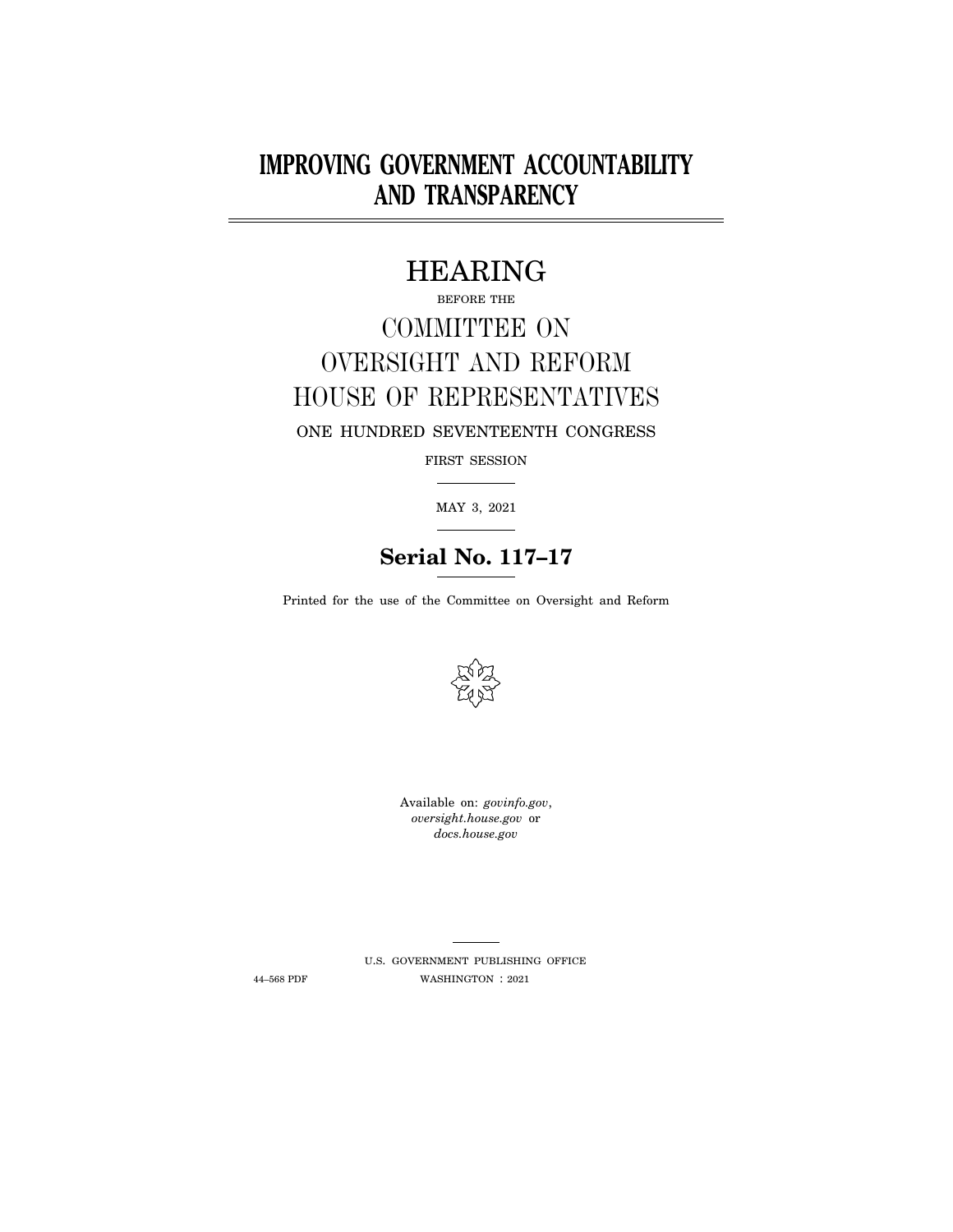#### COMMITTEE ON OVERSIGHT AND REFORM

#### CAROLYN B. MALONEY, New York, *Chairwoman*

ELEANOR HOLMES NORTON, District of Columbia STEPHEN F. LYNCH, Massachusetts JIM COOPER, Tennessee GERALD E. CONNOLLY, Virginia RAJA KRISHNAMOORTHI, Illinois JAMIE RASKIN, Maryland RO KHANNA, California KWEISI MFUME, Maryland ALEXANDRIA OCASIO-CORTEZ, New York RASHIDA TLAIB, Michigan KATIE PORTER, California CORI BUSH, Missouri DANNY K. DAVIS, Illinois DEBBIE WASSERMAN SCHULTZ, Florida PETER WELCH, Vermont HENRY C. ''HANK'' JOHNSON, JR., Georgia JOHN P. SARBANES, Maryland JACKIE SPEIER, California ROBIN L. KELLY, Illinois BRENDA L. LAWRENCE, Michigan MARK DESAULNIER, California JIMMY GOMEZ, California AYANNA PRESSLEY, Massachusetts MIKE QUIGLEY, Illinois

JAMES COMER, Kentucky, *Ranking Minority Member*  JIM JORDAN, Ohio PAUL A. GOSAR, Arizona VIRGINIA FOXX, North Carolina JODY B. HICE, Georgia GLENN GROTHMAN, Wisconsin MICHAEL CLOUD, Texas BOB GIBBS, Ohio CLAY HIGGINS, Louisiana RALPH NORMAN, South Carolina PETE SESSIONS, Texas FRED KELLER, Pennsylvania ANDY BIGGS, Arizona ANDREW CLYDE, Georgia NANCY MACE, South Carolina SCOTT FRANKLIN, Florida JAKE LATURNER, Kansas PAT FALLON, Texas YVETTE HERRELL, New Mexico BYRON DONALDS, Florida

DAVID RAPALLO, *Staff Director*  KRISTA BOYD, *Chief Oversight and Policy Counsel*  AARON BLACKSBERG, *Counsel*  ELISA LANIER, *Chief Clerk*  CONTACT NUMBER: 202-225-5051 MARK MARIN, *Minority Staff Director*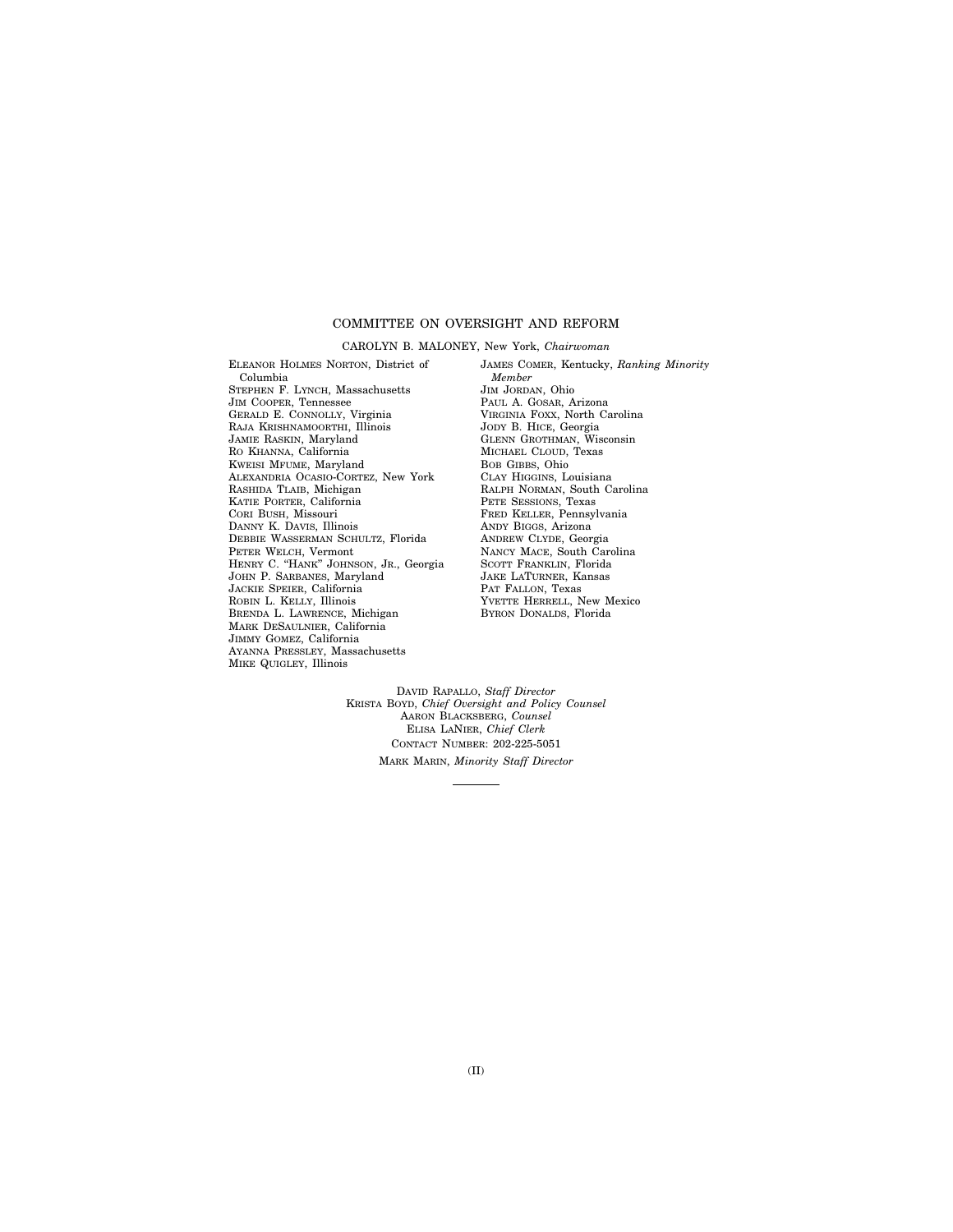### C O N T E N T S

|                                                                                        | Page |
|----------------------------------------------------------------------------------------|------|
| WITNESSES                                                                              |      |
| James-Christian Blockwood, Executive Vice President, Partnership for Public<br>Service |      |
| Elizabeth Hempowicz, Director of Public Policy, Project on Government Over-            | 5    |
| sight                                                                                  | 6    |
| Rudy Mehrbani, Senior Advisor, Democracy Fund                                          | 8    |
| Zack Smith, Legal Fellow, Meese Center, The Heritage Foundation                        | 10   |
| Opening statements and the prepared statements for the witnesses are avail-            |      |

*able in the U.S. House of Representatives Repository at: docs.house.gov.*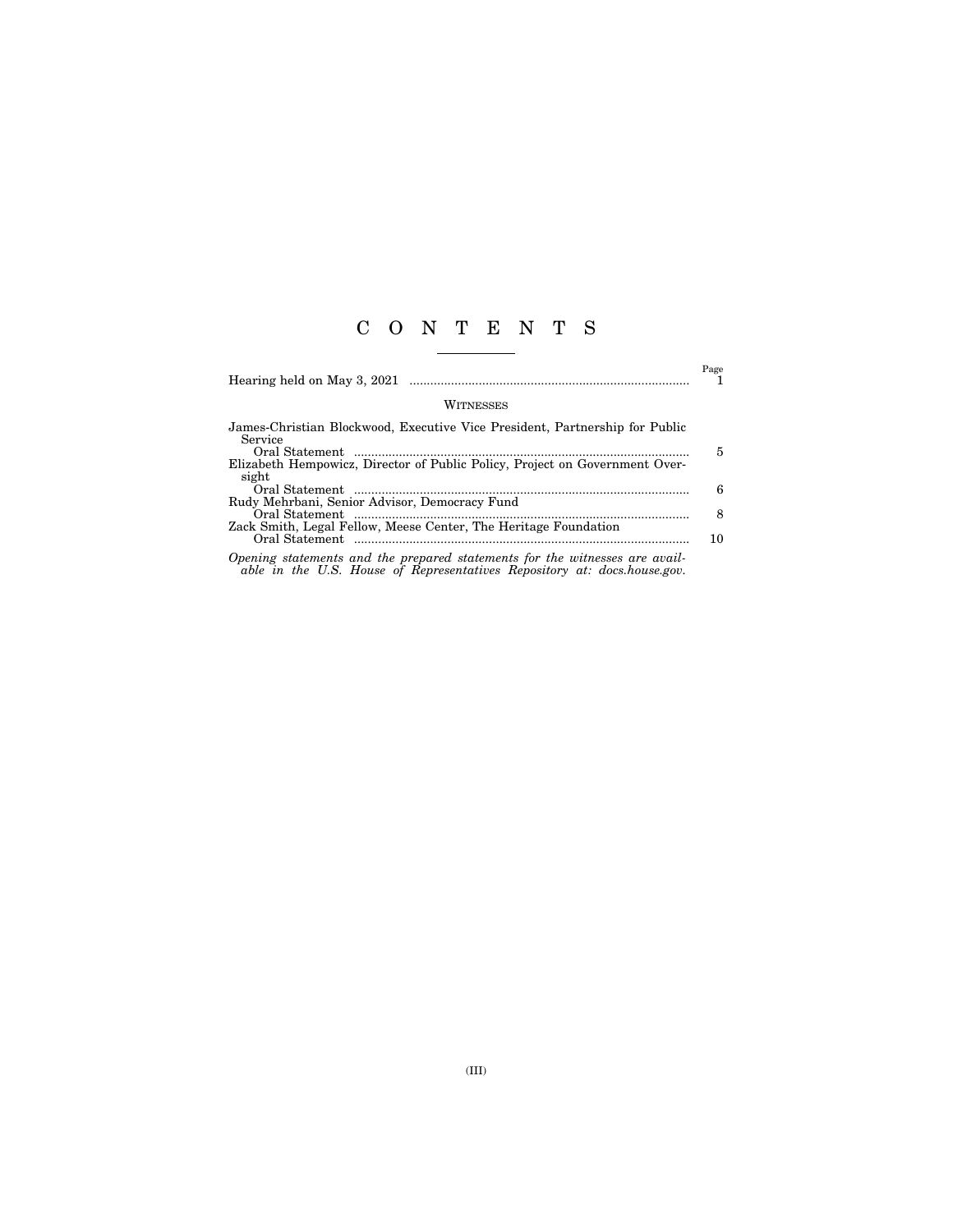#### INDEX OF DOCUMENTS

*The documents entered into the record for this hearing are listed below.*  \* Letter from the National Association of Assistant United States Attorneys; submitted by Rep. Norman.

\* A study by Anne Joseph O'Connell; submitted by Rep. Porter.

\* Written testimony by Anne Joseph O'Connell; submitted by Rep. Porter.

\* Letter signed by Government Groups; submitted by Rep. Porter.

\* March 16, 2021 letter signed by more than two dozen outside groups and experts in support of the PLUM Act; submitted by Rep. Maloney. \* March 18, 2021 letter from Partnership for Public Service in support of the PLUM Act; submitted by Rep. Maloney.

\* GAO report from March 14 recommending that Congress consider legislation to require publishing information on political appointees; submitted by Rep. Maloney.

\* May 3, 2021 letter from organizations in the Make It Safe Coalition Steering Committee in support of the Whistleblower Protection Improvement Act; submitted by Rep. Maloney.

\* Written testimony of Thomas Devine, legal director, Government Accountability Project; submitted by Rep. Maloney.

\* April 1, 2021 letter to President Biden on whistleblower protections signed by over 260 organizations; submitted by Rep. Maloney.

\* March 26, 2021 letter signed by 17 organizations in support of the Inspector General Access Act; submitted by Rep. Maloney.

\* January 28, 2021 letter from the Council of Inspectors General on Integrity and Efficiency on their legislative priorities for the 117th Congress; submitted by Rep. Maloney.

\* November 23, 2020 letter from then GSA Administrator Emily Murphy to then President elect Joe Biden; submitted by Rep. Maloney.

\* March 16, 2021 letter signed by 15 organizations in support of reforms to the Federal Advisory Committee Amendments Act; submitted by Rep. Maloney.

\* September 10, 2020 GAO report that identified weaknesses in agency implementation of FATCA; submitted by Rep. Maloney.

\* April 13 letter from 29 organizations in support of the access to Congressionally Mandated Reports Act; submitted by Rep. Maloney.

\* D.C. Affairs Community letter regarding support for statehood; submitted by Rep. Maloney.

*These documents are available at: docs.house.gov.*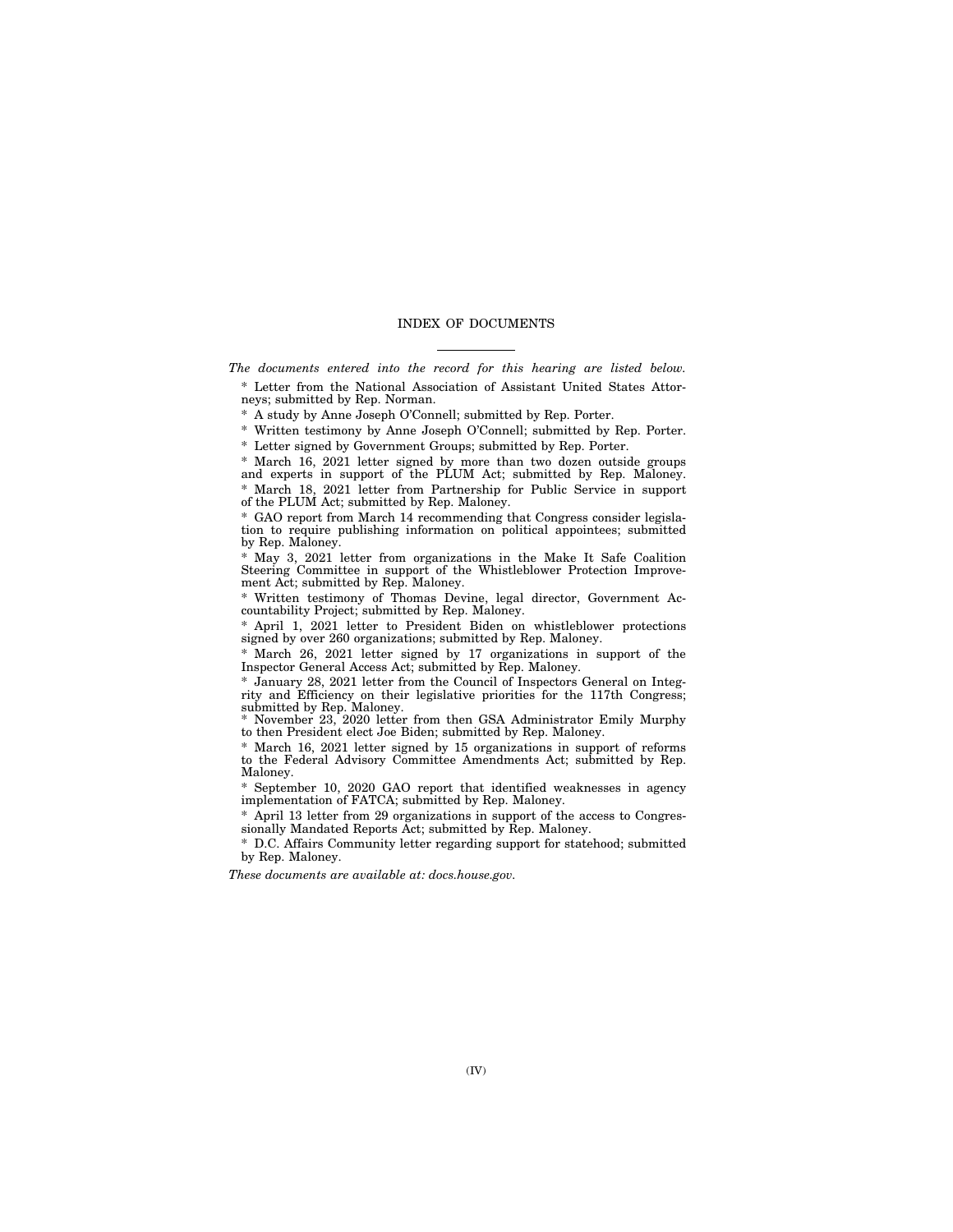### **IMPROVING GOVERNMENT ACCOUNTABILITY AND TRANSPARENCY**

#### **Monday, May 3, 2021**

HOUSE OF REPRESENTATIVES, COMMITTEE ON OVERSIGHT AND REFORM, *Washington, D.C.* 

The committee met, pursuant to notice, at 11:04 a.m., in room 2154, Rayburn House Office Building, Hon. Carolyn B. Maloney [chairwoman of the committee] presiding.

Present: Representatives Maloney, Norton, Lynch, Connolly, Krishnamoorthi, Raskin, Mfume, Tlaib, Porter, Bush, Wasserman Schultz, Johnson, Sarbanes, Speier, DeSaulnier, Quigley, Jordan, Grothman, Gibbs, Higgins, Norman, Keller, Biggs, Clyde, Franklin, Fallon, Herrell, and Donalds.

Chairwoman MALONEY. The committee will come to order. Without objection, the chair is authorized to declare a recess of the committee at any time. I now recognize myself for an opening statement.

Today's hearing will examine legislative proposals to improve government accountability and transparency. Enacting these commonsense bipartisan reforms would improve efficiency, combat waste, fraud, and abuse, and build public trust in the Federal Government. The work of inspectors general is critical to each of these goals. I introduced the IG Independence and Empowerment Act to ensure that inspectors general can perform their jobs free from political retaliation and that they have the tools needed to perform thorough investigations.

This comprehensive package includes my bill that would protect IGs from being fired just for doing their jobs, and would only allow an IG to be removed for cause based on a defined list of legitimate, nonpartisan reasons.

This package also includes bills introduced by several committee members, including Government Operations Subcommittee Chairman Connolly, Committee Vice Chair Gomez, and Congresswoman Porter. I want to thank each of them for their hard work on these reforms.

Many of these proposals have historically enjoyed bipartisan support, such as giving IGs the ability to compel testimony from contractors and former Federal employees.

Another bill we will be considering is the Periodically Listing Updates to Management Act, also known as the PLUM Act. With the support of Chairman Connolly and Congressman Sarbanes, we introduced this bill as part of Sunshine Week back in March. This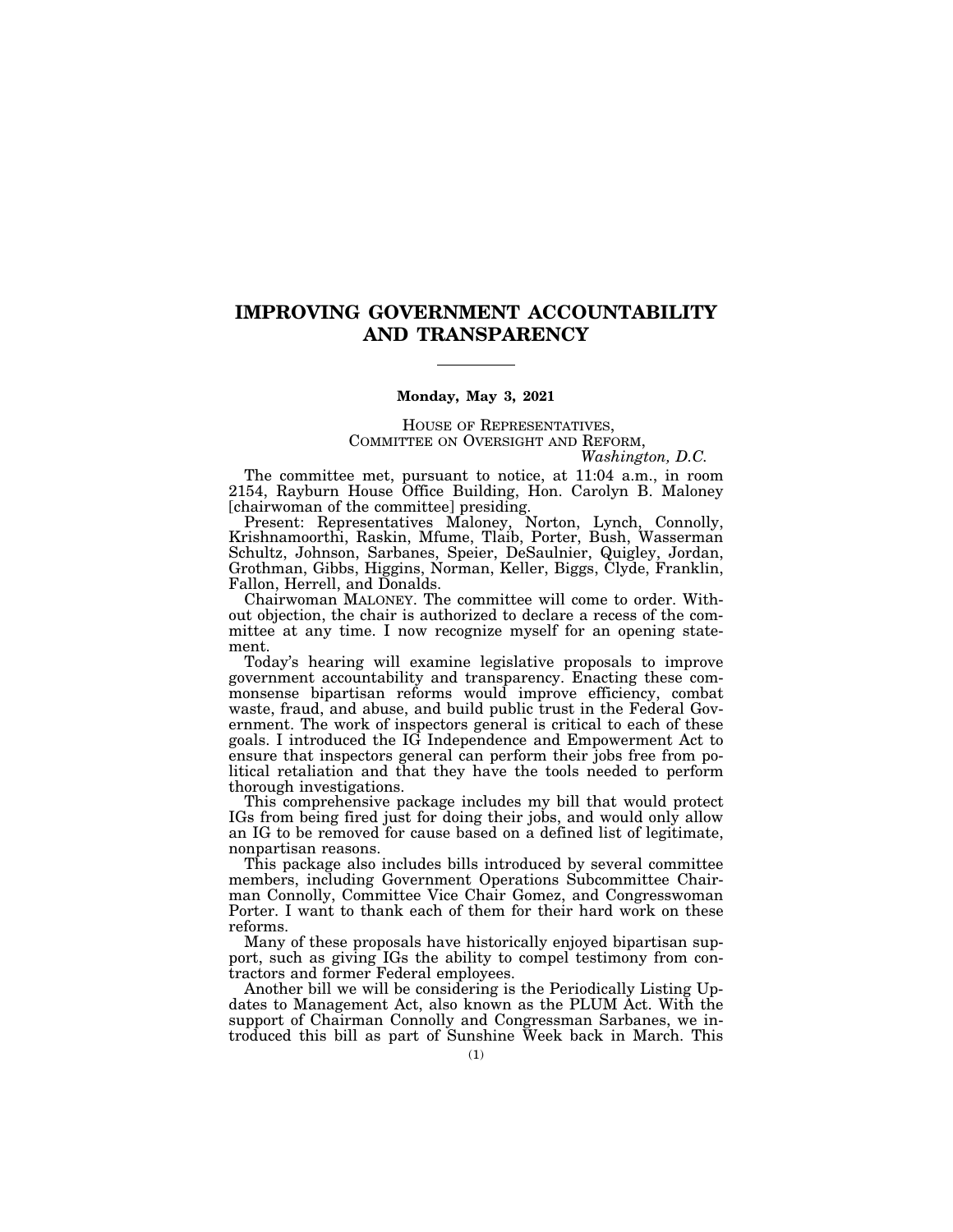bill would provide the American people with timely and transparent information about senior government officials.

During Sunshine Week, I also introduced the bipartisan Federal Advisory Committee Transparency Act, with Ranking Member Comer. This bill would close loopholes that agencies have often used to avoid making the work of these advisory committees transparent to the public. I am grateful to the ranking member for his continued support on this much-needed reform.

Today, we will also discuss the Accountability for Acting Officials Act, Congresswoman Porter's bill, to amend Federal vacancies law. I support this important bill which would clarify and strengthen requirements around who can serve as an acting official and for how long. When a Senate-confirmed position is vacant, the bill would also increase transparency with new requirements for agencies to notify Congress about vacancies and for acting officials to testify regularly before Congress.

Finally, protections for whistleblowers need to be strengthened to preserve the crucial role these Federal employees play in holding the government accountable, including by providing information to Congress. These reforms have always received strong bipartisan support. That is why I'm pleased to announce that Representatives Mace, Connolly, Speier, Johnson, Rice, and I are introducing the Whistleblower Protection Improvement Act today.

This bill would clarify that no Federal employee, including the President or Vice President of the United States, may interfere with or retaliate against a whistleblower for sharing information with Congress. The bill would provide Federal whistleblowers with faster legal recourse for retaliation claims and would allow whistleblowers who take a claim to court to have their case heard by a jury.

I look forward to hearing from today's panel of nonpartisan experts on these topics and our proposed reforms. Today's hearing is the first step in the legislative process. Going forward, I hope to work with the ranking member and all members of the committee to pass these bills out of the committee and enact them into law.

I now recognize Mr. Gibbs for an opening statement.

Mr. GIBBS. Thank you, Chairman Maloney, for holding this important hearing today. And thank you to all the witnesses for testifying.

Transparency and accountability in government is essential. Citizens deserve to know what is really happening in their government and not months or years later after elected officials or unelected bureaucrats can escape the consequences. Otherwise, the accountability built into elections is not as robust as it should be. The lack of transparency and politicians avoiding accountability are major factors why the American people feel so disconnected and ignored by Washington.

President Biden's address to Congress last week in his first 100 days of office is a prime example. When he campaigned, President Biden promised a return to normalcy and a commitment to bipartisan solutions. What we have seen since inauguration day and what we've heard about the President's plan last week, have been anything but that. We haven't seen a return to normalcy at all.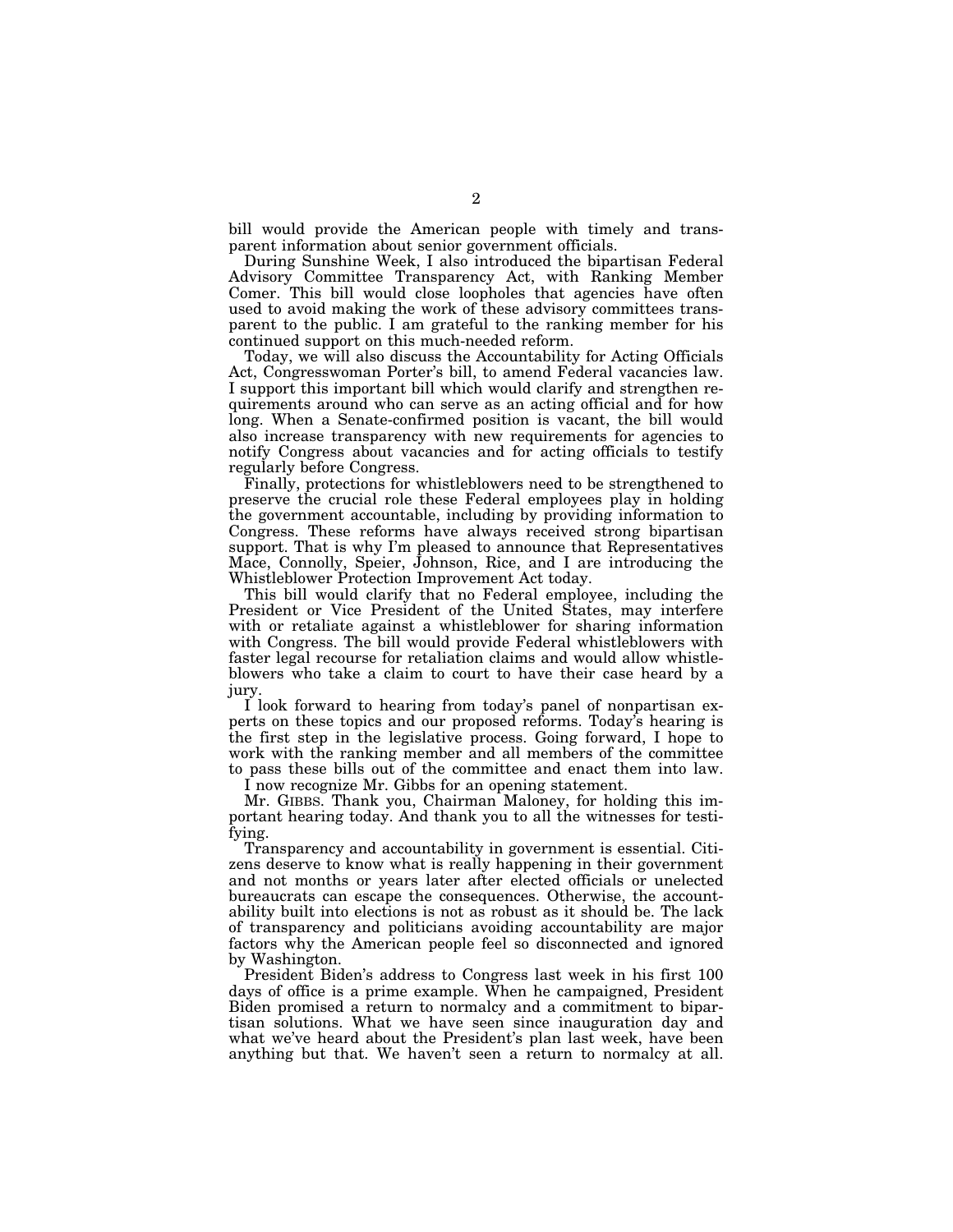What we've seen is some of the most radical and costly left-wing proposals this country has ever seen.

President Biden has proposed to spend \$6 trillion, mostly on socialist initiatives, ignoring the bipartisan consensus on commonsense policies such as infrastructure. Government under President Biden will control every aspect of our lives. Meanwhile, many children have not attended full-time, in-person school since March of last year. Fifty percent of our schools have not fully reopened.

Some of the legislation before us today is more of the same partisan agenda, such as the legislation that was part of Speaker Pelosi's and Representative Adam Schiff's Protecting Our Democracy Act last year. That was a 158-page campaign document pretending to be legislation, commissioned by Speaker Pelosi and introduced during the last weeks before the 2020 election to politically damage President Trump. It was referred primarily to this committee and included two bills, the Inspector Generals Independence Act and the Accountability for Acting Officials Act, that led to the largest bill before us today, the Inspector Generals Independence Empowerment Act. It was referred to eight Democratcontrolled committees last term, not one which took it up seriously, held a legislative hearing, or marked it up.

I sincerely hope that legislation in this bill is not being promoted once more to play partisan politics, only this time to divert voters' attention away from the Biden administration's border crisis and the Democrats' other disastrous, debt-crippling policies.

Some of us on the other side of the aisle have supported and even cosponsored some of the other legislation before us today, including, for example, the Federal Advisory Committee Transparency Act, which Ranking Member Comer is the leading Republican cosponsor. I hope we can focus on those commonsense measures that have real promise for bipartisan consensus, not the campaign leftovers pulled from the Speaker's and Mr. Schiff's Protecting Our Democracy Act.

And since some of our business today involves inspector generals issues, I hope we can use this hearing to help get to the bottom of what went wrong with the Election Assistance Commission's Inspector General's Office last year. That office utterly failed to investigate what would seem to be an unlawful \$35 million contract awarded by former California Secretary of State Alex Padilla to then Presidential candidate Joe Biden's main election campaign advisory firm out of the CARES Act funds, of all things. The EAC's Inspector General is not only IG unable to investigate clear wrongdoings.

Many small inspectors generals office do not have the staffing or resources to conduct investigations and substantiate allegations of wrongdoing. If an inspector general's office does not have the staffing to conduct rigorous investigations into credible allegations, then it does not have the resources to function. Inspector general's offices should not be passthrough entities with no ability to oversee contractors hired to do the IG's job.

I am hopeful my Democratic colleagues can stop the partisan attacks on the Trump administration and focus on ensuring our inspectors generals are able to conduct robust oversight to better hold individuals accountable for wrongdoing.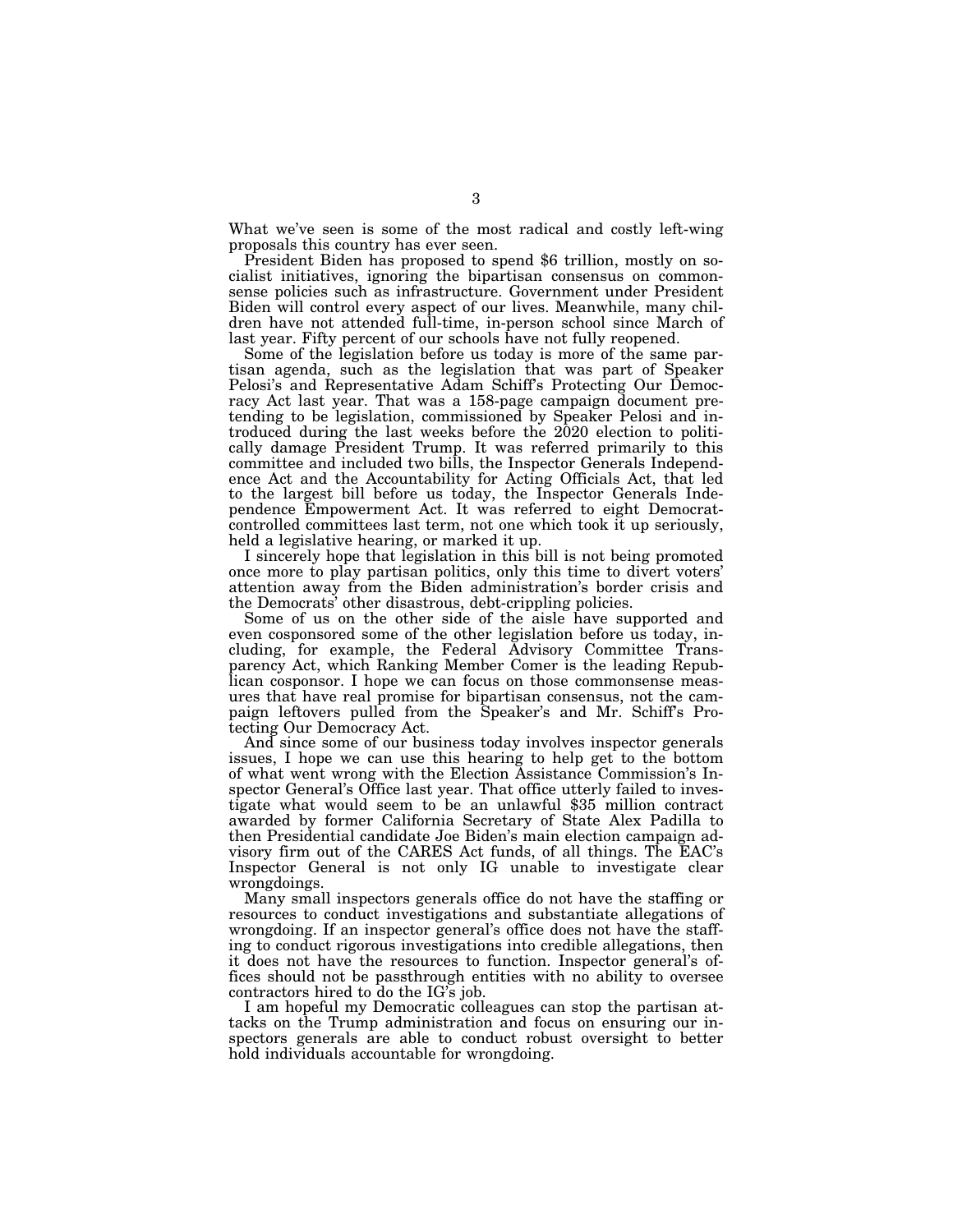I yield back my time.

Chairwoman MALONEY. I now recognize Mr. Connolly for two minutes for an opening statement.

Mr. Connolly.

Mr. CONNOLLY. Thank you, Madam Chairman, and thank you so much for holding this hearing on such an important subject.

Our Subcommittee on Government Operations held a critical hearing on this subject just last week. The IGs lead offices and recover overpayments by government agencies. They identify risks and program improvement areas and root out fraud, waste, and abuse and gross mismanagement.<br>As I noted at that hearing, in Fiscal Year 2020 alone, the 75 Fed-

eral offices of the Inspectors General collectively identified \$33.3 billion in potential savings from audit reports and \$19.7 billion actually recovered, amounting to a \$17 return for every dollar we actually invest in the IGs. Their independence is critical.

President Trump executed a rash of politically motivated retaliatory personnel moves against Federal IGs who were investigating actions of his administration. Mr. Trump would not say why he was removing these IGs, but the motivation was fairly clear. It was blatant retaliation. Mr. Trump would remove an IG and replace him or her with his own political appointee, sometimes dual hatting an individual who would concurrently serve within the agency he or she was ostensibly assigned to oversee.

As the GAO testified, the independence of IGs is critical, absolutely critical, to their effectiveness and to transparency and accountability. The legislation that we're looking at, that we're introducing, is designed to do just that. It protects whistleblowers. It protects the independence of IGs, and codifies how an IG could be removed and strengthens their role, which will help the American taxpayer and make our government more accountable and efficient. I support the legislation in front of us and look forward to the hearing.

I yield back. Thank you, Madam Chairwoman.

Chairwoman MALONEY. The gentleman yields back.

I would like to introduce our witnesses. Our first witness is James-Christian Blockwood, who is executive vice president at the Partnership for Public Service. Next, we will hear from Elizabeth Hempowicz, who is the director of Public Policy at the Project on Government Oversight. And we will hear from Rudy Mehrbani, who is senior advisor at the Democracy Fund. And last but not least, we will hear from Zack Smith, who is a legal fellow at The Heritage Foundation.

The witnesses will be unmuted so we can swear them in.

Please raise your right hands.

Do you swear or affirm that the testimony you're about to give is the truth, the whole truth, and nothing but the truth, so help you God?

Let the record show that the witnesses answered in the affirmative.

Thank you. Without objection, your written statements will be made part of the record.

With that, Mr. Blockwood, you are now recognized for your testimony. Mr. Blockwood.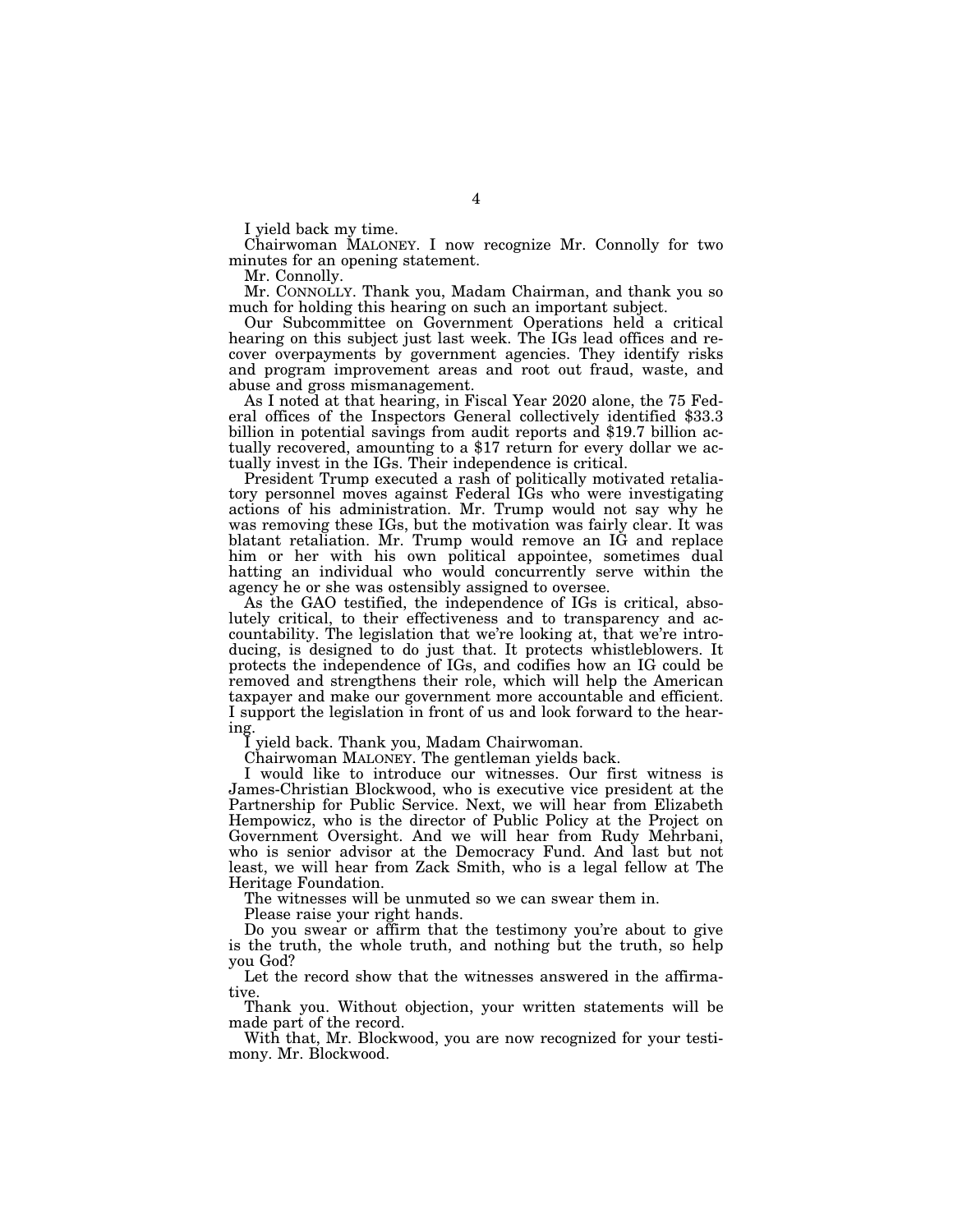#### **STATEMENT OF JAMES-CHRISTIAN BLOCKWOOD, EXECUTIVE VICE PRESIDENT, PARTNERSHIP FOR PUBLIC SERVICE**

Mr. BLOCKWOOD. Thank you, Chairwoman Maloney, Ranking Member Gibbs, and members of the committee, for inviting me here today. I'm James-Christian Blockwood, executive vice president at the nonpartisan, nonprofit Partnership for Public Service. Our mission is simply to make government work better and inspire people to serve. I welcome the opportunity to be here today to discuss with you about accountability and transparency in government and how progress on these goals is necessary to the modernization and effectiveness of government.

Public trust in the Federal Government has been near historic lows for more than a decade. To increase this level of trust, we must work harder to show the American people that their government is being held accountable through oversight and the checks and balances that our Constitution envisions. Transparency helps preserve liberty by letting the American people know how decisions are being made and who is making decisions on their behalf in our democratic system.

The topics this committee will discuss today, ranging from preservation of government records to the role of inspectors general to the protection of whistleblower rights, are all areas where, in the past, after deliberation and debate, this committee has led Congress to enact bipartisan legislation.

Through our work at the Partnership, we strive to ensure the most competent and qualified individuals are in critical policy roles, that the American people know who is serving them, and the executive and legislative branches fulfill their mutual roles in filling key positions in government.

There are a few areas that I would like to highlight today. First, Congress needs to take on the task of updating the Vacancies Act. The statute was last updated in 1998 and has shown itself across administrations from both parties to be confusing and often ineffective. A revisiting of the law on vacancies is necessary both to preserve the advice and consent role of the Senate and to ensure the effectiveness of government during inevitable vacancies of senior political positions.

The Accountability for Acting Officials Act would make some commonsense updates to the law. For example, clarifying that it applies when an official is fired and ensuring Congress gets timely notification of when vacancies occur and often who temporarily fills those positions.

Second, the American people deserve better transparency into who is serving them in the Federal Government, both in political positions and top career positions. This information is currently produced once every four years in what is known as the Plum Book, the same way it has been produced since the 1950's. And every four years, it's outdated by the time it's published.

The Plum Book needs to be modernized, providing real-time, online information on how our government is organized and who is in key policymaking positions.

Third, the partnership asks the committee to consider that one reason why there may be so many vacancies and it's difficult to keep up with appointees is that we simply have too many political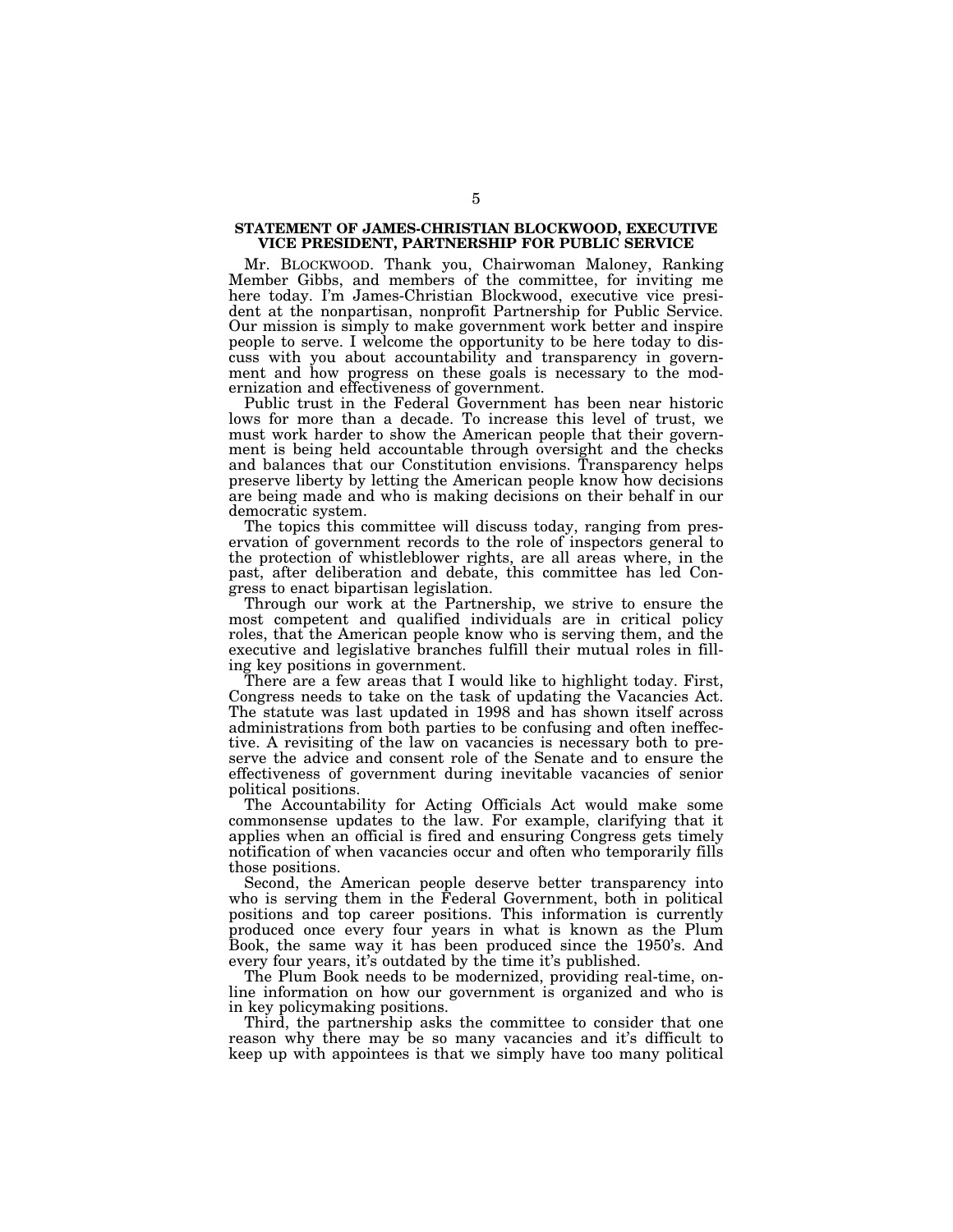appointees in our government. Any incoming President is responsible for filling more than 4,000 political appointees, of which 1,200 require Senate confirmation. This number of appointees is higher than in any other modern democracy.

The Partnership urges the Congress to take up the same effort it did in 2011 when it worked on a bipartisan basis to reduce the number of appointees subject to Senate confirmation.

Thank you again for the opportunity to discuss these and other issues related to accountability and transparency.

Chairwoman MALONEY. Thank you.

Mr. BLOCKWOOD. The Partnership for Public Service stands ready to help you find nonpartisan, commonsense solutions to the major management challenges facing our government. And in light of Public Service Recognition Week, please allow me to extend my thanks to all public servants around our country. And, of course, Members of Congress and your staff are also public servants, so I thank you for your service as well.

I can think of no better way to start Public Service Recognition Week than by having today's discussion on how we can make government better serve the people. I'd also like to thank the team at the Partnership that helped me prepare for this hearing. I look forward to the discussion and answering any questions you may have.

Chairwoman MALONEY. Thank you so much. The gentleman yields back.

Ms. Hempowicz, you're now recognized for your testimony.

#### **STATEMENT OF ELIZABETH HEMPOWICZ, DIRECTOR OF PUBLIC POLICY, PROJECT ON GOVERNMENT OVERSIGHT**

Ms. HEMPOWICZ. Chairwoman Maloney, Ranking Member Gibbs, and members of the committee, thank you for inviting me to testify today.

The legislation before you is critical if Congress is to address the public's growing concern about government corruption. I will focus my remarks today on how these proposals will address gaps in current law that leave whistleblowers exposed to retaliation, undermine the work of our inspectors general, and leave the executive branch exposed to corruption and instability.

As this committee knows, whistleblowers expose wasteful or fraudulent government spending, often leading to the recovery of public money. Their disclosures also alert us to matters critical to public health or where the government is abusing its power against the people. But whistleblowers are often met with retaliation, and, unfortunately, the legal system meant to deter and correct retaliation is not working. At the end of the day, we ask whistleblowers to put their livelihoods on the line with no guarantee that they will be protected by the law.

The bipartisan Whistleblower Protection Improvement Act contains numerous provisions that would address some of the most consequential gaps in current law. If it is enacted, whistleblowers will be able to fight back against many retaliatory investigations and would be able to petition a jury of their peers for relief from retaliation.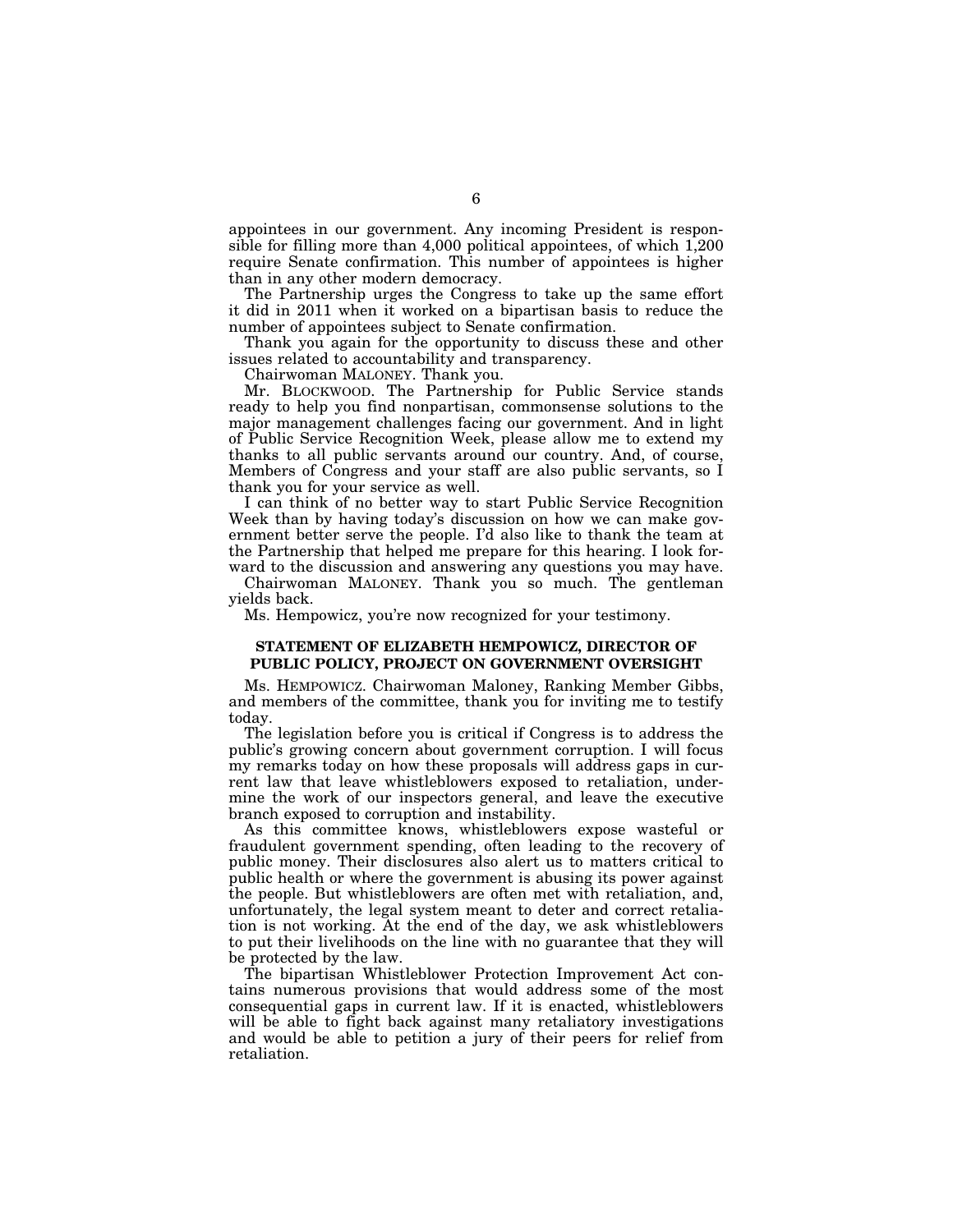Passing this legislation will also allow whistleblowers to protect their anonymity more effectively. As you know, anonymity is the single best way to protect against whistleblower retaliation.

Next, let's consider the role that inspectors general play in the fight for government accountability. Their work conducting oversight over executive branch programs and management continually results in significant savings for taxpayers. IGs also expose when political appointees or civil servants corruptly abuse the power of the executive branch. However, most IGs don't have the authority they need to compel cooperation with their investigations outside of their agency walls. That means that to evade accountability, a corrupt actor only needs to leave government to effectively shut down an IG inquiry into their behavior.

Furthermore, IGs themselves are also exposed to retaliation because they can be fired by the President for any reason. This makes no sense, especially when you consider how exposing government inefficiency and corruption is unlikely to win the favor of political leadership.

While some may argue that protecting IGs from retaliatory removals would be unconstitutional, I want to note that the Supreme Court recently had a chance to weigh in on the matter more broadly. The Court's majority went out of its way to highlight that in some cases, these types of protections are appropriate. Our analysis is that IGs are one such office where they would be appropriate and constitutional, and the nonpartisan congressional Research Service agrees. Passing the IG Independence and Empowerment Act would not only grant IGs the authority it needs to aggressively expose instances of government corruption but to also make it less dangerous to exercise the independence required of them to fulfill their important missions.

And, finally, I want to talk about how weaknesses in the law that governs how the President selects temporary leaders for vacant executive branch offices leaves our government susceptible to corruption and exposed to costly legal challenges. The Vacancies Act was meant to protect both the President's ability to keep government working when there are vacancies and to protect the Senate's constitutional advice and consent role. But the law's loopholes now leave the executive branch exposed to exactly the kind of concentrated appointment power that our Founders intended to prevent. These legal gray areas also have a major practical impact, since actions taken by an individual whose appointment is ultimately judged to be invalid under the Vacancies Act can be voided by our courts.

The Accountability for Acting Officials Act would address some of the most important gray areas in the Vacancies Act. It would encourage the timely nomination of qualified individuals from the White House and clarify the boundaries to the executive's power to appoint temporary leadership. The modest reforms in this bill would restabilize the legitimacy of government without improperly limiting the President from carrying out their responsibilities.

To recap, right now, we ask Federal whistleblowers to put their careers on the line to expose government wrongdoing, even though we know the legal system will not adequately protect them. We expect our internal executive branch watchdogs to root out corruption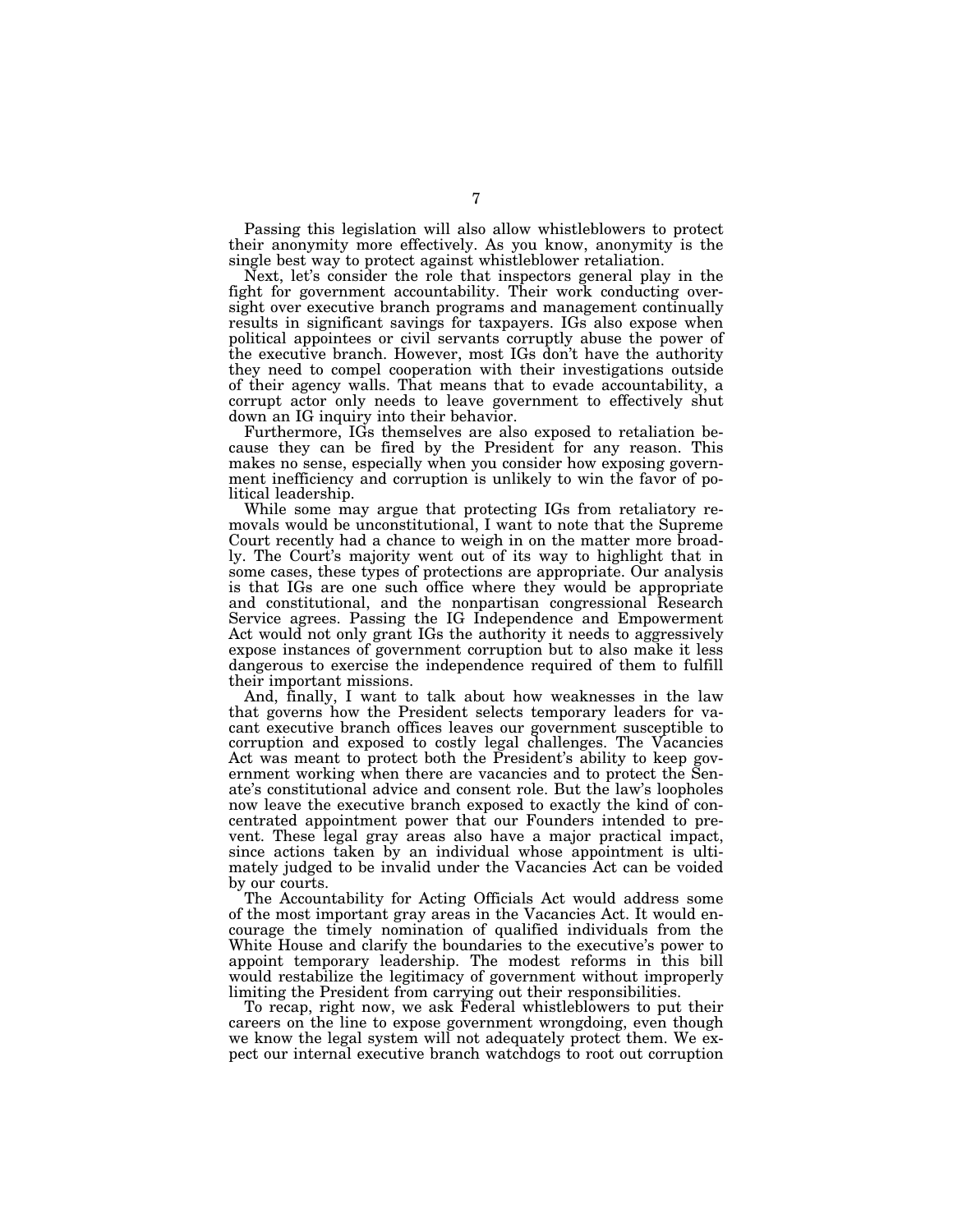without the tools they need to do so and while they're exposed to retaliation, and we have an executive branch that has too expansively interpreted its authorities under the Vacancies Act in a way that leads our executive branch exposed to corruption.

By addressing these problems, you can show your constituents that you are serious about making sure that the executive branch of government truly works for the people.

I strongly urge you to pass the legislation I highlighted today and in my written testimony. Doing so would lead to a more effective, ethical, and accountable Federal Government that safeguards constitutional principles, a goal that I think is shared by the members of this committee, regardless of political affiliation.

Thank you for holding this important hearing. I look forward to answering your questions.

Chairwoman MALONEY. Thank you.

Mr. Mehrbani, you are now recognized for your testimony.

#### **STATEMENT OF RUDY MEHRBANI, SENIOR ADVISOR, DEMOCRACY FUND**

Mr. MEHRBANI. I'd like to thank Chairwoman Maloney, Ranking Member Comer, and the entire community for the opportunity to testify in support of reforms to enhance accountability and transparency in the Federal Government.

These are unprecedented times. In addition to a global pandemic, rising economic inequality, a national reckoning with racial injustice, and a climate on the brink of collapse, the Nation is facing a crisis of confidence in its most foundational principle, the rule of law.

It's not some theoretical concept. The rule of law underpins constitutional values that are vital to how government operates, ensuring that no one is above the law, that justice is administered without favor or prejudice, that the powers of government work for the benefit of the American people, not for the profit of those wielding that power.

But we depend on government officials to uphold these values, and they don't police themselves. We need accountability and transparency measures as a backstop. That's why our Constitution extended its system of checks and balances to personnel appointments, to ensure the rule of law and the spirit of public service is preserved by those in government.

None other than Alexander Hamilton, known for believing in a strong executive, said that conditioning the President's appointment powers on the Senate's advice and consent, quote, would be an excellent check and prevent the appointment of unfit characters, end quote, and that a President left to his own devices would fill offices based on, quote, private inclinations and interests, end quote.

As you know, Congress has supplemented the system with legislation to protect against abuse and corruption. Reforms were adopted following periods of abuse in our history, like the Ethics in Government Act, Inspector General Act, and the Federal Vacancies Reform Act. Unfortunately, Presidents have increasingly exploited loopholes in these laws for their own personal, financial, or political benefit.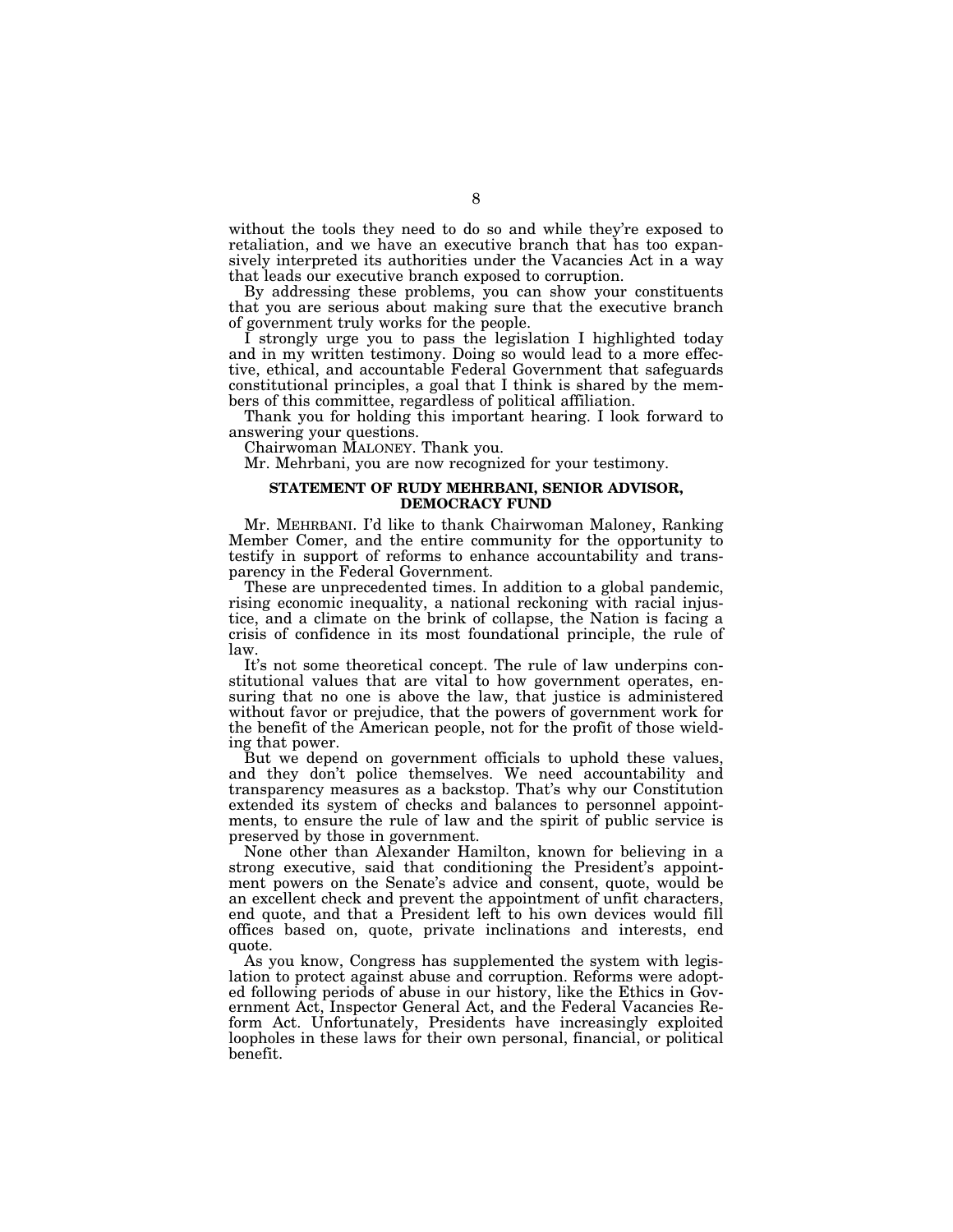To respond, we need a variety of reforms to close these loopholes and shore up the guardrails that protect against abuse. The bills being considered by this committee today, together with other key ethics and anticorruption reforms, namely those in the Protecting our Democracy Act and the For the People Act, are essential to restoring faith in our government.

Many consider the prior four years a time of unprecedented abuse by the executive branch. Others would rightly point out that Presidents and government officials have overreached before and that weaknesses in our system predate 2016. Frankly, we don't need to agree on how to apportion blame to effectively respond. Take vacancies and the overreliance on acting officials as an example. We can all agree a few things are true. First, Presidents are increasingly turning to acting officials to fill vacancies. President Trump relied on acting officials to serve in his Cabinet more in his first three years than the entire Presidencies of each of the past five Presidents.

Second, the Senate confirmation process takes twice as long as it did when President Reagan was in office, creating perverse incentives for Presidents trying to field their team.

And, third, Presidents are turning to creative and weakly problematic maneuvers [inaudible] moves that are inconsistent with the spirit of the Federal Vacancies Reform Act, if not the letter of the law.

Why does this matter? It's problematic and disruptive for government operations, and it eviscerates the system of checks and balances that serves to ensure appointees are qualified and accountable. It's worse when these abuses extend to inspector general positions. IGs are meant to serve as nonpartisan, independent watchdogs. Installing IGs with perceived, if not real conflicts of interest, undercuts their role and raises doubts about the government's commitment to combating corruption.

The reforms under consideration by this committee would reduce these kinds of abuses and provide democratic accountability in the future. For example, the Accountability for Acting Officials Act, introduced by Representative Porter, puts forward commonsense reforms to ensure that serving in the most powerful positions in the executive branch have to report to Congress, and it limits the length of time officials may act as agency heads to 120 days.

From my experience running a Presidential personnel office, 120 days to fill these leadership positions is a reasonable expectation. And when the President nominates someone, the Senate should duly consider them, which is why I also urge Congress to couple reforms to the Vacancies Act which reforms to the confirmation process outlined in my written testimony.

To be clear, the FVRA is complicated, but I'd argue that in most cases, the complexities stem from ambiguities, and it's these ambiguities that have been taken advantage of. The reforms would provide more clarity and transparency.

I'd also like to close by saying that it's fitting for this committee to have this hearing today at the start of Public Service Recognition Week. Public servants deserve our gratitude. In just the last few months, they have met immense logistical challenges to support the delivery and distribution of 100 million vaccines to Amer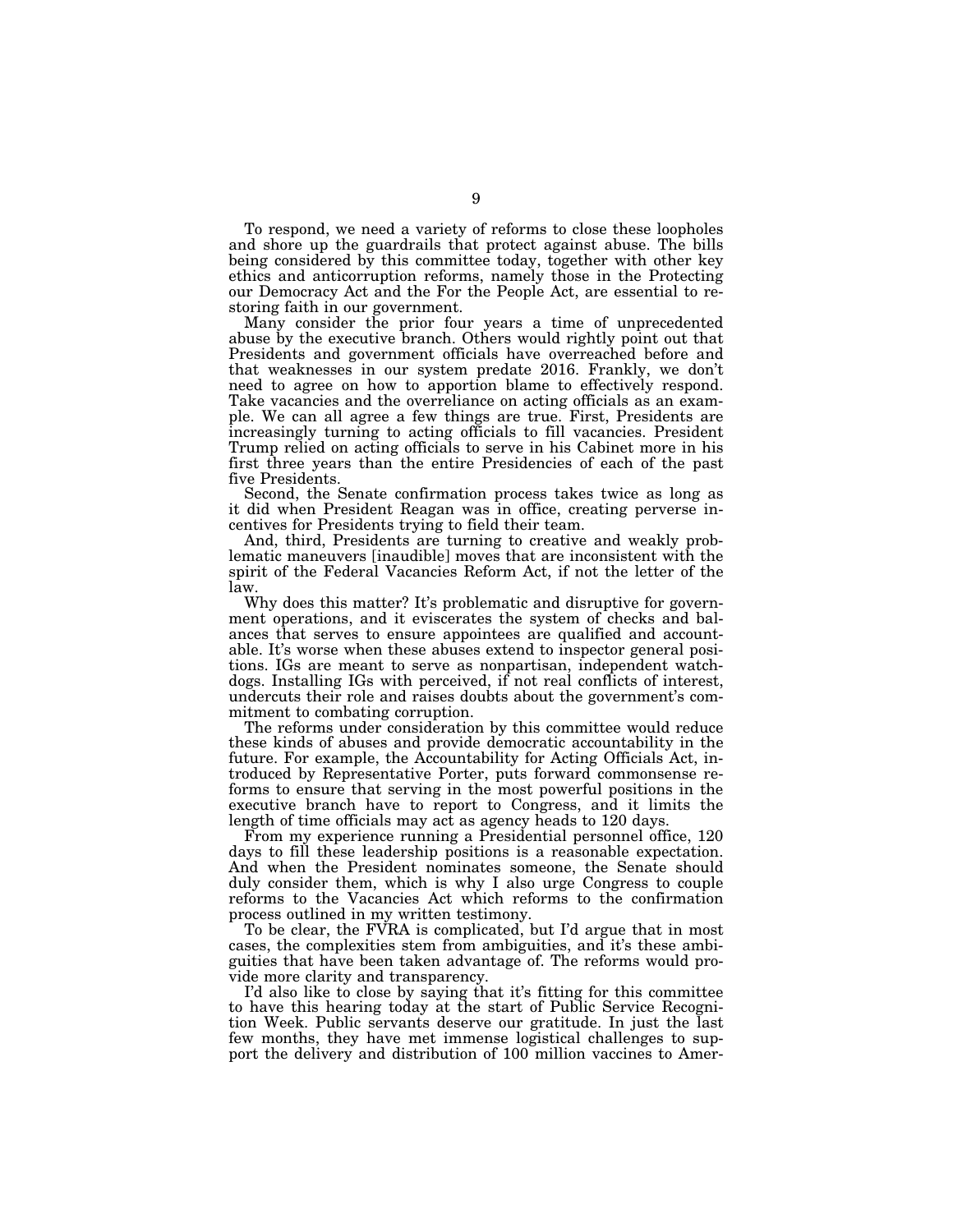ican people across the country, demonstrating the government can still work for the people. It's the result of political and career leaders having a singular focus.

For government to meet the challenges of our time, we need a system that can ensure it can maintain this kind of dedication to the public good. The reforms under consideration by this committee would help do exactly that, and I urge this committee to adopt them.

Thank you, and I look forward to your questions.

Chairwoman MALONEY. Thank you.

[Inaudible] Mr. Smith.

#### **STATEMENT OF ZACK SMITH, LEGAL FELLOW, EDWIN MEESE III CENTER FOR LEGAL AND JUDICIAL STUDIES, HERITAGE FOUNDATION**

Mr. SMITH. Good morning.

Good government, accountability, and transparency are all laudable goals, but as the committee considers many of the proposals before it today, I can't help but think of the words that the late Justice Antonin Scalia wrote more than 30 years ago. When the Supreme Court was asked to consider the constitutionality of the independent counsel provisions of the Ethics in Government Act of 1978, which allowed for the appointment of an independent counsel to investigate and to prosecute certain high-ranking government officials, Justice Scalia in a lone dissent, said, quote: Frequently, an issue of this sort will come before the Court clad, so to speak, in sheep's clothing, but this wolf comes as a wolf.

So too today, there are wolves lurking among the proposals presented for this committee's consideration. As with so many things in life, the goals are good, but the devil is in the details.

So, when examining these details, I encourage the committee members to keep in mind two overarching considerations, one legal and one practical. Simply put, they're these: That each member of the committee has an independent duty to ensure themselves of the constitutionality of each proposed reform and to ensure that each reform actually promotes good government.

So, let's start with the constitutional. It's undisputed that our Founding Fathers created a system of government with checks and balances. In James Madison's famous words, ambition must be made to counteract ambition. Unless you think this is some abstract idea without any impact on our day-to-day lives, it's this separation of powers, these checks and balances, that help ensure all of our other liberties.

Now, you may be saying fair enough, we agree, but what does this have to do with the proposals before the committee? Well, one proposal, for example, would make inspectors general removable only for cause. Even a recent CRS report, which examined this issue and examined the constitutionality of it, said it could be constitutionally questionable to place for cause removal restrictions on certain IGs who would be impermissibly insulated from Presidential control by multiple layers of removal protections. The current bill doesn't reflect this concern and, at a minimum, it should.

But more to the point. Given the uncertainty and the separation of powers concerns, would the potential damage to a foundation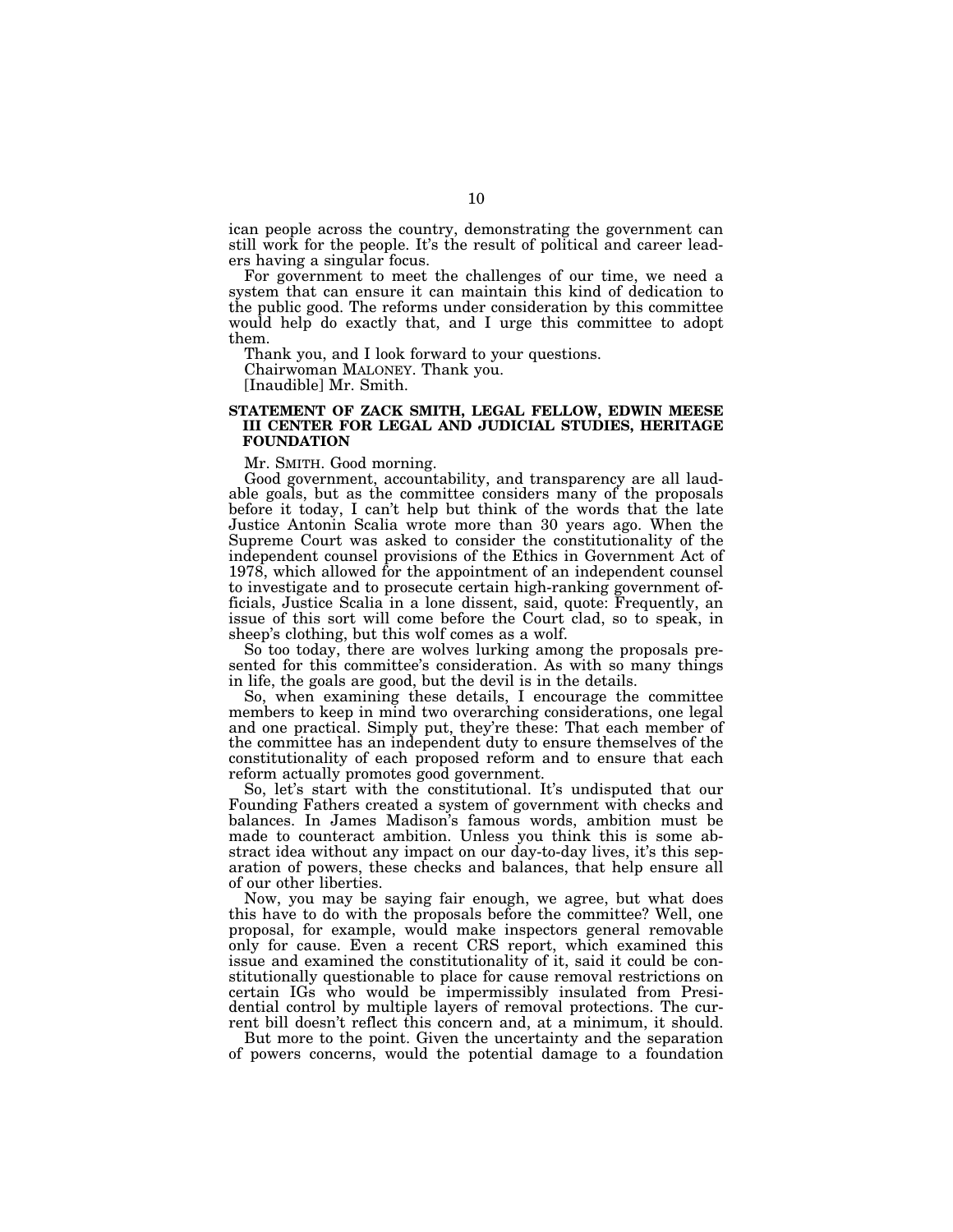principle of our system of government be worth any corresponding benefits? After all, inspectors general are not the only mechanism that Congress has for combating fraud, waste, and abuse, or for seeking to put good government on a firmer footing. Congress can conduct oversight hearings. It can subpoena witnesses to appear before it. It can receive whistleblower complaints. And, most importantly, it can even control the power of the purse.

Then there's the broader concern that many of these proposals are meant to look good without actually accomplishing much in the way of substantive change. In that way, some of these proposals can actually do more harm than good for two reasons.

First, the bills would place new responsibilities on government personnel, including IG personnel, without providing additional resources to carry out their functions. It sets them up for failure.

And, second, many of these bills deceive the public into believing these proposals tackle pressing concerns when, in fact, they simply give the appearance of taking action against real or perceived problems.

Then, of course, there's concerns about the law of unintended consequences. One proposal today that seeks to combat whistleblower retaliation would add to the list of prohibited practices the opening of any investigations as a result of a protected disclosure. It's a noble goal, but it doesn't take much imagination to see how this could be manipulated in everyday practice.

Now, although this may seem farfetched, I have experience with this. Early in my career as an assistant United States attorney, I handled civil litigation on behalf of the United States, including employment litigation. And it wasn't uncommon for problematic employees who expected they would be disciplined to file equal opportunity complaints, whistleblower complaints, union grievances, or some combination of those in efforts to set up a retaliation claim for whenever their employer took action against them. By engaging in such tactics, the problematic employees' underlying issues often went unaddressed, and it created a chilling effect for the supervisor to address the conduct of other problematic employees too.

Of course, this isn't to suggest that every whistleblower or even most whistleblowers have performance or conduct issues. Many come forward for noble reasons and should be applauded, but we must be honest about the current system's shortcomings which can have an equally pernicious effect on good government and accountability.

And, in closing, while my testimony today may be interpreted by some as offering a slightly discordant note, that's not my intention. I share this committee's desire to improve government accountability and transparency, but just as we should demand that government officials perform their duties in an ethical manner, we must ensure that any oversight of their conduct complies with the Constitution, actually promotes good governmental policy, and avoids, to the maximum extent possible, the law of unintended consequences.

Thank you for this opportunity to testify. I welcome your questions.

Chairwoman MALONEY. Thank you. The gentleman yields back. I now recognize myself for five minutes for questions.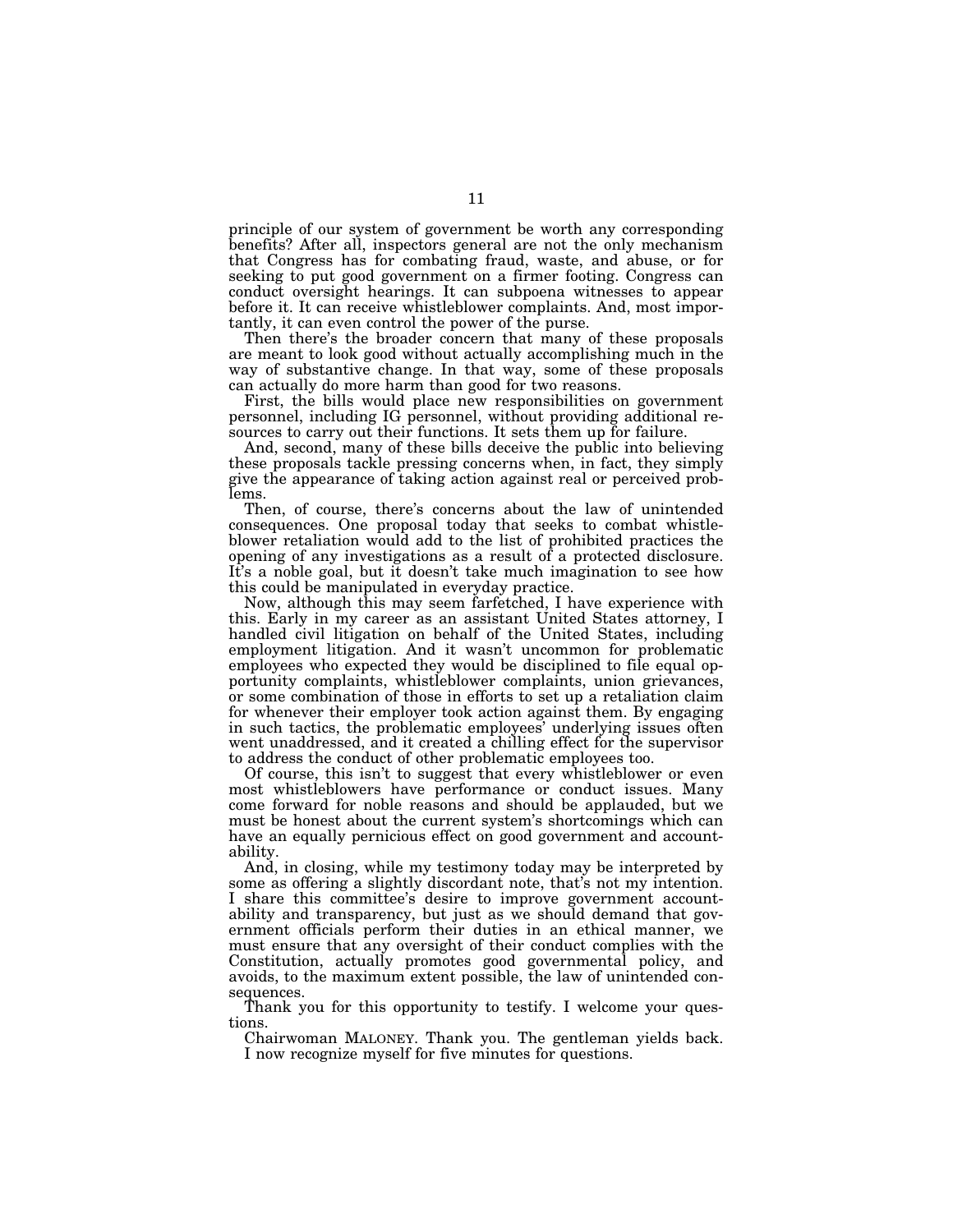During Sunshine Week, I introduced several legislative reforms aimed at making government more transparent because I strongly believe that transparency is the key to holding agencies and senior officials accountable. I introduced, along with Ranking Member Comer, the Federal Advisory Committee Transparency Act, which would make the advisory committees that provide agencies with policy advice disclose who is serving on them.

Mr. Mehrbani, do you believe that the public has the right to know who is serving on Federal advisory committees? Mr. Mehrbani.

Mr. MEHRBANI. Thank you for your question, Chairwoman Maloney. Federal advisory committees play an important function in the Federal Government. They provide expert science advice to committees, to agencies on a wide range of issues. And it's important that the public understands if there are any conflicts of interest, for example, that members on these advisory committees may have. And I think that the reforms that you and Ranking Member Comer have put forward would be strong steps toward ensuring that kind of transparency and accountability. And I think that the history that I've detailed somewhat in my written testimony indicate the need for these kinds of reforms, and I absolutely support it.

Chairwoman MALONEY. The bill would also require that advisory committee members disclose any financial conflicts of interest. So, Mr. Mehrbani, do you think it's important for the public to know if an expert serving on an advisory committee has something to gain from making a particular recommendation?

Mr. MEHRBANI. I do. And that's the similar kind of motive that applies to the ethics rules for other Federal appointees. Now, in some cases, it's completely understandable that you would want to have somebody who is representative of a group of constituents or even an industry, for example, that might create a conflict of interest. But when the need for that individual's voice to be included in the committee outweighs the potential for a conflict, there's actually mechanisms in the law that allow for designated agency ethics officials to certify that they—that that conflict exists so it doesn't create any sort of liability issues.

But, more importantly, it allows the public to rec-—to see that there's balance on these advisory committees. And, frankly, I have to commend President Biden for issuing an executive order that actually creates an interagency task force to look at some of these issues. But as you know, this committee should not have to depend on a President to act, which is why I think that this legislation is so important.

Chairwoman MALONEY. Thank you.

Ms. Hempowicz, I'd like to turn to you. Another transparency reform I introduced is the Presidential Records Preservation Act, which would require the President and the President's senior advisors to create and preserve records of official activities.

If we don't require the President or his senior advisors to document their activities, do you think we're missing key information about how decisions are made?

Ms. HEMPOWICZ. Absolutely, Chairwoman.

Chairwoman MALONEY. Mr. Connolly and Ms. Speier join me today in introducing a package of reforms to protect whistle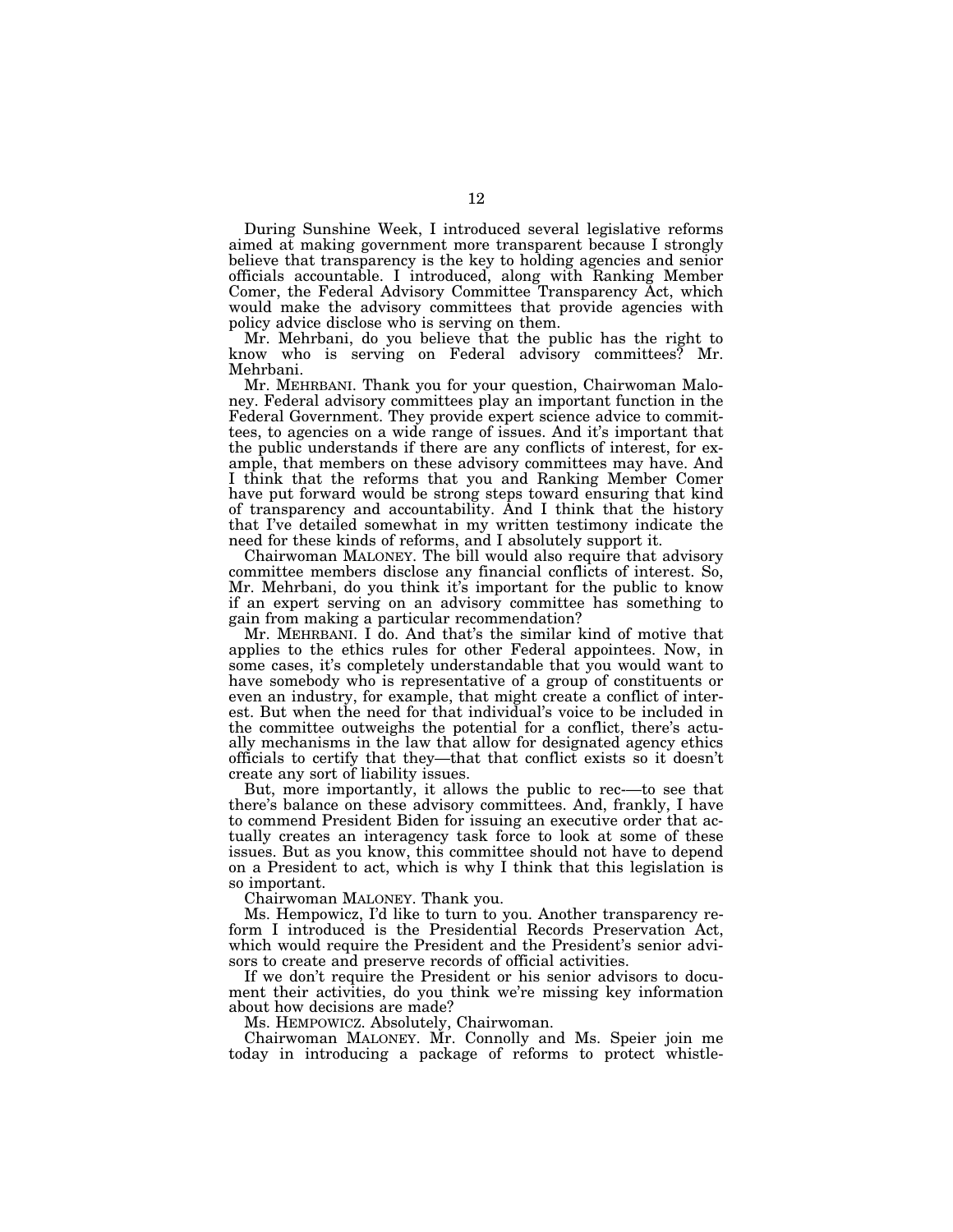blowers, called the Whistleblower Protection Improvement Act. Whistleblowers disclose important information to Congress, but they also provide important information to the public. One example is the information that a former HHS scientist, Dr. Rick Bright, shared on his concerns with the Trump administration's strategy on fighting the pandemic.

Ms. Hempowicz, do you believe that strengthening protections against retaliation for whistleblowers would ultimately lead to more transparency and ultimately to better policy?

Ms. HEMPOWICZ. Yes, Chairwoman. Absolutely. I think, you know, strengthening the system for whistleblowers, right now, the system is broken, and so I think it is actually serving as a deterrent from further whistleblowers coming forward and exposing waste, fraud, and abuse within the Federal Government.

And I also just want to highlight that without whistleblowers, we wouldn't know about the backlogs at the VA. We wouldn't know that our servicemembers in Iraq didn't have access to tanks that were sufficiently protecting them from roadside bombs. And so, the work that whistleblowers do, not only returns money to the Federal Government, but it keeps our troops and our veterans safe. You know, there's no—there's just—it's difficult to describe the value that whistleblowers play, but it is far beyond just financial.

Chairwoman MALONEY. I've also introduced, along with Mr. Connolly and Mr. Sarbanes, a bill to modernize and update the Plum Book. The PLUM Act would require the Office of Personnel Management to maintain a publicly available directory of senior government leaders.

These are just some of the bills I'm hoping to explore further today. I urge my colleagues to support these measures that would make government more open and accountable.

I now recognize Mr. Gibbs for five minutes.

Mr. GIBBS. Thank you, Chairwoman.

Mr. Smith, the Presidency and the Vice Presidency, as you know, are constitutionally created offices with powers that are separate from those of Congress. Are there constitutional issues implicated in an attempt by Congress to legislate recordkeeping requirements applicable to the President and Vice President and their senior officials? Mr. Smith.

Mr. SMITH. There certainly could be, Congressman. And more to the point, you know, I think it is worth noting that, as you mentioned, the President and Vice President are different than many of the statutorily created agencies and offices set up by Congress. And with the records keeping requirement for the President and Vice President, one of the main concerns should be what's the enforcement mechanism going to be for these acts, and also, what about the increased administrative burdens on both the Presidency and then also on the national archivists, who will be responsible for maintaining and ensuring access to these records. And so, I think both of those considerations certainly deserve more thoughtful, more thorough discussion as these bills are being considered and working their way through Congress.

Mr. GIBBS. Thank you.

Mr. Mehrbani, you were President Obama's White House—part of the White House Counsel and his personnel office. During the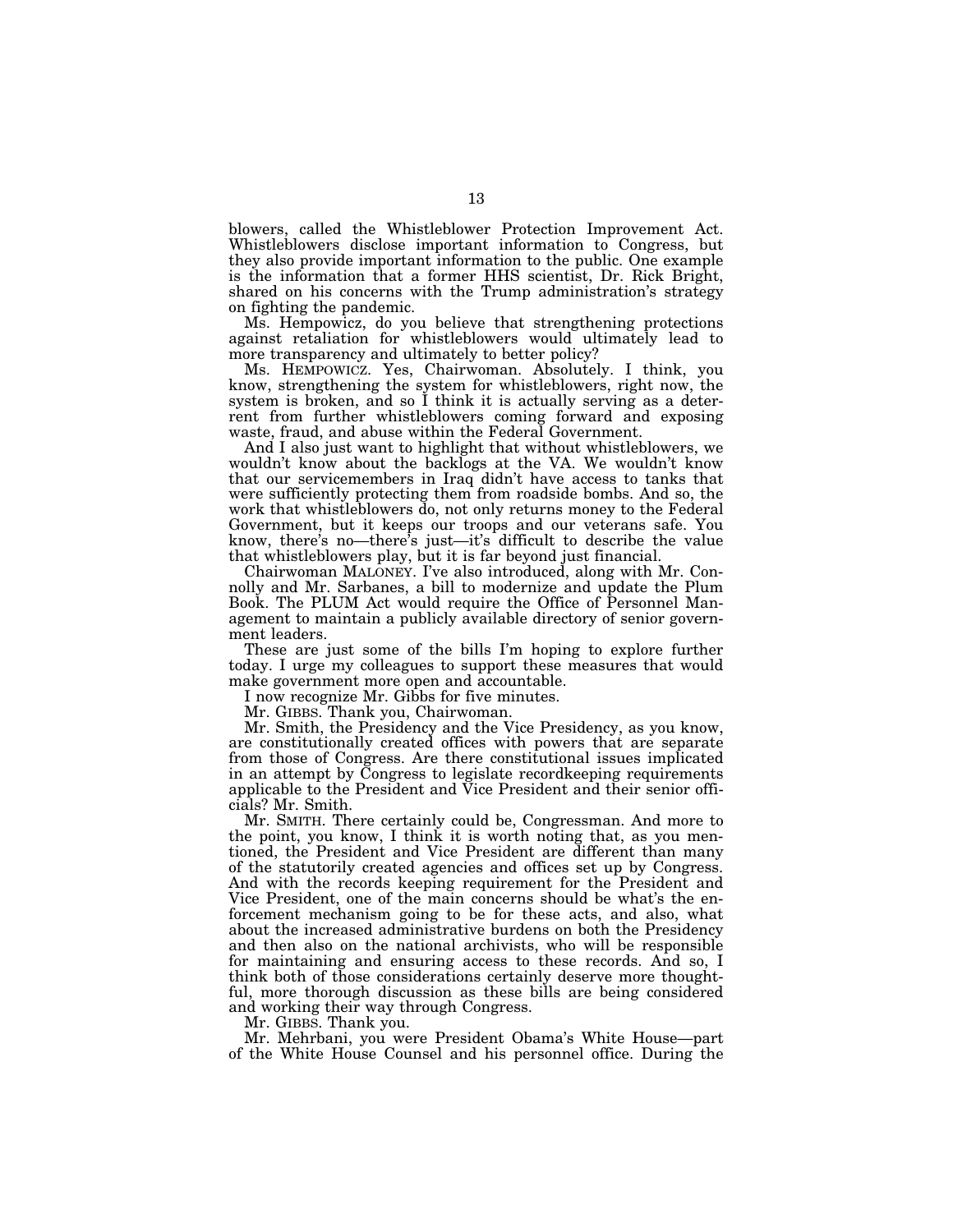Obama Administration, there was a lot of controversy about recordkeeping for emails, including emails that could have passed between President Obama and his Secretary of State, Hillary Clinton.

Do you believe the terms of the Presidential Records Preservation Act should apply—or should they apply to President Obama's emails, including emails to Secretary Clinton?

Mr. MEHRBANI. I think that the Presidential Records Act should apply to communications with the President. The bill today, I think, would bring the Presidential Records Act in line with existing legislation that applies to Federal agencies. So, I'm not certain that the constitutional questions might create some sort of additional problematic responsibilities for the White House here.

Mr. GIBBS. So, when you were, you know, White House counsel, would you have recommended to President Obama to support or oppose the Presidential Records Preservation Act?

Mr. MEHRBANI. Well, I'd—first, I'd like to say I was not White House counsel. I was an associate counsel to President Obama. And if I were in the White House and I saw this piece of legislation, given the potential for it to ensure that records are maintained by the White House, I actually would recommend its adoption, sir.

Mr. GIBBS. OK. Well, Mr. Smith, there's been significant evidence that former California Secretary of State Alex Padilla misused the Help America Vote Act funds to contract with a major political firm of Joe Biden's Presidential campaign. The Election Assistance Commission and the IG stated to committee Republicans that the allegations for misuse were credible, and the EAC director, Inspector General testified before the Subcommittee on Government Operations two weeks ago and stated that the office is working on contracting a third party to audit the contract six months after the original contract.

Would you agree that the IGs should be investigating the allegations of wrongdoing quickly?

Mr. SMITH. Well, I think that particular incident highlights two points. One is what we were talking about earlier. You don't want to set the IG offices up for failure by providing them with additional responsibilities without corresponding resources.

And then the second point, I think we need to rethink what it means to have success in terms of an IG investigation. My colleague at Heritage, Paul Larkin, has written about this in law enforcement context. And I think a similar conversation could be had in the context of inspectors general and government oversight. What does it mean to have the successful oversight investigation?

Mr. GIBBS. So, do you think this committee, Oversight Committee, should be investigating these allegations of wrongdoing since the IG and the EAC offices have shown that maybe they're not able to do so?

Mr. SMITH. Well, they're certainly serious allegations, and from my understanding of the situation, that IG office is underfunded and understaffed and is having a difficult time investigating those claims. And so, again, I think any reforms proposed would need to make sure that we are giving the IGs and other oversight entities the tools they need for success and not just passing legislation, again, that would look good without actually making any substantive changes.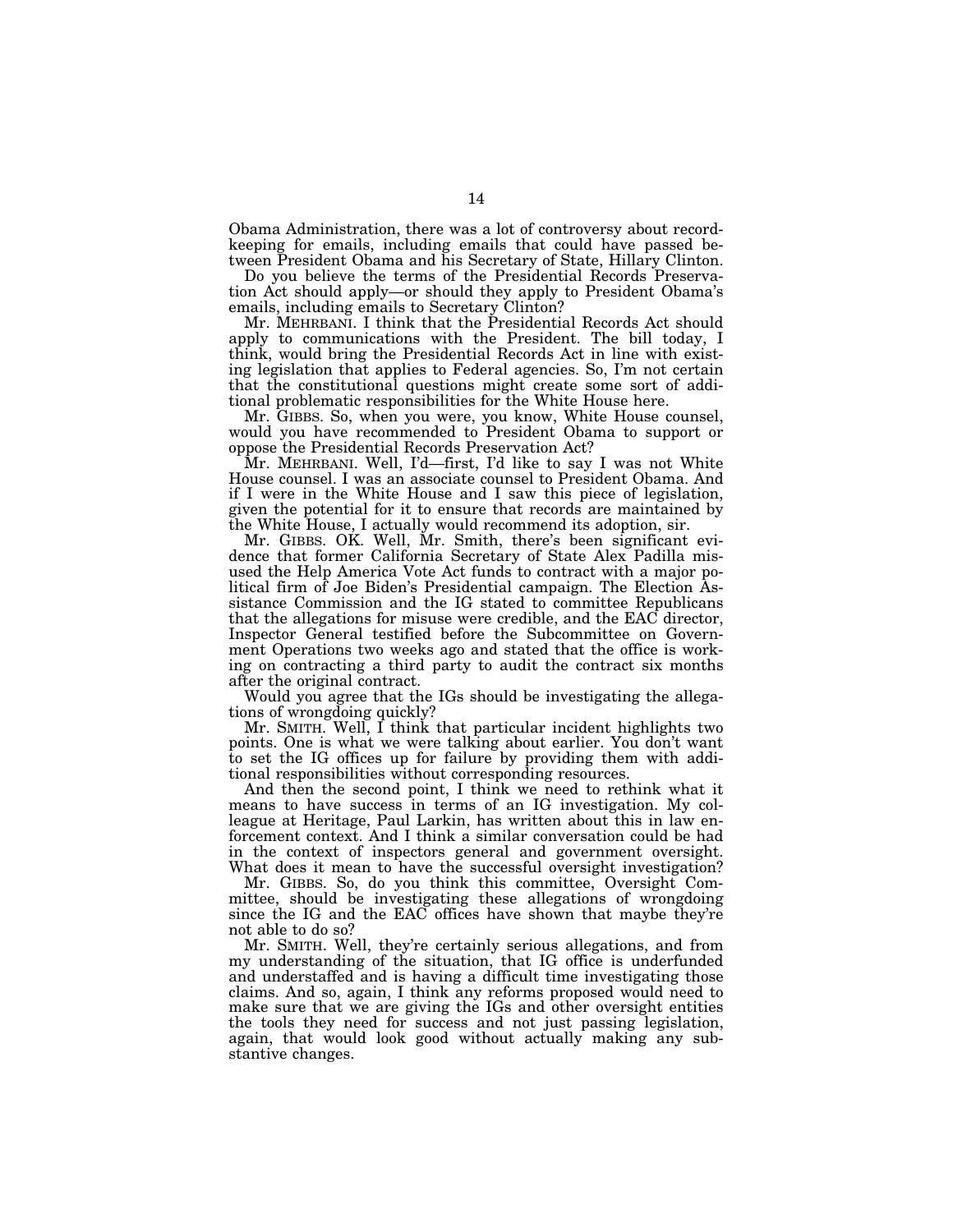Mr. GIBBS. Consolidating IG offices, would that be an efficient way to do it if they don't have the resources in the smaller offices?

Mr. SMITH. It's certainly a potential path that could be useful to explore further. Also making criminal referrals for investigation, obviously, if the Department of Justice or other entities become involved. You know, there are many potential paths that could solve this problem. But, again, I think in the context of today's hearing, you don't want to set any of the IG offices up for failure.

Mr. GIBBS. Thank you. I'm out of time.

I yield back, Madam Chair.

Chairwoman MALONEY. The gentleman yields back.

The gentlewoman from the District of Columbia, Ms. Norton, is recognized for five minutes.

Ms. NORTON.

Ms. NORTON. Thank you, Madam Chair.

I'm interested in whistleblowers, and my question is for Ms. Hempowicz. I'm interested in whistleblowers because they play a critical role for Congress itself and particularly for this committee. We recently had a bipartisan investigation when a whistleblower came forward from the Transportation Security Administration, for example.

Your organization sees whistleblowers who provide information, get severe retaliation, and that's where my question is.

For example, there was a very high-profile example when a witness was retaliated for cooperating with congressional requests for documents or testimony. One of the most recent high-profile examples was Lieutenant Colonel Alexander Vindman, who was reassigned and had his promotion delayed. I think we all remember that one.

Does it concern you that there may be a chilling effect on the willingness of Federal employees to cooperate with Congress because they have seen these public cases of retaliation?

Ms. HEMPOWICZ. Yes, Congresswoman. Absolutely. I think that it may have a chilling effect, and I think you may already be seeing that. I think, you know, it's important to note that there is a legal prohibition against interfering with anyone's ability to work with a Member of Congress or to speak with a Member of Congress under the Lloyd-La Follette Act, and that should apply to whistleblowers, and yet there's no enforcement mechanism.

And so, places like this, I think, in particular where there's a legal avenue to pursue and to use as a whistleblower but there's no way to enforce your protections, if you use that legal avenue, I think what we do is we just incentivize people to work outside of the proper channels. And I think that's where we can see things like leaking classified information if whistleblowers don't feel like they will be protected if they use the protected channels that Congress has laid out for them, or they just won't blow the whistle at all and then you won't have the benefit of their experience.

Ms. NORTON. The Whistleblower Protection Improvement Act we're putting forward would limit public disclosure of the identity of an employee who blows the whistle on a Federal agency. Why is this important? And what impact would it have on other whistleblowers if the identity of a whistleblower is disclosed by an agency?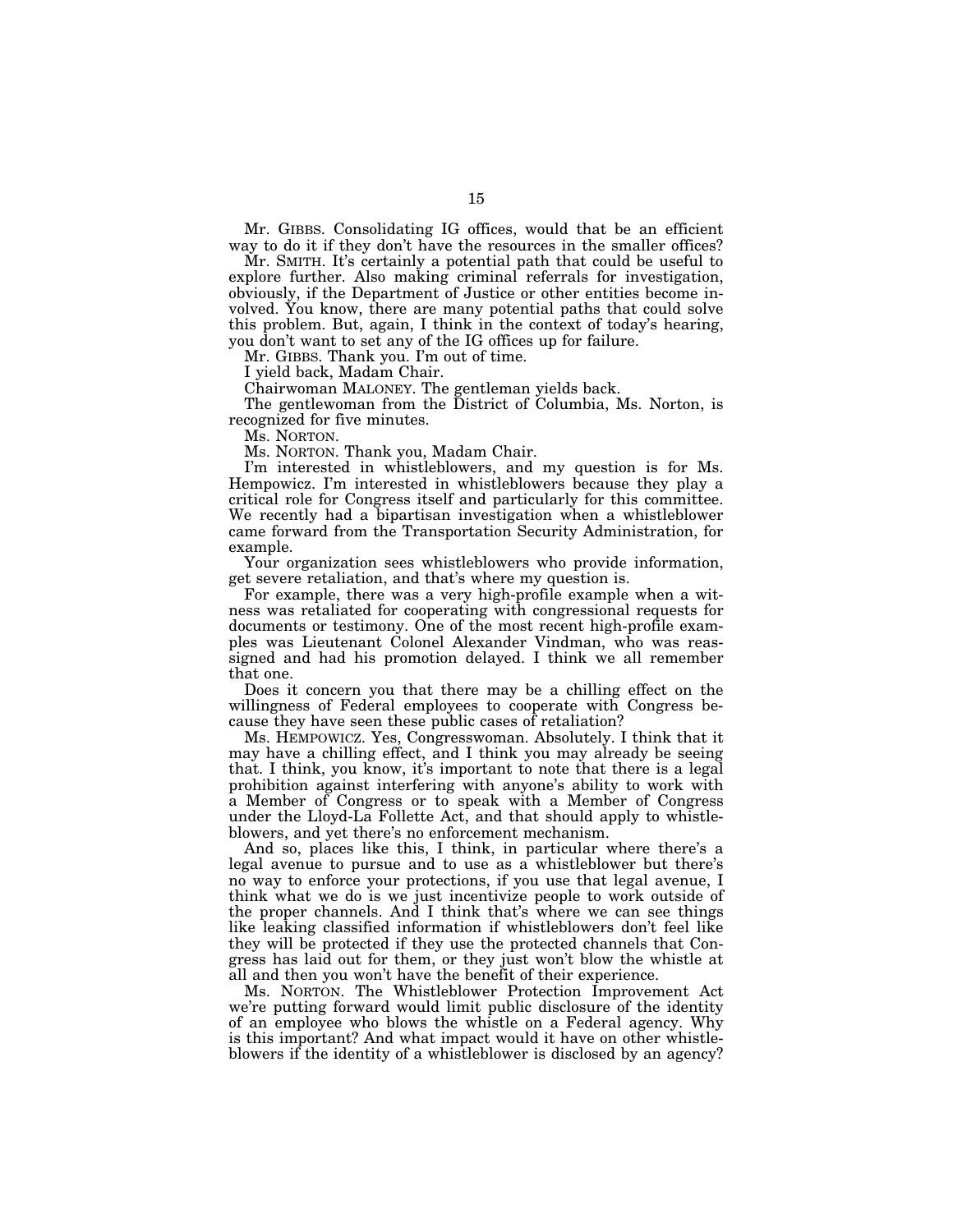Ms. HEMPOWICZ. Thank you. Thank you so much for that question. I think, you know, the committee knows well the value of allowing a whistleblower to be anonymous if they want to, because the committee, both majority and minority, you on your website say if a whistleblower comes to the committee, we will protect your identity. And I think that's because you know that protecting a whistleblower's anonymity is the No. 1 way to make sure they won't be retaliated against. If their supervisors or people at their agencies don't know who they are, it's impossible to retaliate against a whistleblower.

Once it's—you know, but right now, the law does not prevent people who know the identity of a whistleblower from sharing that identity with others who would—may be able to retaliate against that whistleblower, or breaking their anonymity may also just be a form of retaliation itself. You know, if you are a public servant and your name is now everywhere all over Twitter as somebody who is a traitor, you know, I think what happens is we tell future whistleblowers, don't come forward, because instead of addressing the issue that you're blowing the whistle on, we're going to drag your name through the mud and ruin your life instead.

Ms. NORTON. Could I further ask you, how would the Whistleblower Protection Improvement Act, going forward, help correct the existing system related to how Federal employees can provide information directly to Congress?

Ms. HEMPOWICZ. Well, it would allow whistleblowers to enforce their protections for speaking with Congress, and so they'd be able to have the benefit of whistleblower case law saying, you know, you abused a protected channel and now you're afforded this legal system, which I will say is not working as well as it could, but there are other provisions in the bill that would fix that legal system. And so, I think this bill really—I couldn't encourage Congress to pass it more. I think it's critically necessary, and I think it really does address some of the biggest loopholes and most consequential loopholes in our whistleblower laws today.

Ms. NORTON. Madam Chair, the whistleblowers really help Congress itself conduct effective Federal oversight, so I'm urging all my colleagues to support this bill to protect the employees who are courageous enough to come forward. And I yield back. Thank you very much for this important hearing.

Chairwoman MALONEY. The gentlelady yields back.

And the gentleman from Wisconsin, Mr. Grothman, is recognized for five minutes.

Mr. Grothman.

Mr. GROTHMAN. Thank you.

I'm going to start out with a question here to Mr. Smith. There was some testimony that I thought sounded good on its face until you think about it a little bit, and that concerned the number of appointees that every President gets to fill out his bureaucracy. I believe we were told that there are 4,000 appointees he has, of which 1,200 have to be confirmed. And the implication was that we should have less of this, presumably replaced by more civil service people, by more career people, and less people who are immediately appointed.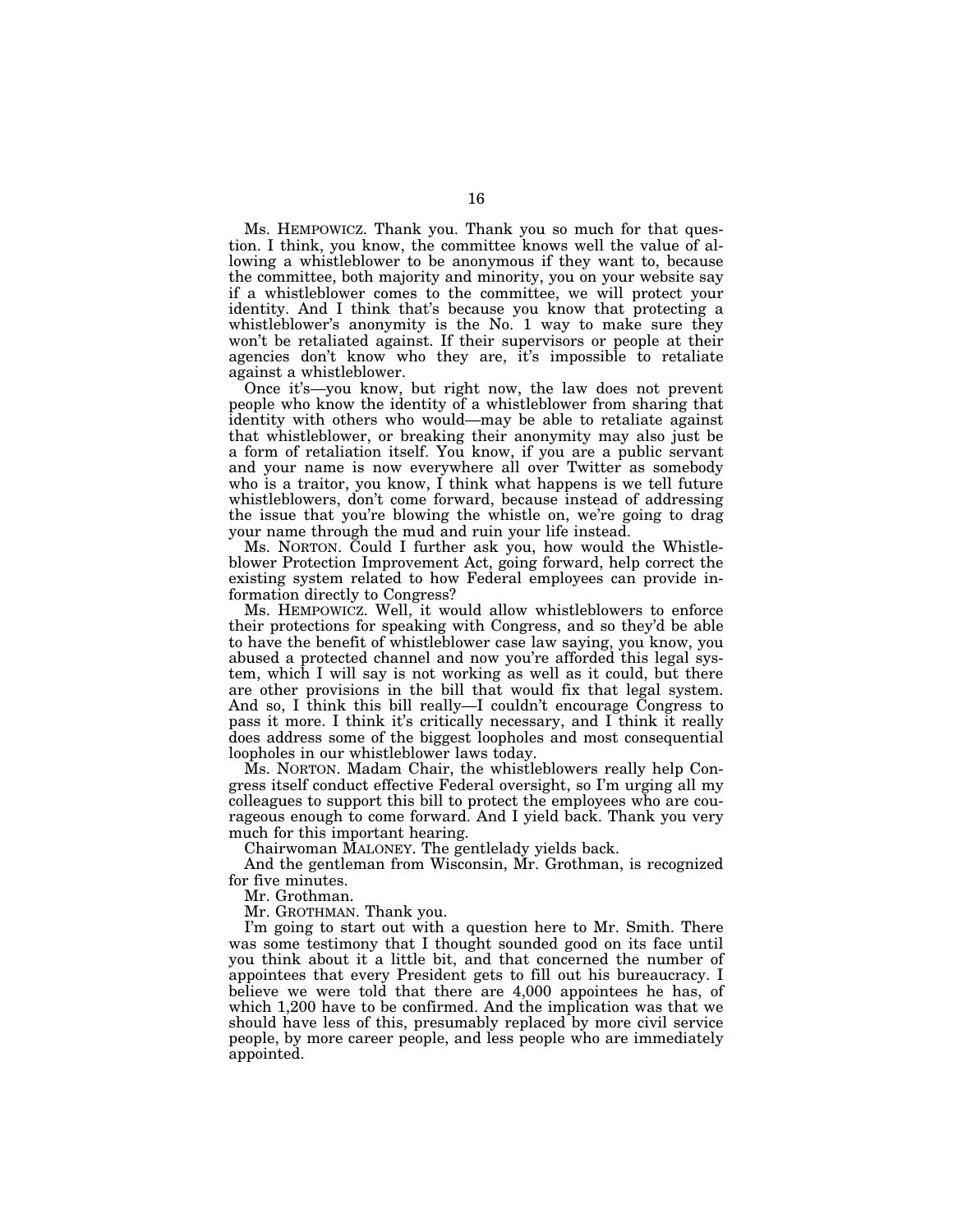I kind of look at it the other way. I want you to comment on it. I talked to one appointee of the Trump administration. She felt she had 2,000 people under her, and in general, she felt the bureaucracy was hostile to her reforms. I thought how difficult it was to have the imprint of a President on an agency if you've, say, got this subagency of 2,000 employees, and one person, just the one who is supposed to be able to effect change.

Could you comment on that, Mr. Smith? Do you feel this is a good or bad thing that really, again and again, we put people in positions in which they apparently have even over a thousand people under them and have very little ability to discipline them or control them?

Mr. SMITH. Yes. Thank you for the question, Congressman. I think a couple of considerations go to your question. The first is, you know, the Framers of our Constitution certainly envisioned that the President would appoint high-ranking Federal Government officials with the advice and consent of the Senate.

And so, two points that I think others have raised that would help alleviate some of these concerns would be if administrations quickly put up nominees for many of the senior positions in the Federal Government, and then if the Senate would quickly give hearings to those executive branch nominees. You know, someone made the point earlier that over the past several years and administrations, the average time it's taken to confirm executive branch nominees has increased greatly. And so, I think addressing some of those concerns, the way in which the current nomination and confirmation process works, could be as effective at alleviating many of the concerns you raise.

Mr. GROTHMAN. Can you see, though, the potential danger or the difficulty? When I vote for a President, I expect that Presidency to a certain extent have a certain vision for his administration. Do you see that—apparently, the implication was in the testimony that even 1,200 people who have to be confirmed or 4,000 appointees, is clearly too much, and presumably, we ought to have more civil service type appointees and have less employees picked by the President.

Do you see the frustration there is with the swamp if, say, one of President Trump's appointees winds up in charge of an agency in which they have a thousand people under them, and given President Trump's mandate, insofar as he had a mandate, was to kind of cleanup the swamp, how difficult it would be for this person to have any—implement any change? Do you see what I'm saying? It's one of the problems with the government.

Mr. SMITH. I do. And, certainly, to the extent you convert positions from being politically appointed into civil service positions, the risk always exists that those positions will be less politically accountable. And to the extent you convert the positions into ones that do not need the Senate's advice and consent, that, in some ways, bumps up against concerns, again, for the system of government that was established by the Framers of our Constitution.

And so, certainly, a fruitful area for reform, again, would be examining how the current confirmation process works and suggesting potential mechanisms to make sure that works efficiently.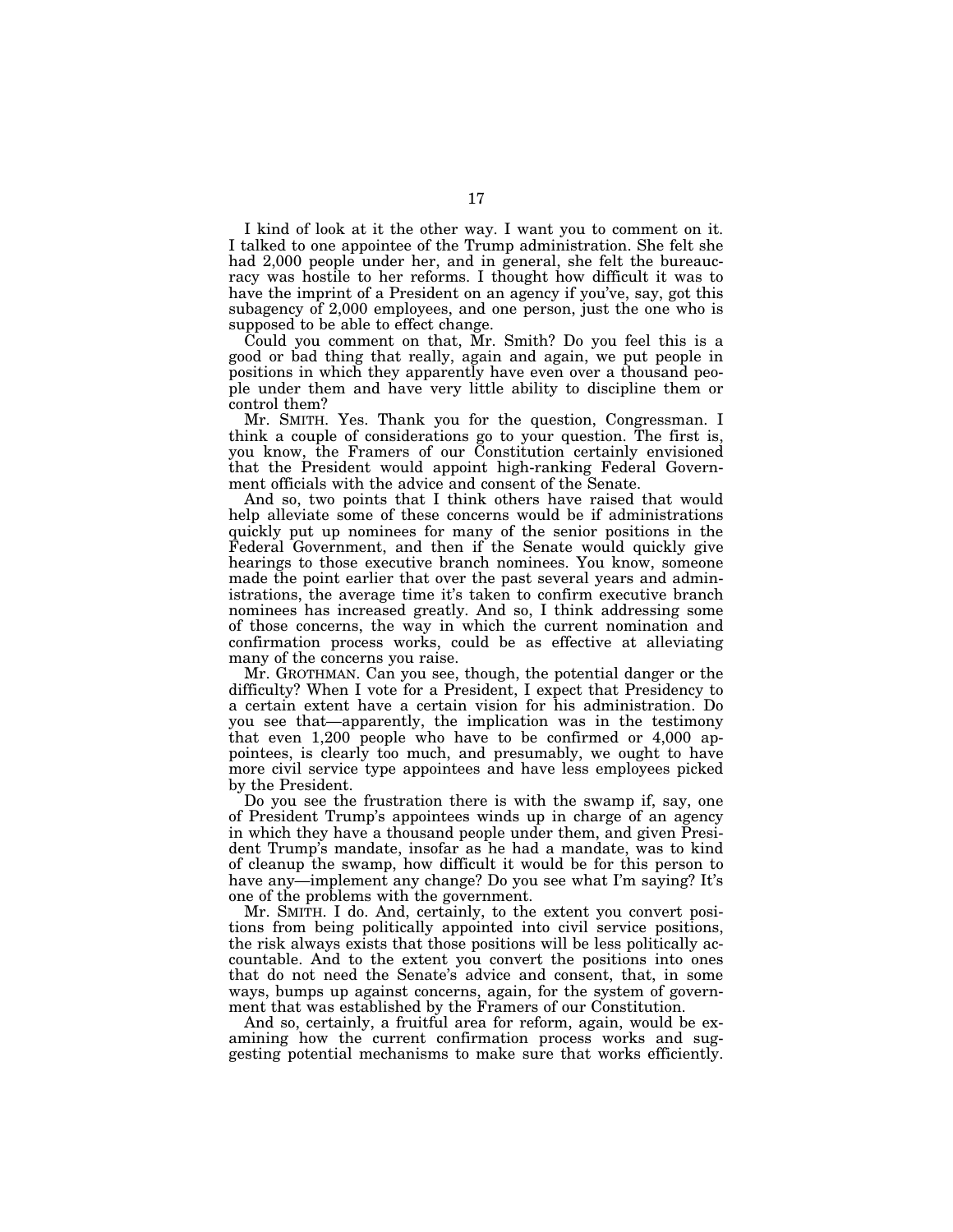Mr. GROTHMAN. Yes. I'll just kind of wrap it up with a statement, Mr. Smith. If you are—OK. First of all, overwhelmingly, the bureaucracy, insofar as it's partisan, I realize, you know, we have the Hatch Act [inaudible] overtly partisan. But here in the District of Columbia, like, President Trump got five percent of the vote, which indicated very few Federal employees were voting for President Trump.

If you are appointed to run a group of a thousand people, and you can't even have one person under you who you know for sure is loyal to you, it makes it almost impossible to implement the changes in government that you want.

Thank you for doing the extra few seconds.

Chairwoman MALONEY. The gentleman yields back.

The gentleman from Massachusetts, Mr. Lynch, is now recognized for five minutes.

Mr. Lynch.

Mr. LYNCH. Thank you, Madam Chair. And I want to thank the witnesses as well for their good work.

First of all, I certainly support, Madam Chair, your legislation, as well as the legislation that has been earlier referenced being sponsored by Mr. Connolly, Mr. Sarbanes, and Ms. Porter. I fully support those measures.

To our witnesses, you know, back in 2008, Congress, in a very bipartisan moment, created the Wartime Contracting Commission, and it was modeled on the Truman Commission back in 1941. It was bipartisan in nature. It worked across several different administrations, both Democratic and Republican. And during the years 2008 to 2011, it actually turned up with about between \$30 billion and \$60 billion in waste, fraud, and abuse that was uncovered and did a very good job. Unfortunately, in 2011, it expired. It had a sunset provision in there and it expired.

But now, with the way this Authorization for Use of Military Force works, it is not limited in time. It is not limited by territory. And yet we have a defense budget that is approaching a trillion dollars. And as has been pointed out by a few of the witnesses, it's not enough to just give responsibility to IGs or other groups. You have to fund that. You can't just pile that responsibility on top of everything they're already doing.

So, I have a bill that would reauthorize the Wartime Contracting Commission because of the expenditures that are going forward, because of the preexisting Authorization for Use of Military Force with no limitations on time or territory. And I'm just wondering, you know, from your perspective, Ms. Hempowicz or Mr. Mehrbani or Mr. Smith, do you think that would be helpful? Is that the type of response, or is there something else that we might be doing to really look at the huge expenditures?

We've got massive waste. We've had previous hearings in this committee about Defense Department expenditures regarding the F–35 and other very expensive weapons systems that are not responsive to the threat, first of all. They've just been hanging on. They're sort of zombie programs, and they're not really developing the progress that we would hope for after injecting billions of dollars into these weapons programs.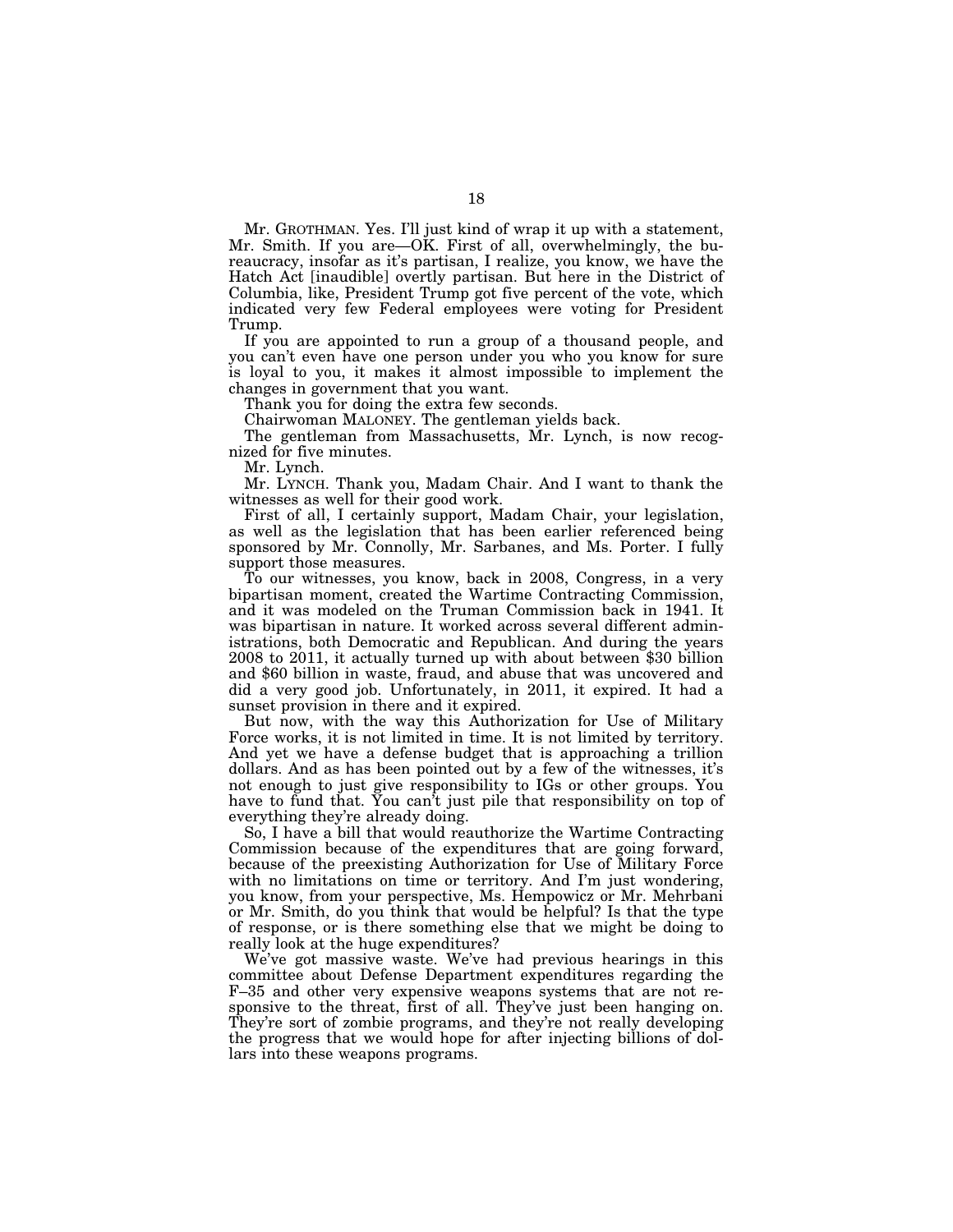So, with the remaining two minutes, I'd like to hear from our witnesses. Ms. Hempowicz, if you might start.

Ms. HEMPOWICZ. Yes, sir. Thank you, Congressman Lynch. As you know, we put—the Project on Government Oversight wholeheartedly endorses your legislation to bring back the Wartime Contracting Commission. I think in addition to passing that legislation, which as you correctly identified, you know, has the potential to return billions of dollars in savings to the taxpayer, I think, you know, the other proposals in front of this committee right now, strengthening whistleblower protections, ensuring inspectors general have the resources and independence they need to do their jobs and the authorities they need to do their jobs, I think they're are also critical parts, part of that equation as well.

Mr. LYNCH. Thank you.

Mr. Mehrbani?

Mr. MEHRBANI. Yes. I think implicit in Ms. Hempowicz' statement, which I'll just highlight specifically, is the fact that the folks who are running these investigations and are leading the inspectors, inspector general offices, also need to be an independent, which is why I think the reforms to ensure that a President can't install inspectors general, even in an acting capacity, that have perceived or real conflicts of interest is critically important.

Mr. LYNCH. Great.

Mr. Smith?

Mr. SMITH. Yes. Thank you for the question. Certainly, effective measures to combat waste, fraud, and abuse are always welcome. I'm not familiar with the specifics of your current proposal, but the concerns about ensuring that these actions aren't just for show but they're actually effective in terms of accomplishing the goals they're set out to do, I think that's very important. And then again, to remember that Congress has multiple tools at its disposal, apart from the inspectors general, to combat that waste, fraud, and abuse are certainly worthwhile to keep in mind.

Mr. LYNCH. Reclaiming my time. I only have 15 seconds left. Mr. Smith, to be honest with you, the inspectors general and these special commissions are really the tip of the spear. Those other things that you're talking about, they get bogged down. They really do. So, this is—the full-time work of the inspector generals is really far and above, head and shoulders above what we might do in committee because we're dealing with a thousand different issues. We need it to be somebody's sole responsibility and their sole job. That's the difference with these inspectors general.

I yield back, and I thank you for the courtesy.

Chairwoman MALONEY. The gentleman yields back.

The gentleman from Louisiana, Mr. Higgins, you are now recognized for five minutes.

Mr. HIGGINS. Thank you, Madam Chair.

Improving government accountability and transparency, we really ask ourselves, why does America not trust the government? Let me share with my colleagues a simple formula. Stop oppressing American's freedoms. Reduce the tax burden. Reduce the regulatory burden. Stop punishing Americans who actually work. Secure our sovereign border. Stop condemning 75 million Americans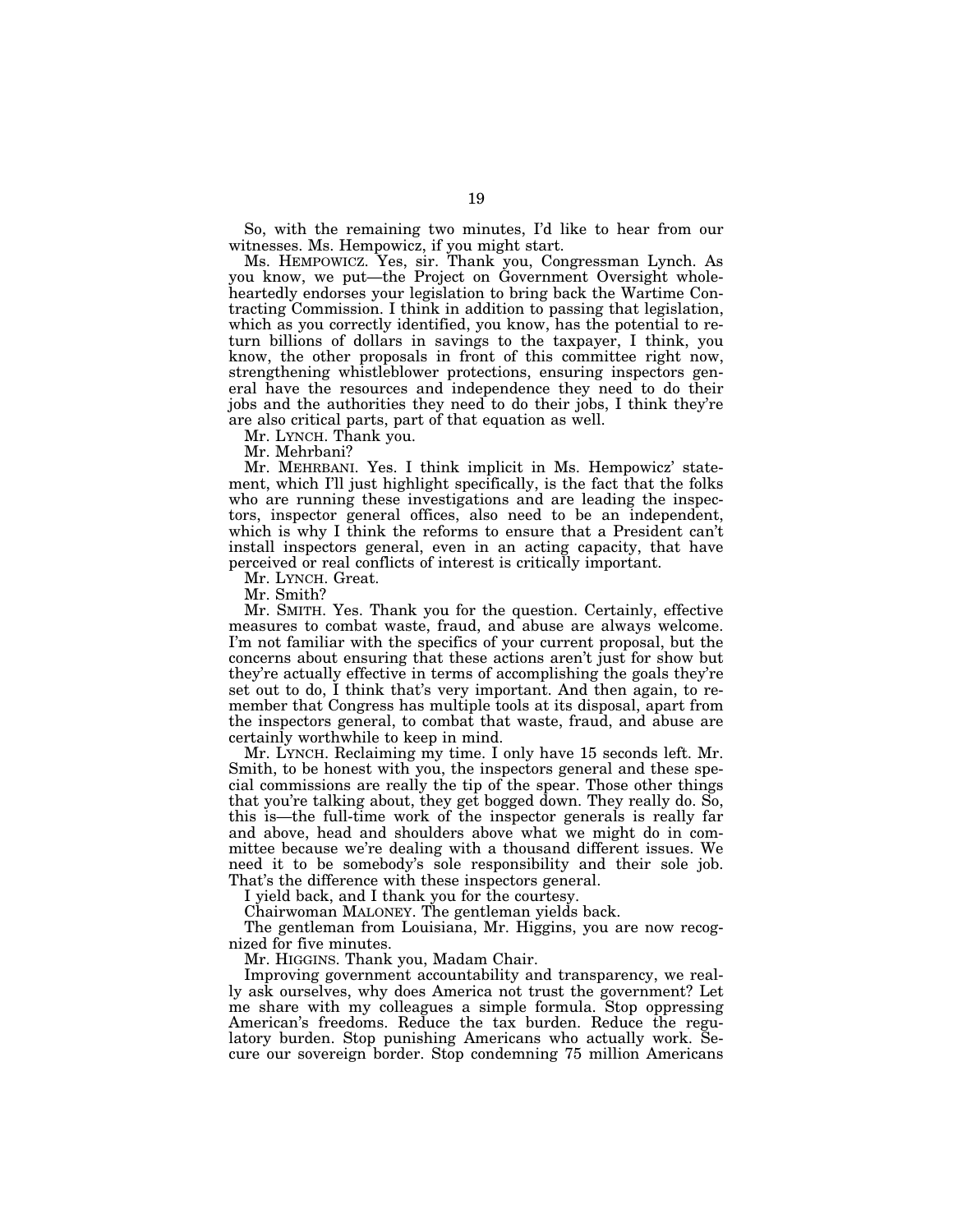who supported President Trump and stop spending trillions of dollars of American treasure that we don't have.

We're talking about diving deep into the bureaucracies here. I can tell you Americans that I serve and I work for and I communicate with want an incredible reduction, the size and scope of the Federal Government, in its interference in our daily lives. It's a pretty simple formula.

Mr. Smith, I have two questions for you, sir. According to the Founders' intent and under laws like the Inspector General Act of 1978, the President has broad discretion to remove and replace inspectors general in this case as he deems appropriate. Congress' only statutory involvement with the appointment and removal of IGs is through the Senate's advice and consent. However, under Title I of H.R. 2662, which we're discussing today, this bill attempts to curtail the statutory authority by limiting the President's Article II power. And I say again, the Founders intended for a duly elected President to have broad powers within the executive branch.

Mr. Smith, disregarding what I would say is obvious the political intent of this bill, what unintended constitutional consequences could come from this? Please explain to America.

Mr. SMITH. Well, thank you for the question. You're absolutely right, The Framers of our Constitution intended for us to have a government with separated powers among three different branches. And so, to the extent that Congress seeks to prohibit the President from removing an executive branch official, that separation of powers concern is certainly raised and implicated.

Now, in the 230-plus years since James Madison wrote about this in the Federalist Papers, Congress has muddied the waters to a great extent with that separation of powers, and the Supreme Court has spilled a lot of ink discussing what the appropriate boundaries are of that separation of powers and what restrictions Congress can place on the President's abilities to remove officials.

And, look, I'm certainly not impugning the work of the inspectors general. They do important work. They do valuable work.

Mr. HIGGINS. Yes.

Mr. SMITH. But anytime Congress is placing restrictions on the ability of the President to remove an executive branch official, while at the same time as these bills propose to do, expand the power of that further-insulated official as, again, as these bills propose to do, I think it certainly raises a concern that merits further discussion.

Mr. HIGGINS. Thank you for that clarification, sir. It's clear to me that this is certainly questionable from a constitutional perspective.

One more question. Under Title III of the same bill we're discussing, there's a prescription for specific requirements in how, when, and who the President can fill an IG vacancy with. Do you know of any other Senate-confirmed position in the executive branch that requires this kind of litmus test?

Mr. SMITH. Well, it's certainly part of the larger discussion and reforms being proposed in terms of who the President can appoint to be acting officials. And, again, I point the committee members back to the concern about this separation of powers and the need for the nomination and confirmation process to wrong well and to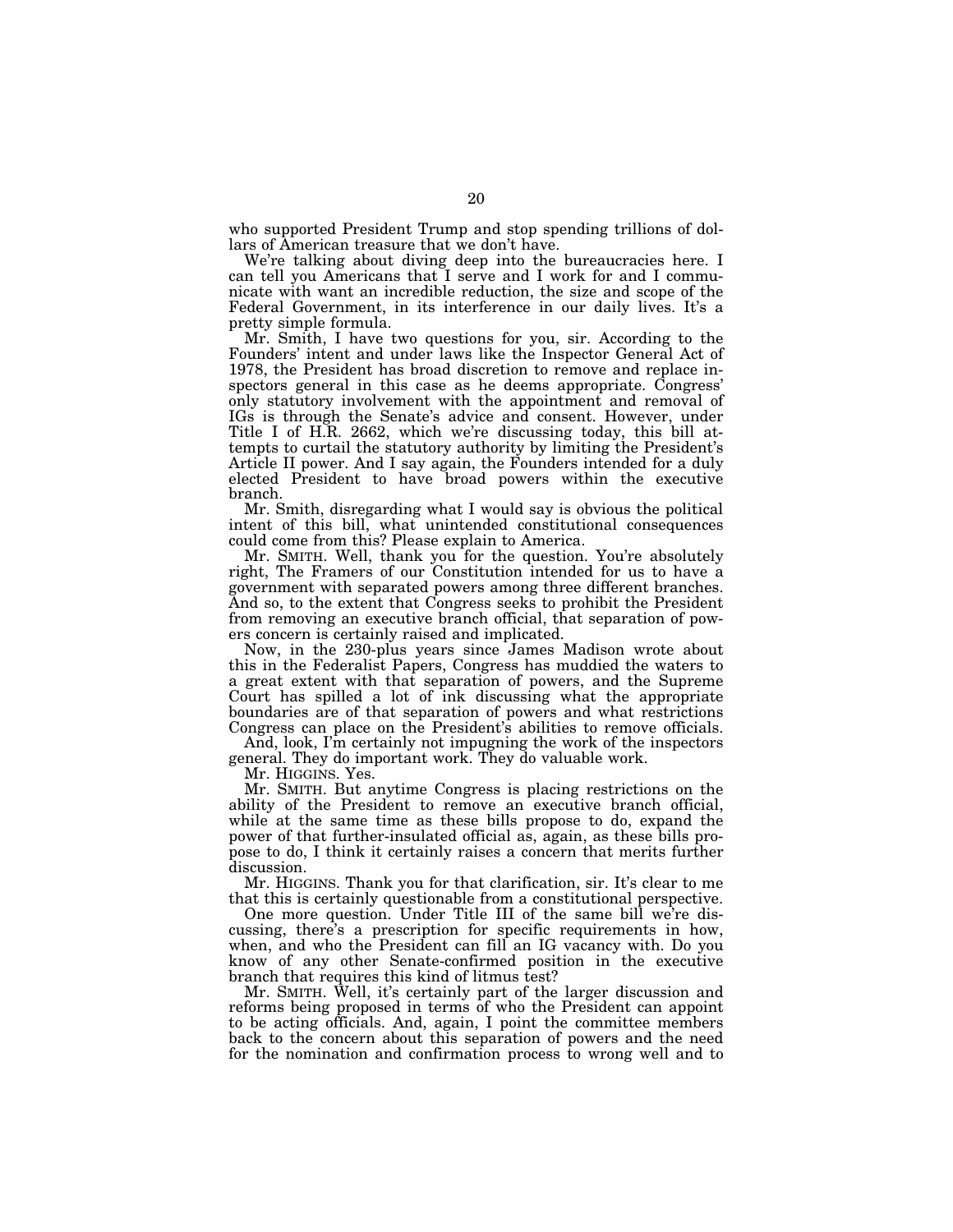work, frankly, more expeditiously than it has so far. And in that way, by confirming the nominees that a President puts forward, many of these concerns around acting officials can be avoided.

Mr. HIGGINS. So to summarize, do you concur that this bill and the bills of this type have constitutionally questionable intent and would be challenged under Article III?

Mr. SMITH. I think they certainly raise constitutional questions potentially, and I would anticipate that there would be litigation surrounding them. Now, what the outcome of that litigation would be is difficult to predict, but the fact that the issue has been flagged I think means that this committee and Congress as a whole should pay careful attention to those issues and avoid them to the greatest extent possible.

Mr. HIGGINS. I concur.

And I thank the chairwoman for holding this hearing today. And I yield, Madam Chair.

Chairwoman MALONEY. The gentleman yields back.

The gentleman from Virginia, Mr. Connolly, is recognized for five minutes.

Mr. CONNOLLY. Thank you, Madam Chairwoman. And thank you to all of our panelists.

I always enjoy my colleague and friend from Louisiana and his insights. I must say he reads a different set of history books than I do with respect to the broad powers granted the executive.

The writers of the Constitution, led by James Madison, actually wanted to circumscribe executive power. They were extremely suspicious of an unchecked executive and, in fact, that's why Article I is about Congress and its powers, not about the executive—that's Article II—and then expected Congress to do its constitutional duty in delineating and circumscribing the powers of the executive. And so, it's perfectly within the constitutional frame envisioned by the Founders and the writers of the Constitution that we have today's discussion about putting some checks and balances on the executive to avoid capricious or, even worse, malign behavior in the removal of people who are supposed to be independent inspectors general.

Ms. Hempowicz, welcome back.

Ms. HEMPOWICZ. Thank you.

Mr. CONNOLLY. You and I talked at our hearing, and I'd like to talk about it now. How effective do you think the interagency Council of Inspectors General is in transparency and accountability with respect to IGs?

Ms. HEMPOWICZ. I don't—I don't think it's as effective as it could be. I think it is—it's more effective than the system that had been in place prior to the creation of CIGIE and the Integrity Committee, but I think, you know, the legislation that you've put forth, Congressman, would greatly increase transparency with how both CIGIE and the Integrity Committee operate and oversee inspectors general.

Mr. CONNOLLY. And I'd like to point out to my friend, Mr. Gibbs, if you're there, you talked about bipartisanship. Mr. Hice, the ranking member of my subcommittee, has cosponsored. He's the coauthor of the bill on trying to provide more transparency and accountability for CIGIE. So, we're very proud of the fact that out of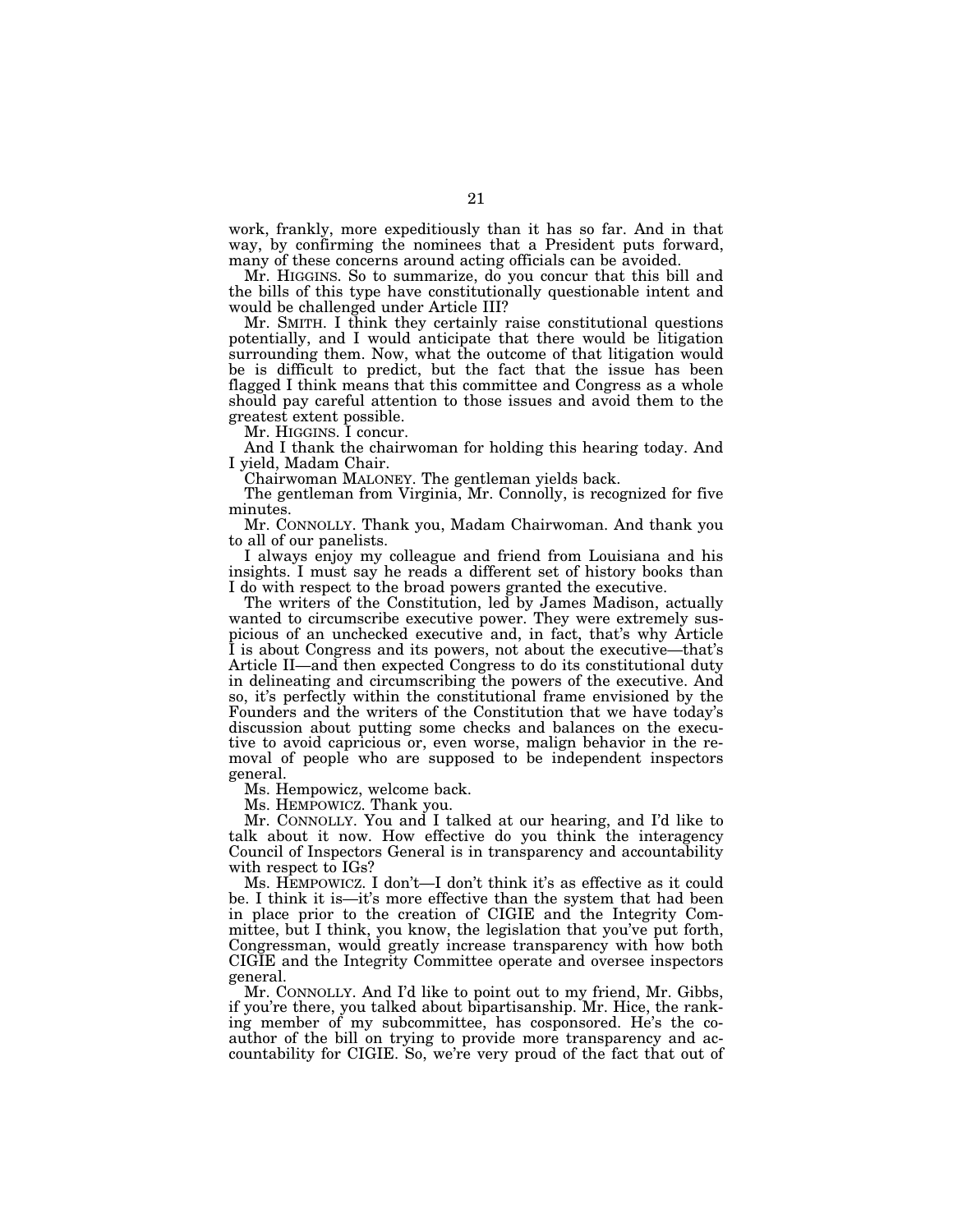our subcommittee we've got a bipartisan bill. By the way, Mark Meadows was my original cosponsor in the previous Congress on this bill. So, this isn't about partisanship in this particular case.

Ms. Hempowicz and then Mr. Mehrbani, could you elaborate a little bit, why is it important that we make sure that there is accountability for IGs in the event of misbehavior, partisanship, or malfeasance on the part of an IG? Why is that important?

Ms. HEMPOWICZ. Thank you so much for that question, Congressman. I think, you know, given the role that inspectors general play in Congress, and I think, you know, their value is proven by the fact that Republicans and Democrats ask inspectors general all the time to investigate matters that are important to you. So, I think, you know, part of that is why it's so critical that they are exercising those authorities responsibly.

And I will just highlight that, you know, I think we talk about for-cause removal protections, and I think a lot of the time the conversation around that implies that the for-cause removal protections give IGs unlimited protection from removal. That's not the case at all. It just protects inspectors general from warrantless removal.

Mr. CONNOLLY. Right.

Ms. HEMPOWICZ. And so, it's not this—it's not this check against the President from holding IGs accountable. In fact, it creates a roadmap for Presidents to do just that in a way that's unimpeachable.

Mr. CONNOLLY. Mr. Mehrbani?

Mr. MEHRBANI. Thank you for that question. As Mr. Blockwood referenced in his opening statement, trust in government is at incredible lows. And I think that if you don't provide some independence and allow these IGs to do their jobs, then you're never going to get American people to begin trusting government again.

And what's more is that, you know, in a lot of ways what the legislation you're proposing is going to do is in line with what the original Inspector General Act of 1978 does. That act actually required the President to provide reasons to Congress for the removal of an IG, and as Ms. Hempowicz just articulated, the President would still have several reasons that he or she would be able to point to, to remove an IG, but the bill would require that those reasons are explained to Congress. So, it really brings it into line with what Congress, I think, originally intended.

Mr. CONNOLLY. And final point, Mr. Mehrbani. Right now, if an IG is, in fact, found to have committed wrongdoing by the Integrity Committee, the only way we know about it is in the annual report. Is that correct?

Mr. MEHRBANI. I believe that's right.

Mr. CONNOLLY. And that's not adequate.

Mr. MEHRBANI. I don't think that that is adequate.

Mr. CONNOLLY. I thank you. My time is up.

I yield back. Thank you, Madam Chairwoman.

Chairwoman MALONEY. Thank you.

The gentleman from Arizona, Mr. Biggs, is recognized for five minutes.

Mr. BIGGS. I thank the chairwoman. I thank the panelists for being here today.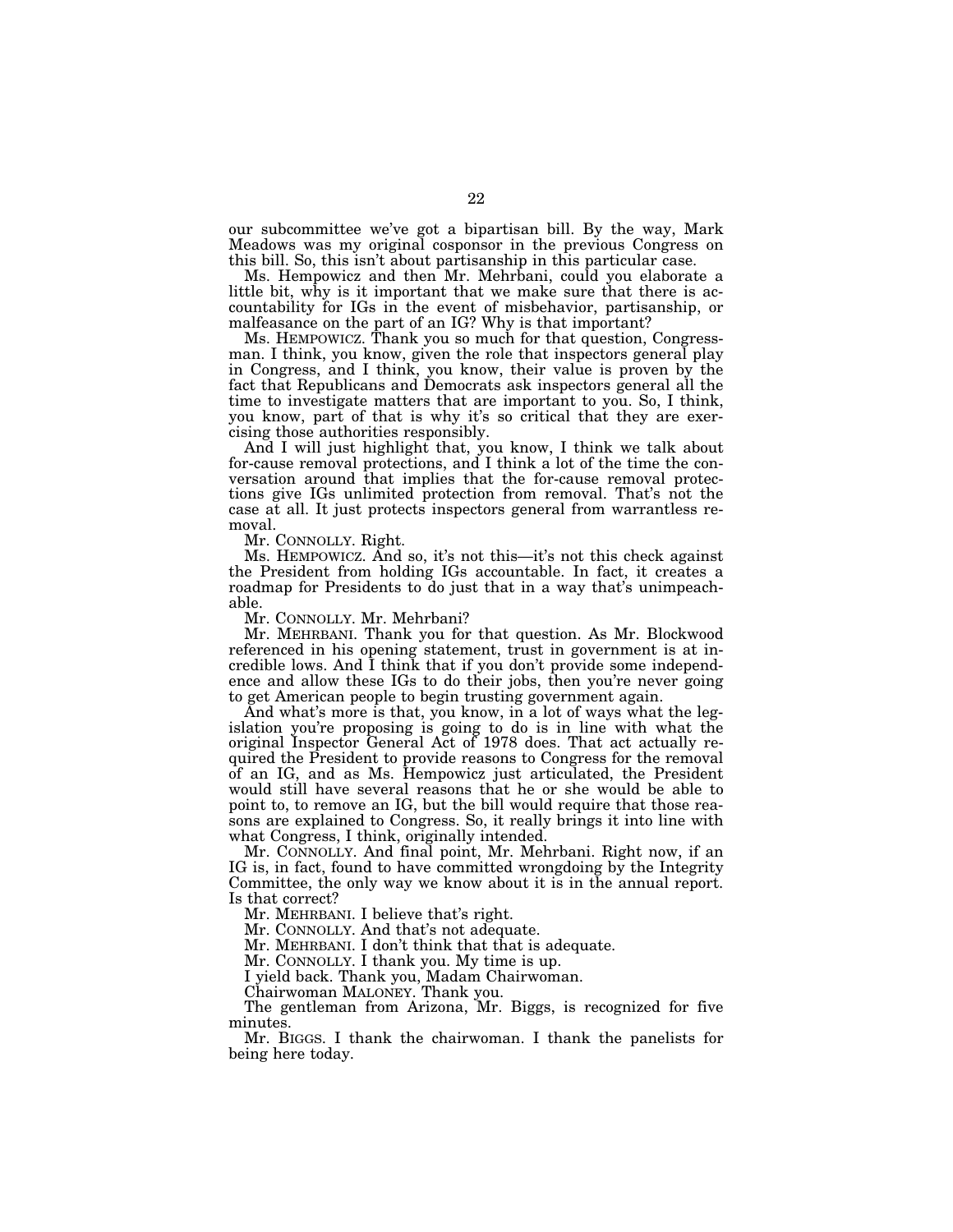Look, we've been talking and received some information of opinions on the executive power vis-&-vis legislative power, and that's a great debate to have some time, but part of the reason—and then we've conflated this into the lack of trust in the Federal Government. And part of the reason for that, of course, is that we have an overbloated, overbloated government that is huge with regard to the bureaucracy and the encroachments that we have in the lives of everyday Americans.

And as we go through this hearing today, I'm reminded—I had to pull this up, but I was reminded of some works that Friedrich Hayek wrote about 65 years ago when he said:

Is there a greater tragedy imaginable than that in our endeavor consciously to shape our future in accordance with high ideals, e should, in fact, unwittingly produce the very opposite of what we've been striving for.

And that's where I think we may be doing today as we do, as we consider this bill. It's an important bill, of course. This hearing, however, I think, merely serves as yet another excuse to attack the legacy of President Donald Trump by trying to claim he was guilty of all manner of abuse of power. The legislative agenda that backgrounds this full discussion, the so-called Protecting Our Democracy Act, was introduced by Representative Schiff right before the Presidential election last year, solely to try to tip the scales in candidate Biden's favor. And we know that because the bill was never debated or marked up in any one of the eight committees to which it was referred, including this particular committee.

Speaker Pelosi stated that the Protecting Our Democracy Act was designed to address President Trump's, quote, staggering litany of abuses and ensure that they can never happen again by anyone, close quote. That's just partisan hyperbole. In fact, Ms. Pelosi's rhetoric would have us believe that Representative Schiff's legislation was so critical to our Republic's survival that we in Congress would be totally remiss not to dedicate our full attention to it, and yet she assigned it to eight committees that didn't even hear it.

A magical thing happened. After the November election, the bill almost completely disappeared from congressional discussions, and that's a shame because there are at least a few provisions in last year's Protecting Our Democracy Act that are worth discussing and seriously debating and considering. But I hope everyone in this room will forgive me for expressing a healthy dose of cynicism, given the fact that most of Representative Schiff's bill was clearly nothing more than a messaging vehicle for partisan purposes.

The reality is that IG reform will always be a challenging endeavor because the Constitution grants Presidents broad staffing and firing authority, inherently.

Mr. Smith, I know you're very worried of nearly all potential reforms we've been discussing today, and I certainly share your concerns. And I also very much agree with your statement that many of the proposals we've been discussing deceive the public by simply giving the appearance of taking action against real or perceived problems while doing little to actually address them.

Nevertheless, as an intellectual exercise, I am curious to know what specific reforms among the menu of options we've been dis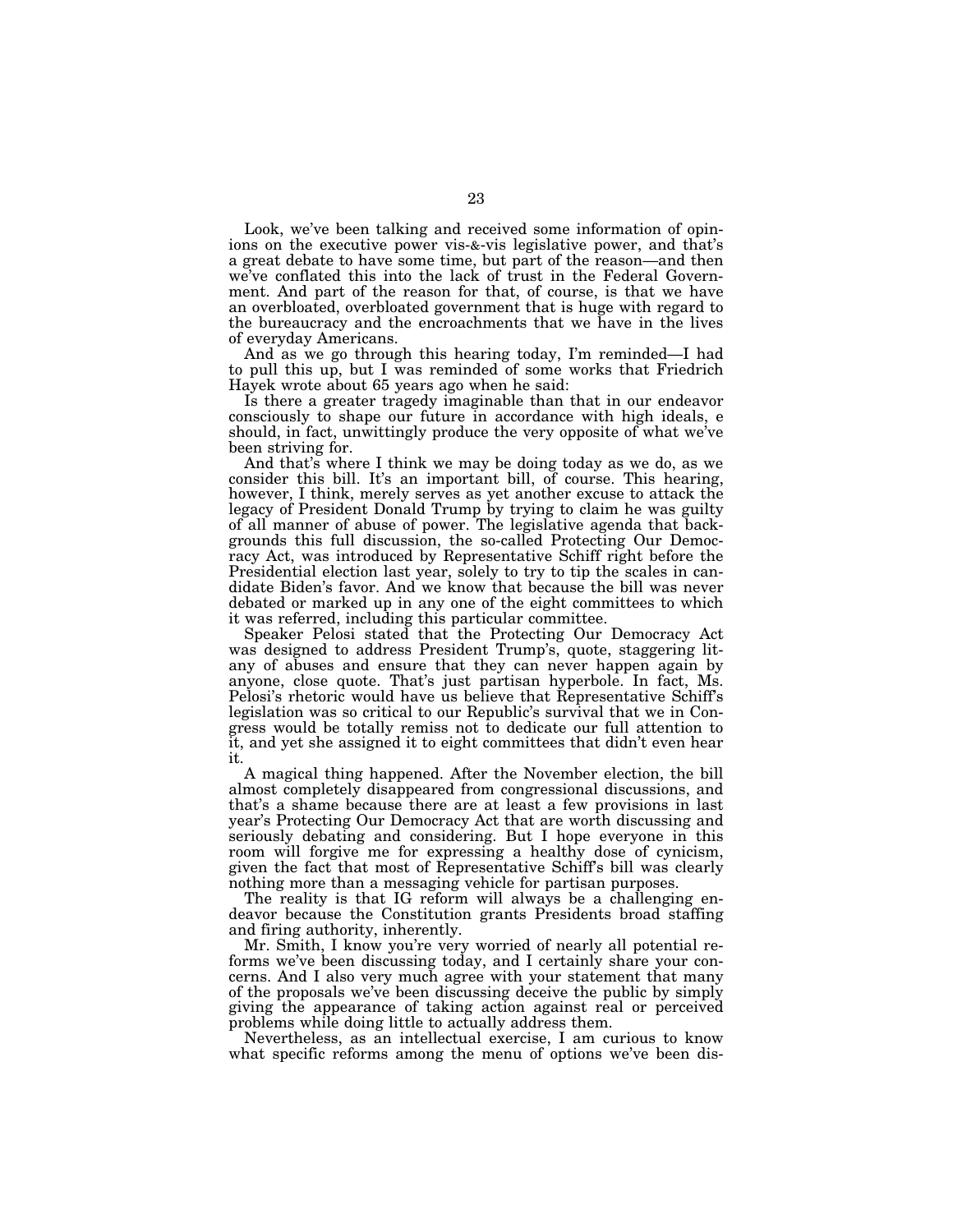cussing and that are in this piece of legislation you find most and least objectionable on strictly constitutional grounds if you were asked to place them along the spectrum.

Mr. Smith.

Mr. SMITH. Well, I certainly think most concerning are the forcause removal provisions for the inspector generals. And I think an important point needs to be made here. Under the current system that's in place, if a President is deemed to have improperly removed an inspector general, he or she can certainly pay a political price in terms of if Congress views them to have acted improperly or if the American public has viewed them to act improperly. Then a political price will be paid.

And then more to the point, even if the removal provision or other acts are ultimately upheld to be constitutional, we still have to ask whether they're wise policy. And we saw that, if we go back to the independent counsel provisions from the Ethics in Government Act of 1978. The Supreme Court upheld the constitutionality of that provision, over Justice Scalia's lone dissent, but later Congress ultimately let that lapse because of unintended practical consequences that really showed that there were problems with how that functioned in practice.

So, I think we certainly need to be concerned about these forcause removal provisions that could impede on the Article II power of the Presidency. And then other policies, you know, such as those relating to the Federal Advisory Committee, may not necessarily have as pronounced constitutional concerns but, again, I think it's still worth considering what the practical unintended consequences of those reforms could be.

Mr. BIGGS. Thank you. I yield back.

Chairwoman MALONEY. The gentleman yields back.

The gentleman from Maryland, Mr. Raskin, is now recognized for five minutes.

Mr. RASKIN. Thank you very much, Madam Chair, for calling this important hearing.

And talk about fighting the last war. My friend, Mr. Biggs, invites us to believe that the legislation was just a partisan [inaudible] on Donald Trump that he brought to Congress, or the Democratic leadership of not pursuing it aggressively enough against Donald Trump. But if it were purely partisan, why would we be bringing it up now when Joe Biden is President? So I don't know. Somebody needs to update the talking points a little bit over there.

Let's see. I'd like to start with Mr. Blockwood. Can you explain why we need to update the Plum Book?

Mr. BLOCKWOOD. Yes, thank you for the question. The Plum Book is, as I stated earlier, grossly outdated at times and is not reflecting the most accurate information. And so, we need to fix it with providing real-time information, fixing errors that we already know not to be accurate, and making it readily accessible in a more downloadable and machine-readable format.

For example, the current Plum Book is missing at least 10 organizations. It's only filled—it only comments on filled, not vacant, positions, and it does not include the new cyber director and the Executive Office of the President, and is missing a summary of the positions in the White House. This information——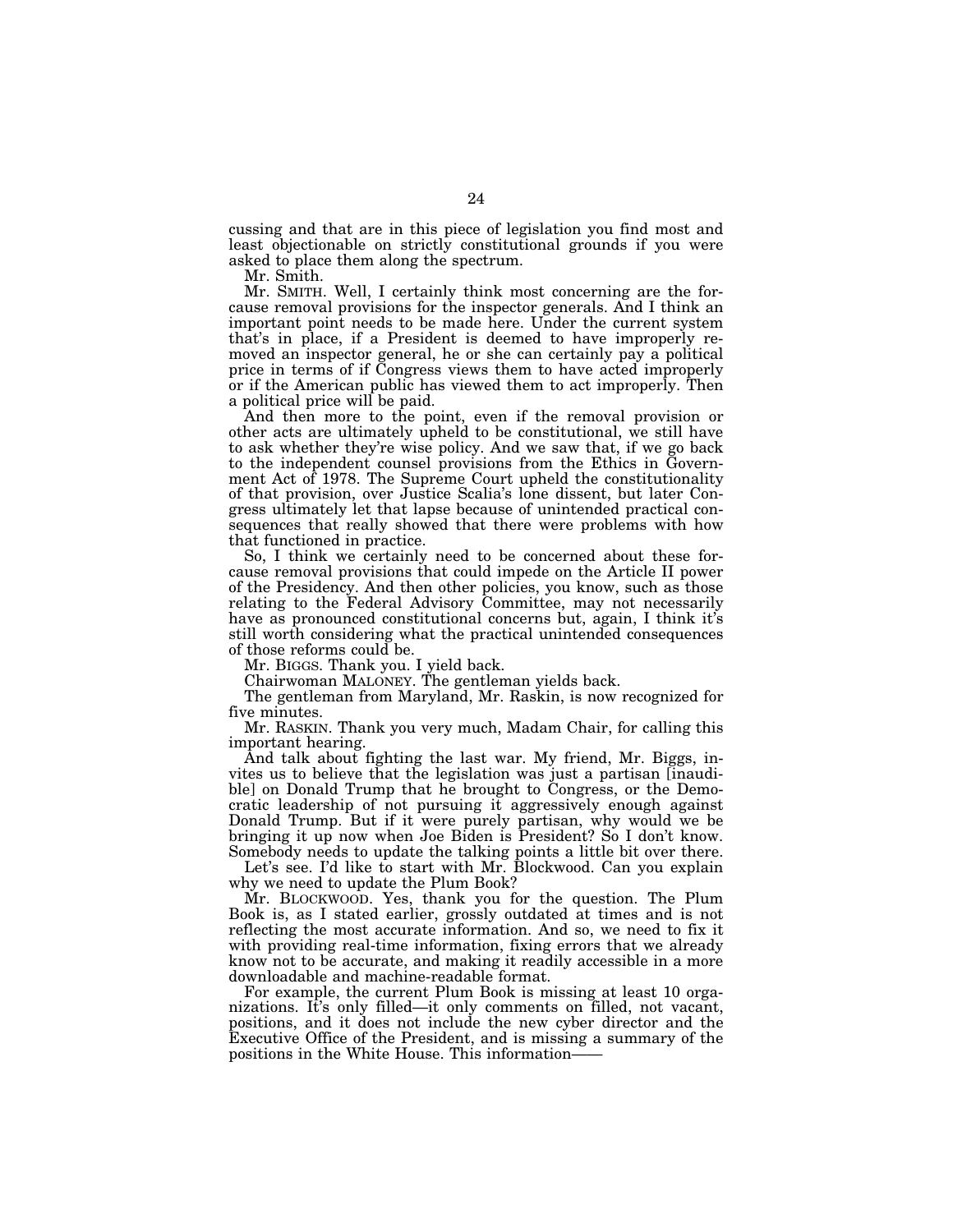Mr. RASKIN. OK. Can you explain why that's an actual problem for the American people and for democracy for us not to have upto-date data and information about who occupies different Federal posts?

Mr. BLOCKWOOD. Yes. I believe a fundamental part of accountability is transparency. And so, if the American public does not know who is filling a position, it makes it hard to know who's making decisions on their behalf and who can hold them accountable.

Mr. RASKIN. OK. Thank you much.

Ms. Hempowicz, my former student, who I'm very proud of, let me come to you and ask this question. Inspector generals play a critical role in checks and balances within each agency and department. As a number of the witnesses have pointed out, they've saved us tens of billions of dollars—or saved the taxpayers tens of billions of dollars in money that would have gone to corrupt schemes, self-dealing, waste, abuse, giveaways to special interests and so on.

So, why is it important for us to say that the President can only sack an inspector general for a good reason? Why wouldn't we want the President just to be able to get rid of these inspectors general at will?

Ms. HEMPOWICZ. Thank you for that question, Congressman. And I raise this example only because it's relevant, not because I want to harp on President Trump. I've heard that that's not what this hearing is for.

Mr. RASKIN. Yes, you don't have to apologize for using facts in the committee.

Ms. HEMPOWICZ. Well, just simply, last year when the President in quick succession removed or sidelined four inspectors general, what we heard from the remaining inspectors general was that they were terrified to do their jobs. And that is—that's terrible for the American taxpayer. If IGs are worried at the beginning of an investigation that it may, at the end of that investigation, lead back to anybody that has the political favor of the President, then they're incentivized not to do those investigations at all.

And I think, you know, it's important when we talk about the financial return that inspectors general have and that is absolutely critical, but I also hear members on the Republican side of the aisle talking about having concerns about when the government infringes on people's constitutional rights. That is also well within the inspectors general investigative mandate.

And so, if we want these independent inspectors general to do their job that not only save taxpayers money, but also uncover instances where the executive branch is abusing its authority against the American people, independence is a critical part of that. And I will just highlight again that before the Inspector General Act of 1978 was passed, these jobs were being done within the executive branch, and Congress found that it was a failure because those people doing those investigative and oversight roles were not independent and so they weren't investigating in a fulsome way. And it was—and what the result was, was that there was inefficient and ineffective oversight over executive branch programs. And I don't think that's what we want. And so, I think it is really critical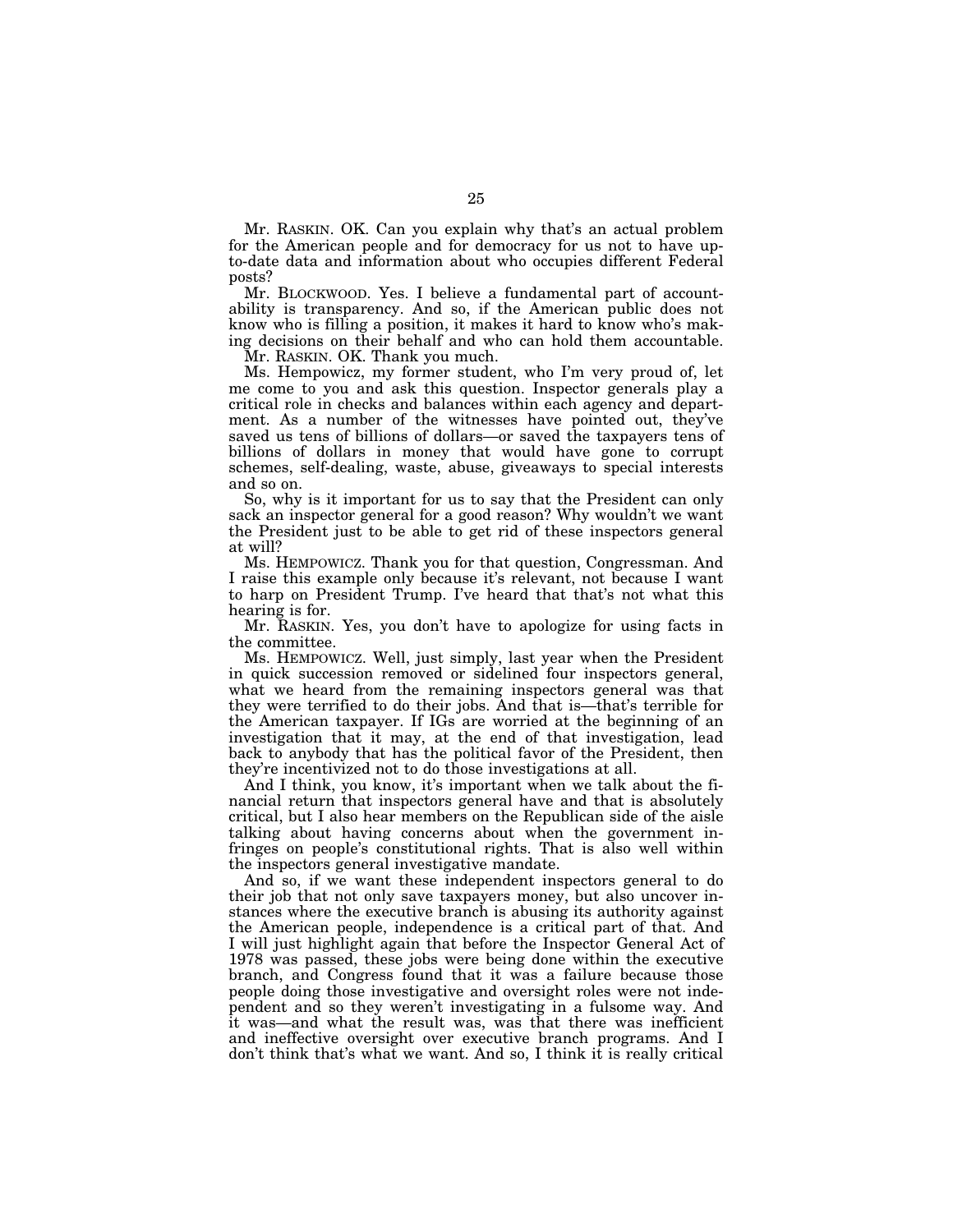to recognize that the independence that was built into the IG Act when it was passed is not working.

Chairwoman MALONEY. We seem to have a technical problem now.

Can you hear me, Mr. Raskin?

Well, frozen.

OK. The chair now recognizes Mr. Clyde. He's now recognized for five minutes.

Mr. Clyde.

Mr. CLYDE. Thank you, Madam Chairwoman, and I appreciate the opportunity during this very important hearing.

I think that we should be reducing the size of Federal Government and going back to the 18 enumerated powers in the Constitution—the Constitution provides. The American people deserve a government that doesn't overburden them with excessive regulation, because we want to live our lives as free of government as possible.

Now, I'd like to followup on Congressman Grothman's line of questioning—I thought it was very excellent—concerning the ability of a duly elected President to properly focus the branches of the executive on the agenda that the President was elected to implement.

So, my question would be to Mr. Smith. Would reducing the number of positions requiring Senate confirmations be beneficial to our country? And, if it would, what do you think that would look like?

My understanding is there are about 4,000 total positions, and as I heard in earlier testimony, about 1,200 of them require Senate confirmation. I understand from committee also that all of them that none of them are exempt from the 60-vote rule in order to bring a position to the Senate floor for confirmation.

So, would you give me your thoughts on that, please?

Mr. SMITH. Sure. And I appreciate the question. Generally, those who exercise power on behalf of the United States in the executive branch are classified as either officers or employees, and then there are principle officers and inferior officers. And the Supreme Court's talked about what can be done by each of those categories and what's the appropriate appointment process for each of those entities and what authority they exercise.

And so, for us to really have an informed discussion about this, I think we need to stop and consider: What is the authority? What are the functions of each one of those positions? Because, certainly, if they are exercising significant authority on behalf of the United States, the Framers of our Constitution intended that they would be nominated by the President and confirmed by the Senate.

And so, I think your point that to the extent we can ensure that this process works as it was envisioned, ensure that the administrations timely put forward nominees and the Senate timely considers them, the better off we will be and the more functional our government will be.

Mr. CLYDE. Well, thank you. I appreciate that very much.

I do believe that those with significant authority should be Senate-confirmed, but I also see that an executive branch can be—that it be can difficult for an executive branch to get their policies im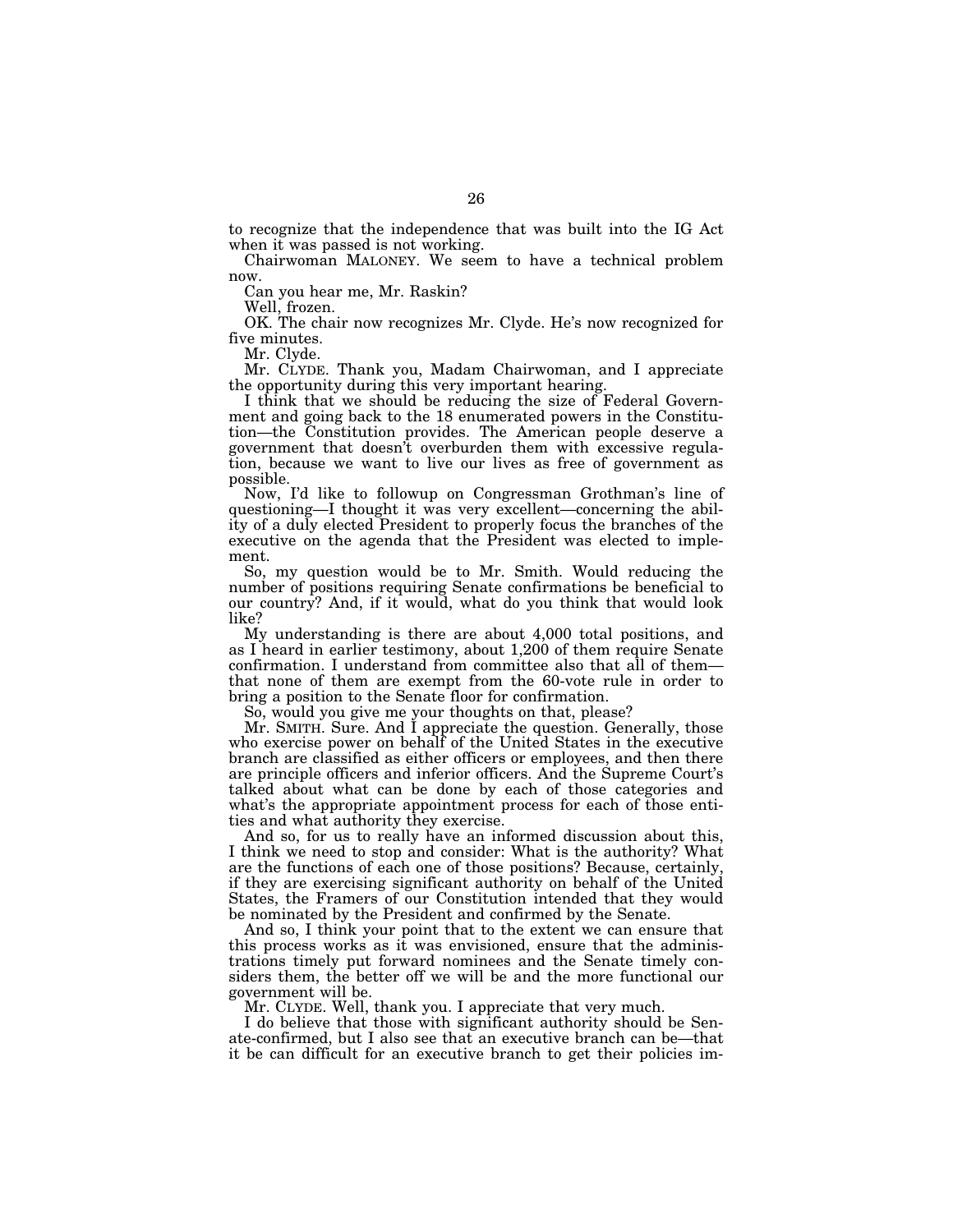plemented when you have bureaucrats in the executive branch that basically want to resist.

Now, I've got a question also for Elizabeth Hempowicz. You are the director of Public Policy, Project on Government Oversight. And I understand that earlier this year, you had the opportunity to speak in the House Budget Committee about a particular publication that you had. Organizations like yours, the Project on Government Oversight, offer valuable support to efforts of Congress and inspector generals to root out waste, fraud, and abuse in government. And I understand that the Project on Government Oversight began in 2020 to publish its own reports on government waste, fraud, and abuse related to COVID–19 spending, but that the project stopped publishing its reports on January 14, 2021, less than a week before President Biden took office.

So, as the director of Public Policy, can you help me understand why the Project on Government Oversight stopped publishing this waste, fraud, and abuse report just as President Biden was taking office? There's a tremendous amount of money that has been pumped into our economy, whether it's the CARES Act or whether it's the current American Rescue Act or the—this new act coming out, this infrastructure act. And I think that a report like yours is important. So, can you give me some background as to why this report—why you stopped publishing it?

Ms. HEMPOWICZ. Yes, absolutely. And thank you so much for the opportunity to clarify that, Congressman. That was not a report. I think what you're referring to is a newsletter that we were publishing on a weekly basis that aggregated our investigative work and kind of broke it down in a little bit more simple terms. So, we did stop doing that newsletter, but we certainly haven't stopped publishing our investigative reports that are looking at waste, fraud, and abuse in COVID spending, but also more generally, government spending across the board.

In fact, we've put together the most comprehensive tracker that we're still updating, we continue to update, with information about where exactly all the money that we've spent on COVID relief is going.

We—as we put together that tracker, we are also highlighting we began doing it for the Trump administration, we're continuing to do it under the Biden administration—highlighting for the administration where there are holes in that data that is making it more difficult to conduct rigorous oversight from our perspective but also from Congress' perspective.

And so, I would just—I thank you for the opportunity to clarify. We absolutely have not stopped doing our investigative work on COVID relief or, broadly, on the Federal Government, more generally. What we did stop doing was publishing that one weekly newsletter. But quite frankly——

Mr. CLYDE. Well, let me ask you this. How does the public get to see that?

Ms. HEMPOWICZ. Everything is on our website. We also still have, I think, three or four other weekly newsletters that we publish. They're just in a slightly different format. We also put out video explainers on our Instagram, on our Twitter. We are constantly trying to figure out new ways to get our investigative work to the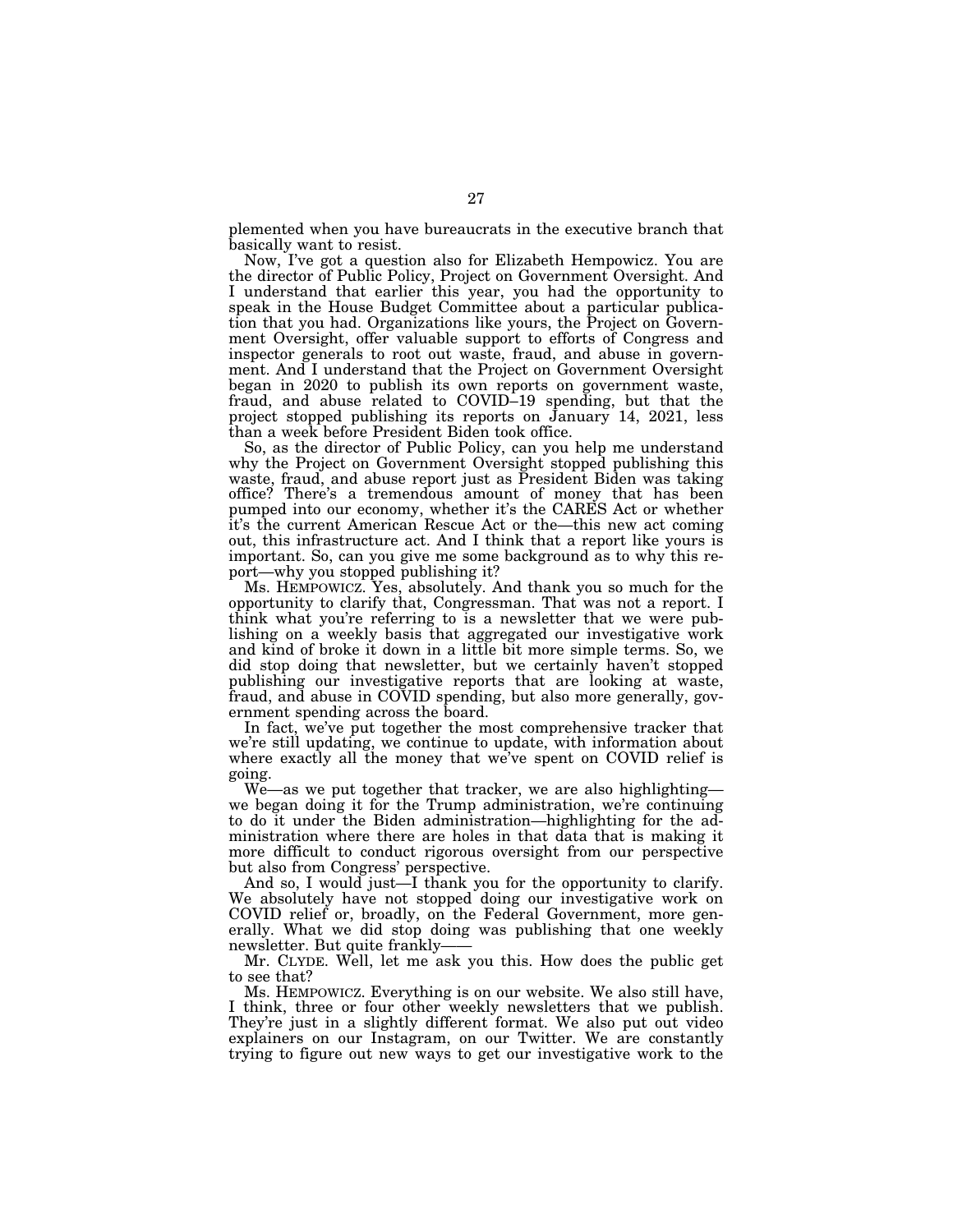public in an accessible way. And that newsletter was one of those, but it was never intended to be a permanent product.

And then we—and I guess, you know, I think it just bears mentioning again because, Congress, you have the ability to do something about this. One of the reasons why it was difficult to keep that newsletter going is because of the holes in the data. It is incredibly difficult to oversee the spending right now.

Chairwoman MALONEY. The gentleman's time has expired.

Mr. CLYDE. Thank you.

Chairwoman MALONEY. I now recognize the gentlelady from Florida, Ms. Wasserman Schultz. She's now recognized for five minutes.

Ms. WASSERMAN SCHULTZ. Thank you, Madam Chair. Madam Chair, I appreciate you holding this very important hearing.

This committee, Mr. Mehrbani, has jurisdiction over the Hatch Act, which I know you know, and that ensures that the Federal Government is run in a nonpartisan manner. Specifically, the Hatch Act prohibits executive branch employees from using their, quote, official authority or influence for the purpose of interfering with or affecting the results of an election.

Mr. Mehrbani, why is it important that executive branch officials keep political campaigning separate from official agency business?

Mr. MEHRBANI. Official agency and government business is meant to support the public interest and implement government programs. If government officials were allowed to use their perch on behalf of a partisan political candidate, that could unfairly provide them an advantage and it could distort our political process. And, moreover, it's not the appropriate use of government resources. That's not what you as Congress have authorized Federal branch agencies to do.

Ms. WASSERMAN SCHULTZ. Seems very straightforward and simple. Thank you.

Ms. Hempowicz, during the Trump administration, we saw gross abuse of the Hatch Act. Kellyanne Conway, for example, committed such egregious violations of the Hatch Act that the Office of Special Council recommended that President Trump remove her from Federal service. We know, however, that he refused to hold her or other senior officials who violated the Hatch Act accountable.

Should political appointees be exempt from punishment from Hatch Act violations?

Ms. HEMPOWICZ. Thank you for the question, Congresswoman. Absolutely not. I think it sends exactly the wrong signal to the American people to hold civil servants to a higher standard than we hold political appointees to.

Ms. WASSERMAN SCHULTZ. And would it be helpful to strengthen the Hatch Act by clarifying that it applies to senior political officials, including those in the White House, and not just those who serve?

Ms. HEMPOWICZ. Absolutely. It's my belief that the law does already cover them, but we have seen that the Office of Special Counsel has taken a narrower reading. And so, I think for that reason alone it is absolutely critical to clarify that in the law.

Ms. WASSERMAN SCHULTZ. Ms. Hempowicz, during the committee's oversight of the Hatch Act implementation during the last ad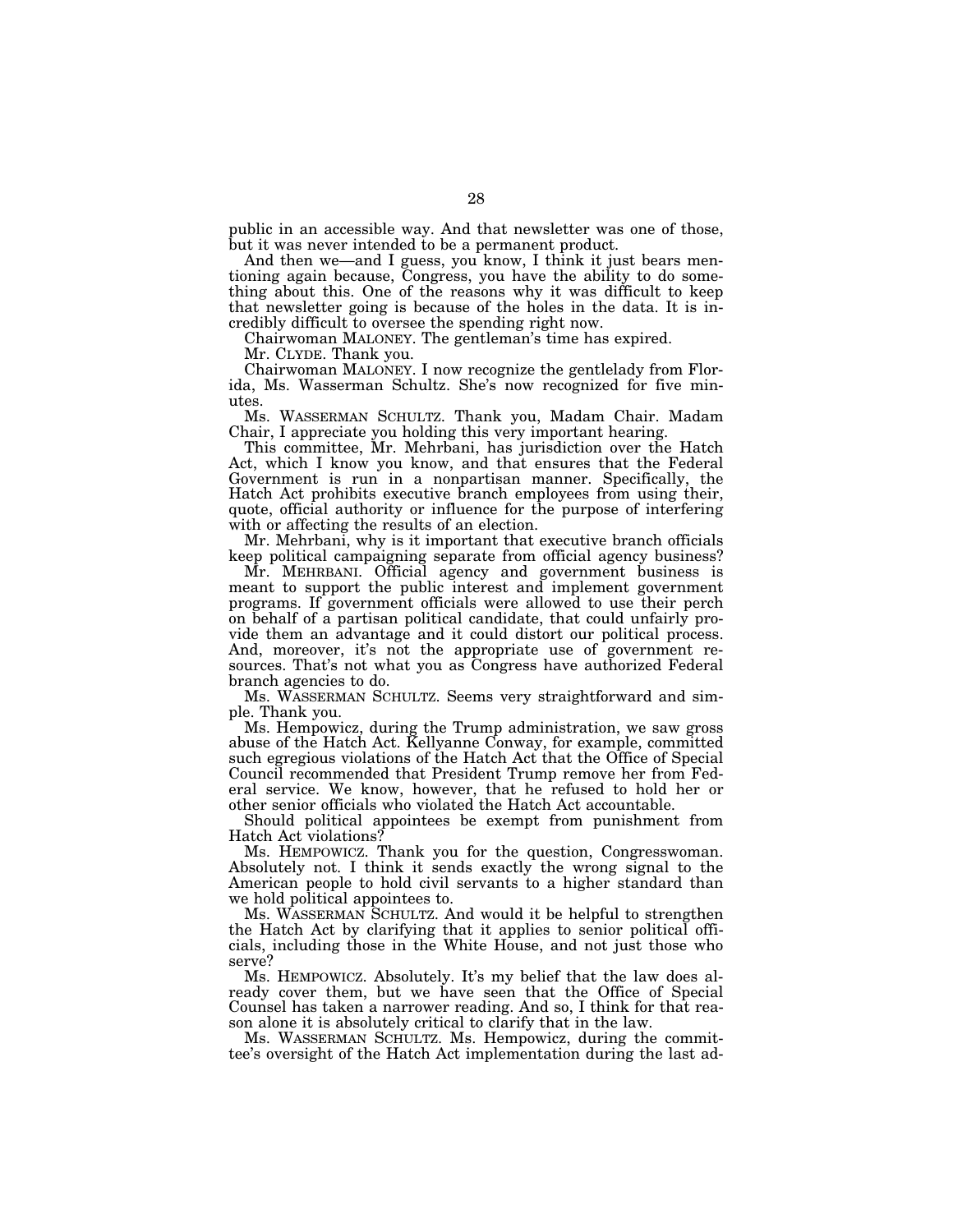ministration, it came to light that the Office of Special Counsel doesn't have a consistent policy for when to publicly release findings of Hatch Act violations. Now, this could lead to inequitable treatment of career employees compared to political employees.

Should the Office of Special Counsel adopt a transparent policy for when to publicly release findings of the Hatch Act violations? And would it help if Congress mandated that the agency adopts a consistent policy for disclosing violations?

Ms. HEMPOWICZ. Absolutely. I think it would help very much.

Ms. WASSERMAN SCHULTZ. The Hatch Act is intended to protect our democracy and ensure that government officials don't abuse their power or resources of their position for partisan purposes or to advocate, as you both mentioned, for an outcome in an election. I'm not really worried about this administration, but it is critical that the law is clarified for those who plan to abuse their power from finding any loopholes.

[Inaudible] And I just think it's important to remember that, not only did we see Ms. Conway's repeated gross violations, but we actually had the Secretary of State give a speech to the Republican National Convention while he was on official business overseas. They held Republican National Committee events on the south lawn of the White House.

We just have to make sure that these abuses of power, which in previous administrations only occasionally took place and certainly weren't as flagrant as the Trump administration's. The American people do have the [inaudible] to expect government activity and political activity is separate. We have that standard that we're supposed to abide by and we punish Members of Congress when they do not, and we need to make sure that throughout the executive branch that occurs as well.

Madam Chair, thank you for the opportunity to highlight these important transparency and important government integrity issues. I yield back the balance of my time.

Chairwoman MALONEY. The lady yields back.

The gentleman from New Mexico—Ms. Herrell, the gentlelady, is recognized for five minutes.

Ms. Herrell.

Ms. HERRELL. Thank you, Madam Chair. And I appreciate all of the witnesses appearing today.

Just a quick question for Mr. Smith. We know how important the inspector generals are, what an important role, a critical role that they play in rooting out fraud, waste, and abuse. Can you discuss quickly what problems have arisen from the vacancies in the inspector generals under both Republican and Democratic administrations? And how would you propose we ensure that IG vacancies are filled quickly? And also, when an IG position is vacant, what are the impacts that your office sees? You know, how does it impact the administration or Congress' ability to continue to function when we have so many vacancies?

Mr. SMITH. Sure. Thank you for the question. Again, I think it's imperative that administrations put forward qualified nominees for the positions and that the Senate quickly moves on these nominees to grant them a hearing and either confirm or reject them. And, certainly, the inspectors generals, I think all of us here today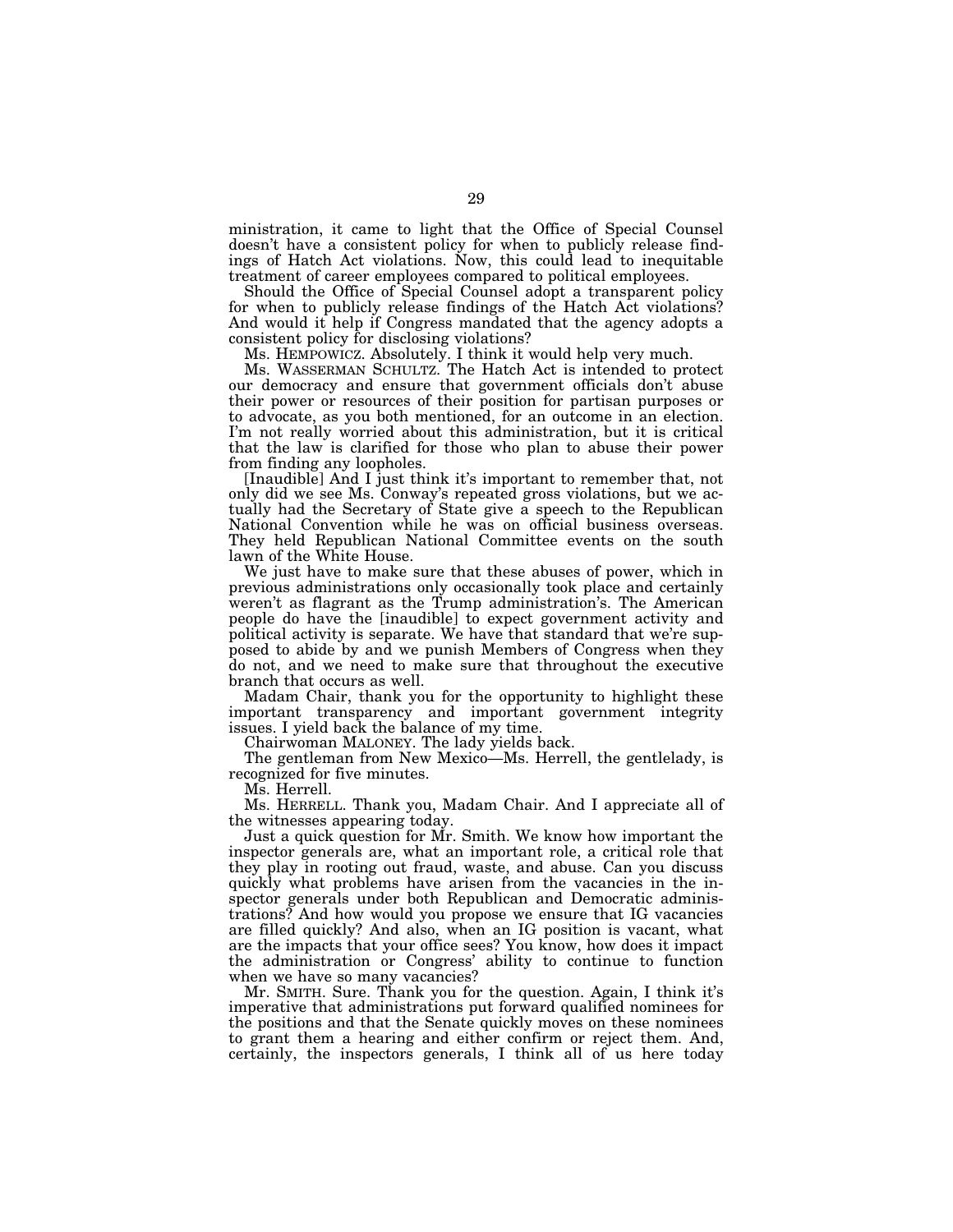agree, they do valuable work. But really the—what I would like to highlight is to ensure that any authority that's given to the IGs, any restrictions that Congress places on the President's ability to oversee the work of the IGs is done within constitutional bounds and also with an eye toward potential, practical, unintended consequences.

Again, I'll reference back to the independent counsel provision of the Ethics in Government Act of 1978, certainly a laudable goal to root out potential criminal violations by high-ranking government officials, but there were significant constitutional concerns and, in practice, I think it became a bipartisan consensus that there were many practical concerns with the way that the independent counsel functioned.

And so, again, I think members of the committee should be sensitive to both of those aspects as the committee examines potential reforms to the inspector generals authority and protections.

Ms. HERRELL. Yes, and thank you for that. And I think this is a very important conversation to be having today because it just feels like we have way more government—it's more politics than people, and I think the people of America deserve transparency and limited government.

Do you think 4,000 appointees is too many?

Mr. SMITH. Well, I think it's certainly something that deserves further conversation. Again, obviously, if these appointees are exercising significant authority on behalf of the Federal Government, the Framers envisioned that they'd be appointed by the President and confirmed by the Senate. And so, examining what exactly is the role and function of each of these positions would be very important before deciding on what reforms should be enacted.

Ms. HERRELL. OK. And just a final question for Ms. Hempowicz. And I just kind of want to give you an opportunity to go a little further from a question that one of my colleagues just asked as it related to the reports and the newsletters. You had mentioned that it's a bit difficult right now to get access to the information necessary in terms of the amount of money, what's happening with the COVID relief packages, et cetera.

Can you expand on that a little bit? What is the roadblock? And what can we do to ensure that you're getting the necessary information so American taxpayers can understand where this money is being spent and how much is being spent?

Ms. HEMPOWICZ. Yes. Thank you so much for that question. I would love to clarify.

The CARES Act included in it some very specific and detailed reporting requirements that would apply to almost every single pot of money that was appropriated by the CARES Act and subsequent legislation to respond to the coronavirus pandemic. That specific reporting requirement would have also—would have included recipients of those funds reporting back on a quarterly basis to the government how many jobs they were able to support with that funding. This would not only have applied to the PPP program but any program under the CARES Act and subsequent legislation.

Unfortunately, the Office of Management and Budget at the White House almost immediately, after the CARES Act was passed, undermined those reporting requirements by telling agen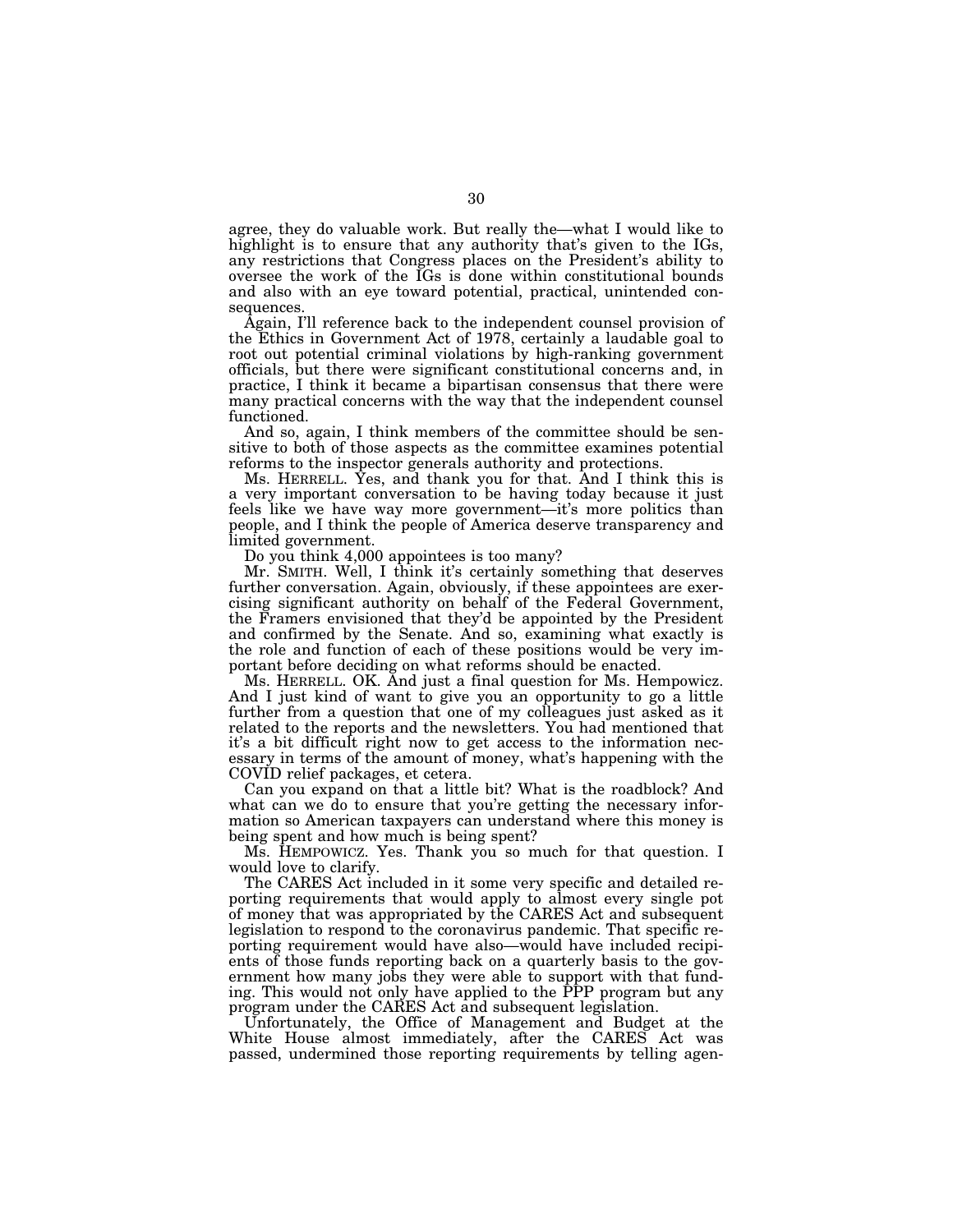cies that they didn't have to collect any new reporting and could rely on existing reporting mechanisms, despite the fact that none of those existing reporting mechanisms included the ability to collect that number of jobs. So, that's one example.

I would also say that because of that guidance, we ended up relying heavily on the USA's spending system and, in part, some of the problems there is that there just aren't detailed product descriptions on what—or project descriptions—I'm sorry—on what that money is supposed to be used for, and so it makes oversight incredibly difficult.

Ms. HERRELL. Thank you Madam Chair.

Chairwoman MALONEY. The gentlewoman's time has expired.

Ms. HERRELL. I yield back.

Chairwoman MALONEY. The gentlewoman work from Michigan, Ms. Tlaib, is recognized for five minutes.

Ms. TLAIB. Thank you, Chairwoman Maloney.

Federal whistleblowers often provide key information about waste, fraud, abuse in our government at great personal risk. Far too often these individuals who are literally putting their wellbeing—the well-being of our country ahead of their careers and self-interests face retaliation and abuse from those in positions of power in both the public and private sectors.

The members of this committee have seen this abuse firsthand, from airport employees moved hundreds of miles away to new duty stations for reporting concerns with security flaws, as well as White House supervisors moving files beyond the reach of a disabled employee who raised the alarm about security clearances issues.

In my district alone, we've heard from Census workers who were fired for reporting problems in Census data collection, and EPA employees punished for requesting to be safe in the workplace because of air quality concerns.

I knew this was important when this bill, this specific act under the leadership of Chairwoman Maloney, I knew this was important when the Federal employee who called me directly to tell me, whispering to me, that ICE agents were patrolling residential communities and profiling my neighbors. That agent was so incredibly afraid to come forward because there aren't enough protections, especially in agencies like ICE that have gone unchecked.

A key reform that was left out of the Whistleblower Protection Enhancement Act of 2012 was the right of Federal employees who blow the whistle to have their case heard by a jury rather than a judge.

So, Ms. Hempowicz, could you briefly explained why it's important that whistleblowers have a right to a jury trial?

Ms. HEMPOWICZ. Yes. Thank you so much for the question. I think there's two very important reasons at the moment. The first and most pressing is that the bureaucratic body that exists right now to hear a whistleblower's retaliation complaint has no members and hasn't had a single member in three years. So, it's been without a quorum for four years. That means that any whistleblower coming forward right now with a complaint of retaliation goes to the end of an over 3,000-person line or case line, and so they're effectively shut out of relief.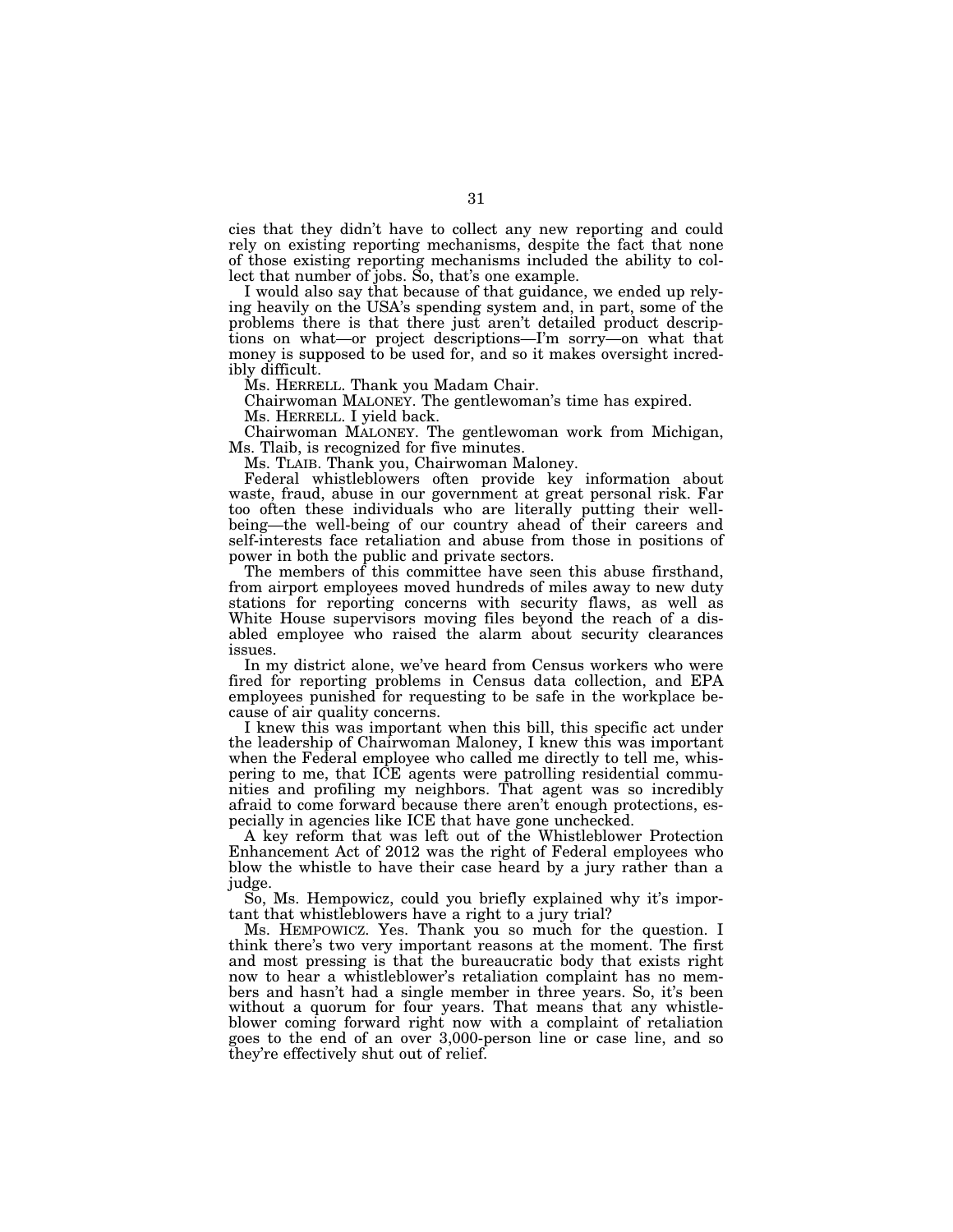But even more, even if there was a fully functioning Merit Systems Protection Board, frankly, it has not always been the most friendly place to whistleblowers. Even now, the Merit Systems Protection Board is—sorry—the Office of Special Counsel recently reached out to the Merit Systems Protection Board and filed an amicus brief, urging the Merit Systems Protection Board to stop asking whistleblowers to meet a legal standard that is nowhere in the law.

So, it's—you know, I just think for those two reasons it's not functioning. And even when it is functioning, it's not always there operating with the interests of whistleblowers or taxpayers in mind.

Ms. TLAIB. And you mentioned—I'm so glad because this was my next question. The Merit Systems Protection Board, you know, does not issue—if they don't, like, issue a decision in a timely manner, you know, there should be all these processes in place in this bill. But it has a lacked quorum, like you said, since 2017 and hasn't had a single board member since 2019. Why do you think that's the case right now?

Ms. HEMPOWICZ. You know, it's hard to say. I mean, it's just speculation, but I think it's just not—it's not the most important thing to a President to make sure that this board is staffed. I was very excited to see President Biden put forth a nominee last week, but it's just one of three. And so, I would urge the White House to quickly followup and make two more qualified nominations for the Senate to consider expeditiously.

Ms. TLAIB. Yes, I hope my colleagues heard that. I think we can definitely work with this administration to make that happen.

I know strengthening the whistleblower protection against retaliation has strong support, is critically important to protect our country from harm. I want to point out that in October 2020, there was a poll that found 86 percent of Americans, our neighbors across the country, believe that there should be a stronger protection, legal protection for whistleblowers who report government fraud.

So, I hope my colleagues, all of us, would continue to support the Whistleblower Protection Improvement Act, which we all believe very much is long overdue and must be enacted.

And I thank you again, Chairwoman Maloney, for your leadership. And I yield back.

Chairwoman MALONEY. The gentlelady yields back.

The gentleman from South Carolina, Mr. Norman, is recognized for five minutes.

Mr. NORMAN. Thank you, Chairwoman Maloney. And thank you for the panelists that have taken their time today.

Mrs. Maloney, I would like to enter into the record, ask unanimous consent to enter into the record a letter from the National Association of Assistant United States Attorneys, which are voicing their opposition to the Inspector General Access Act.

Chairwoman MALONEY. Without objection.

Mr. NORMAN. Thank you so much.

Let me—a comment by Mr. Mehrbani about the accountability or, I guess, the opinion of most—a lot of Americans that distrust government. I think a lot of that is due to the bait and switch that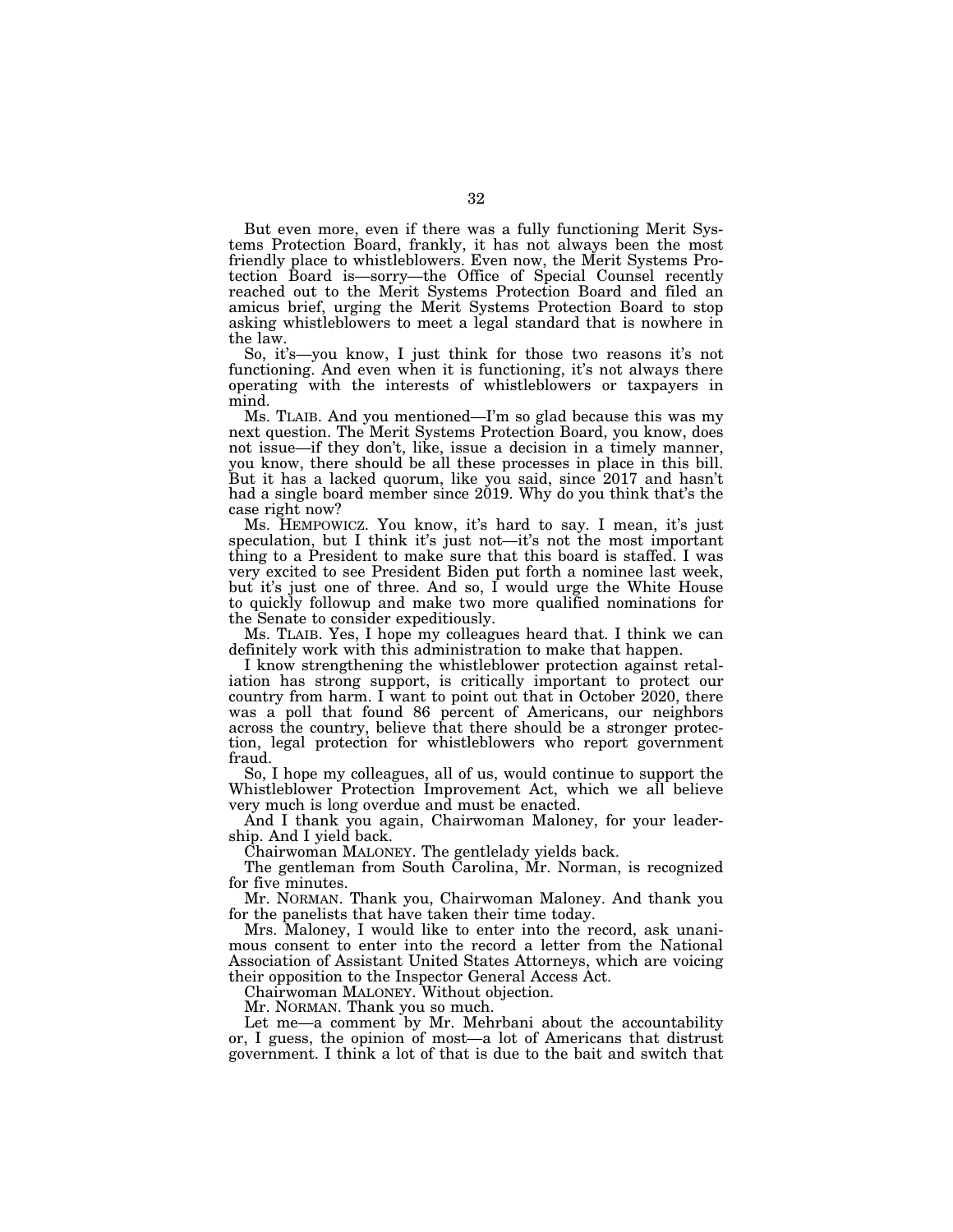this administration is doing, as in naming something a particular bill, such as COVID relief, and having nine percent actually go to COVID relief, or infrastructure when six percent goes to infrastructure. They're using a bait and switch to use money in other places, and Americans are tired of it.

And as Clay Higgins mentioned, after 103 days to have the reckless spending that we're having, the debt to GDP is going to increase to 102 percent at the end of 2021. That's insulting.

But, Ms. Hempowicz, let me ask you. Considering these things and the opinion of so many people about improving government accountability and transparency, what in your organization is—what are they doing to work on reports that assure that the Federal dollar is going where they said? In many cases, the language is so general that they can use it for a lot of different things. Is anything in place or in the works to make sure that doesn't happen or to cut down on it?

Ms. HEMPOWICZ. If you're talking specifically about COVID relief, I mentioned earlier that we put together a website that tracks where different—where different relief programs are sending money. We've broken it down across ZIP Codes across the country. We've broken it down by programs and by recipient of those funds. But—but the problem I mentioned earlier is also—is limiting our ability to answer the specific question that you asked, are those dollars being used for the intended purposes?

And that, again, I go back to the guidance that was issued by the Office of Management and Budget last April that undermined the reporting that would have given us more specific information, not just from recipients of funds about what you intend to do it with and what you have done with it on a quarterly basis, but it also required reports from agencies as they sent money out to these recipients to report to the Pandemic Response Accountability Committee what exactly those—that money was supposed to be used for. And instead what we're now relying on is the USA spending infrastructure where, again, we know—we've known for years that there are severe deficiencies when there's money reported into that system, particularly around the project description. What is this money supposed to be used for? And that really undermines the ability of independent watchdogs like POGO, but also inspectors general and Congress in conducting rigorous oversight, especially given the lack of resources that we all have.

Mr. NORMAN. OK. Thank you.

Mr. Smith, let me—I'd like to discuss the role of inspector general in exposing current government employees who are committing crimes, and I say serious crimes or violent crimes. I would say, like, a serious crime would be if you were on a Select Committee, getting military information that others don't get, and if you're sleeping with a spy, that would be a serious crime.

But let me ask you. If a Federal employee were convicted of a serious or violent crime off the clock, is there any laws, consequences that would require his removal—his or her removal from office?

Mr. SMITH. Well, I think it would depend on the specifics of the crime, and we need more factual information. But, generally speaking, inspector generals, their primary role is to combat fraud,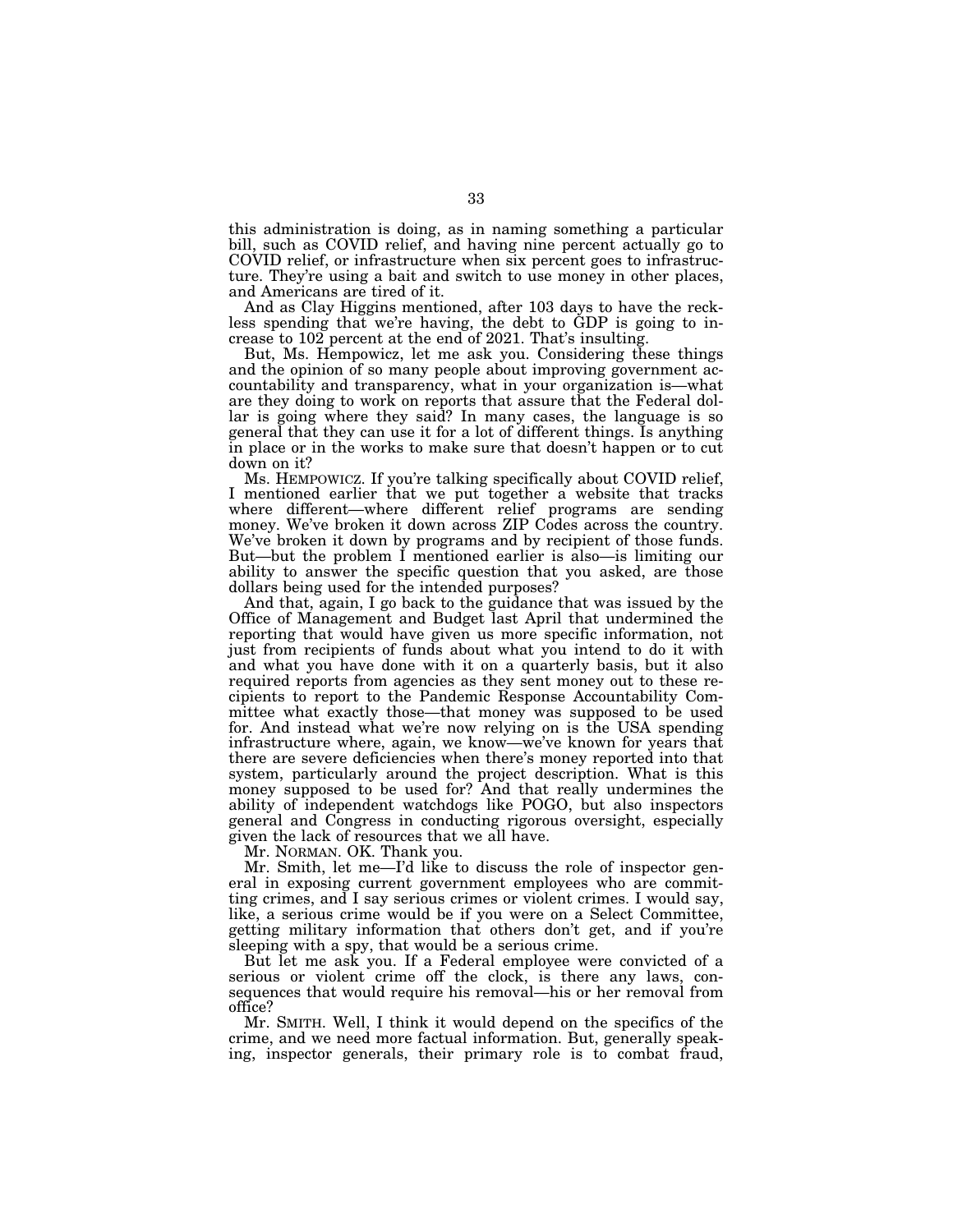waste, and abuse in the Federal Government. Now, sometimes their investigations do lead to criminal referrals, and most inspector generals and the appropriate agents within their offices do exercise some criminal investigatory authority.

But I think one of the proposals before the committee today that merits further consideration is the proposal to give inspectors general increased administrative subpoena power. I think the committee should take a closer look at this because, not only would the committee and these proposals be expanding the authority of the inspectors generals, while at the same time insulating them from further political accountability, if there is a legitimate concern about a criminal act having occurred or a criminal investigation, then the grand jury process and the grand jury subpoena process would certainly be an available mechanism for that investigation.

Mr. NORMAN. Thank you so much.

Chairwoman MALONEY. The gentleman's time has expired.

The gentlewoman from Missouri, Ms. Bush, is recognized for five minutes.

Ms. BUSH. Thank you. Thank you, and good morning. St. Louis and I thank you, Madam Chair, for convening this important hearing today.

In my community in Missouri's First District, we face horrifying radioactive pollution, racist gun violence, and a dangerous shortage of affordable housing, all of which are made worse when our government too often fails to conduct adequate oversight. With this in mind, we are eager to do that work today and make clear the urgent need for accountability and transparency, especially in the aftermath of the Trump administration, who eroded the integrity and trust in our government.

Ms. Hempowicz, you testified at a subcommittee hearing on Government Operations last month. During that hearing, the chair of the Council of Inspectors General on Integrity and Efficiency, Allison Lerner, testified, quote: Currently, the government employees can avoid speaking with OIG auditors, inspectors, or investigators by quitting or retiring prior to being interviewed.

Ms. Hempowicz, how big of a thing is this? Like, how often are retirement or resignation used to avoid questioning?

Ms. HEMPOWICZ. Yes, ma'am. Thank you so much for the question. It is much more common than you would think. You know, I encourage members of this committee to just page through inspectors general reports. One, they're fascinating but, two, you'll often see, you know, we couldn't complete this investigation because the person left government and wouldn't answer our questions. It's an illogical limit to these inspectors general for the ability to do their jobs.

And I will just highlight, because Mr. Smith has raised that he has concerns about how they would exercise the subpoena authority. I want to just highlight that the Department of Defense Inspector General has testimonial subpoena authority. So, does the Pandemic Response Accountability Committee. So, does the Special Inspector General for Pandemic Recovery. And we have not seen those inspectors general abusing this authority.

I would also highlight that under the provision—under the provisions of the law in front of Congress right now that would institute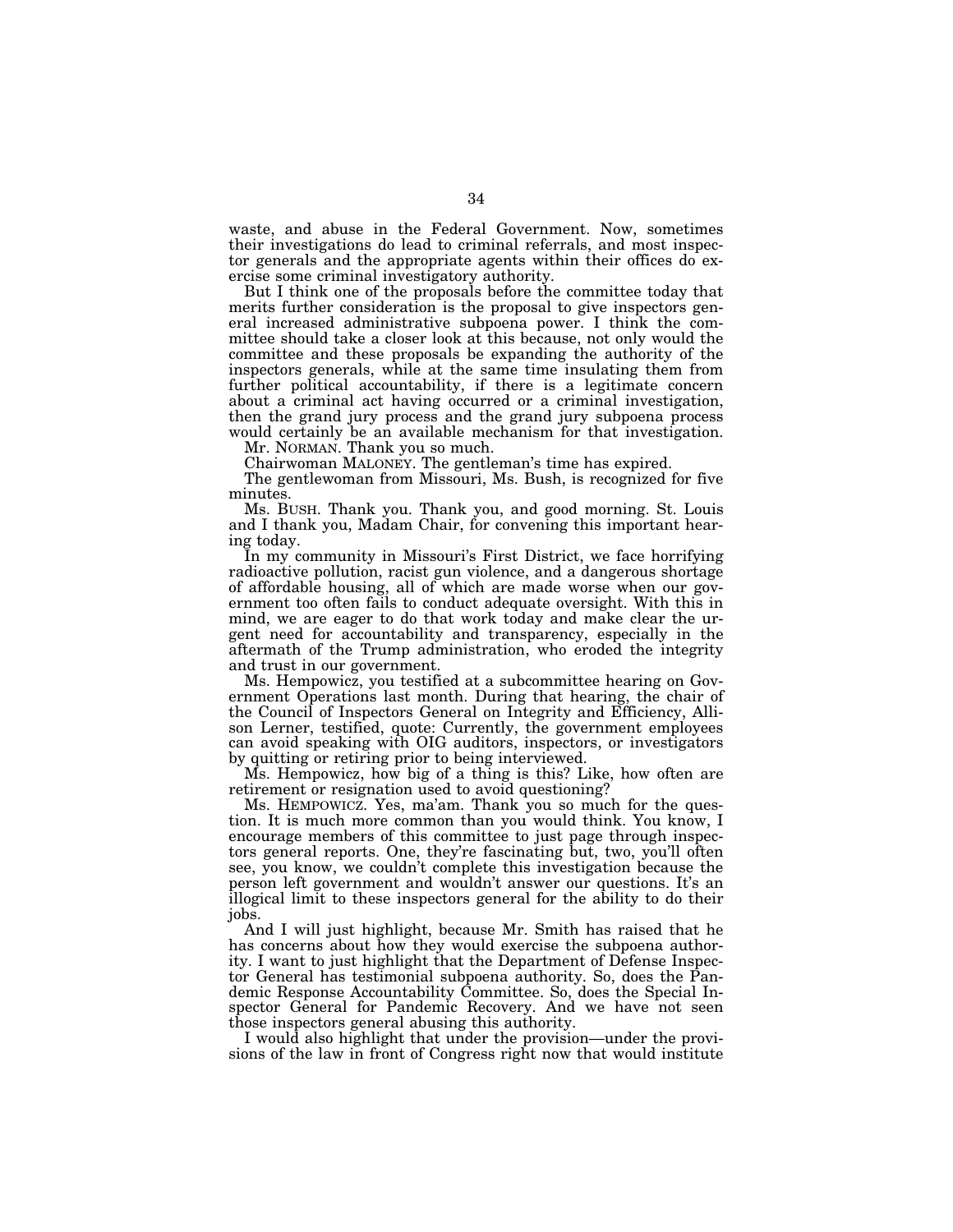for-cause removal protections for inspectors general, abusing subpoena authority would absolutely fit under the abuse of authority provision there, allowing the President to remove an inspector general.

Ms. BUSH. Thank you. Thank you.

So, Vice Chair Gomez introduced legislation, which is also included in Chairwoman Maloney's IG Independence and Empowerment Act, to grant this authority, the testimony of subpoena authority, of course, to the inspectors general. So, Ms. Hempowicz, how does the inability to compel testimony from former government employees hinder the work of the inspectors general and their ability to fully investigate matters?

Ms. HEMPOWICZ. It completely undermines their ability to conduct fulsome investigations. And it's not just former government employees who have left service that are left out of inspectors general, their jurisdiction, because of the lack of this testimonial subpoena authority. They're also limited when they're reaching out to ask—when they're asking questions of government contractors and subcontractors. And we've seen just how exponential the potential for waste is, utilizing government contractors and over utilizing government contractors. And so, I think this limit to IG authority should be concerning to members of both sides of the aisle.

Ms. BUSH. I agree. OK. Do you have any concerns about—so, first of all, let me just say thank you for—you did talk about who does have the testimonial subpoena authority. But do you have any concerns about retaliation against lower-level employees if we were to expand this power?

Ms. HEMPOWICZ. No. No, I don't think so. I mean, lower-level employees are, you know, I guess, if they're in government right now, they are under the IG's jurisdiction. But I also think, you know, there's another proposal in front of the committee—and I apologize, there's been so many bills, and I can't keep track of the name that would increase transparency around how the Integrity Committee within CIGIE investigates IGs for wrongdoing.

And so, I think if there were instances where we saw this authority being abused, those changes to the Integrity Committee process would help bring those to light. But I also hope that by passing whistleblower protections and strengthening those whistleblower protections, you would also be hearing from whistleblowers who could more safely then raise those concerns to Congress.

Ms. BUSH. Thank you.

And, Allison Lerner, the chair of the Council of the Inspector Generals on Integrity and Efficiency also told the subcommittee last month, and I quote: Frequently having the authority means that you don't have to use it. So, in situations of voluntarily cooperation follows instead of the need to compel cooperation.

So, Ms. Hempowicz, the Inspector General Access Act is another proposed reform that would close the loophole. How would the bipartisan Inspector General Access Act improve investigations into misconduct by Federal attorneys?

Ms. HEMPOWICZ. Thank you for that question. It would make that oversight independent. Right now, oversight over Department of Justice attorneys accused of misconduct is done by an office called the Office of Professional Responsibility within DOJ. That is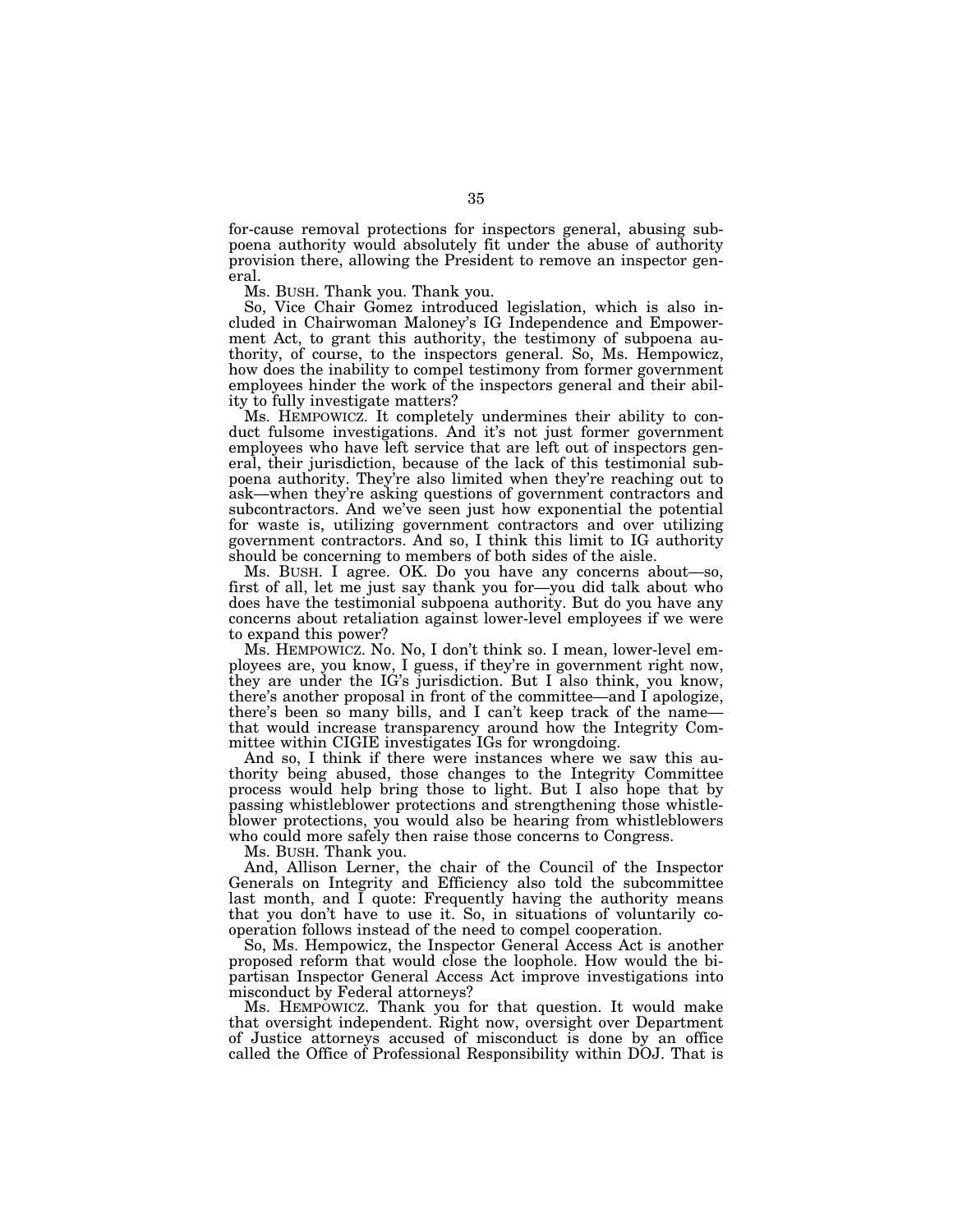not at all independent. So, it's within the agency's chain of command.

Chairwoman MALONEY. The gentlewoman's time has expired.

The gentlewoman from California, Ms. Porter, is recognized for five minutes.

Ms. PORTER. Mr. Mehrbani, the Federal Vacancies Reform Act of 1988, or FVRA, authorizes the President to name an official to serve in an acting capacity until a permanent appointee is nominated or considered by the Senate. And this law, FVRA, limits who can serve in these temporary roles, and the purpose of those limits is to put guardrails in place, to prevent officials without appropriate experience from being appointed.

Is that a basically correct, good description?

Mr. MEHRBANI. Yes, that's a great description.

Ms. PORTER. And having qualified individuals serving in these roles helps guard against wasting taxpayer dollars by inexperienced or unqualified leadership. Is that right?

Mr. MEHRBANI. That's right. And it also ensures that Congress has their constitutional say in who serves in these important positions.

Ms. PORTER. And FVRA, I said it was in 1988. It was first signed into law and enacted during the Clinton Administration with a Republican-controlled Congress. Can you briefly explain what led that Republican-controlled Congress to pass the law, the FVRA law?

Mr. MEHRBANI. Thank you for this question. And it's an excellent one because it gets to the point that the reforms to the Vacancies Act have been bipartisan in the past. At the time, there were perceived abuses by President Clinton in installing acting officials against the will of the Senate in seeming perpetuity, and so Congress, both Democrats and Republicans, voted to implement this reform in 1998.

Ms. PORTER. So, this problem isn't new, but it does seem to have gotten worse again over the last four years. In fact, a landmark study by Professor Anne Joseph O'Connell, one of the leading scholars on vacancies, she found there was a significant increase in acting officials and, in this case, unqualified officials during the Trump administration.

I ask the chair for unanimous consent to enter Professor O'Connell's summary of her study into the hearing record.

Chairwoman MALONEY. Without objection.

Ms. PORTER. Mr. Blockwood, I want to turn to you for a minute. I understand the Partnership for Public Service has tracked Federal vacancies for a long time. Is the partnership a nonpartisan organization?

Mr. BLOCKWOOD. Yes, that's my simple answer to that question.

Ms. PORTER. Yes. Ms. Hempowicz, I appreciate that POGO, Project on Government Oversight, has done extensive work on the issue of vacancies as well. Is it fair to say that POGO has raised concerns about vacancies and the use of acting officials during the administrations of both parties?

Ms. HEMPOWICZ. Yes, ma'am.

Ms. PORTER. So, the Trump administration's actions revealed ambiguity and loopholes with that Clinton-era bipartisan vacancy law I mentioned, FVRA, and so this law needs updating. It's been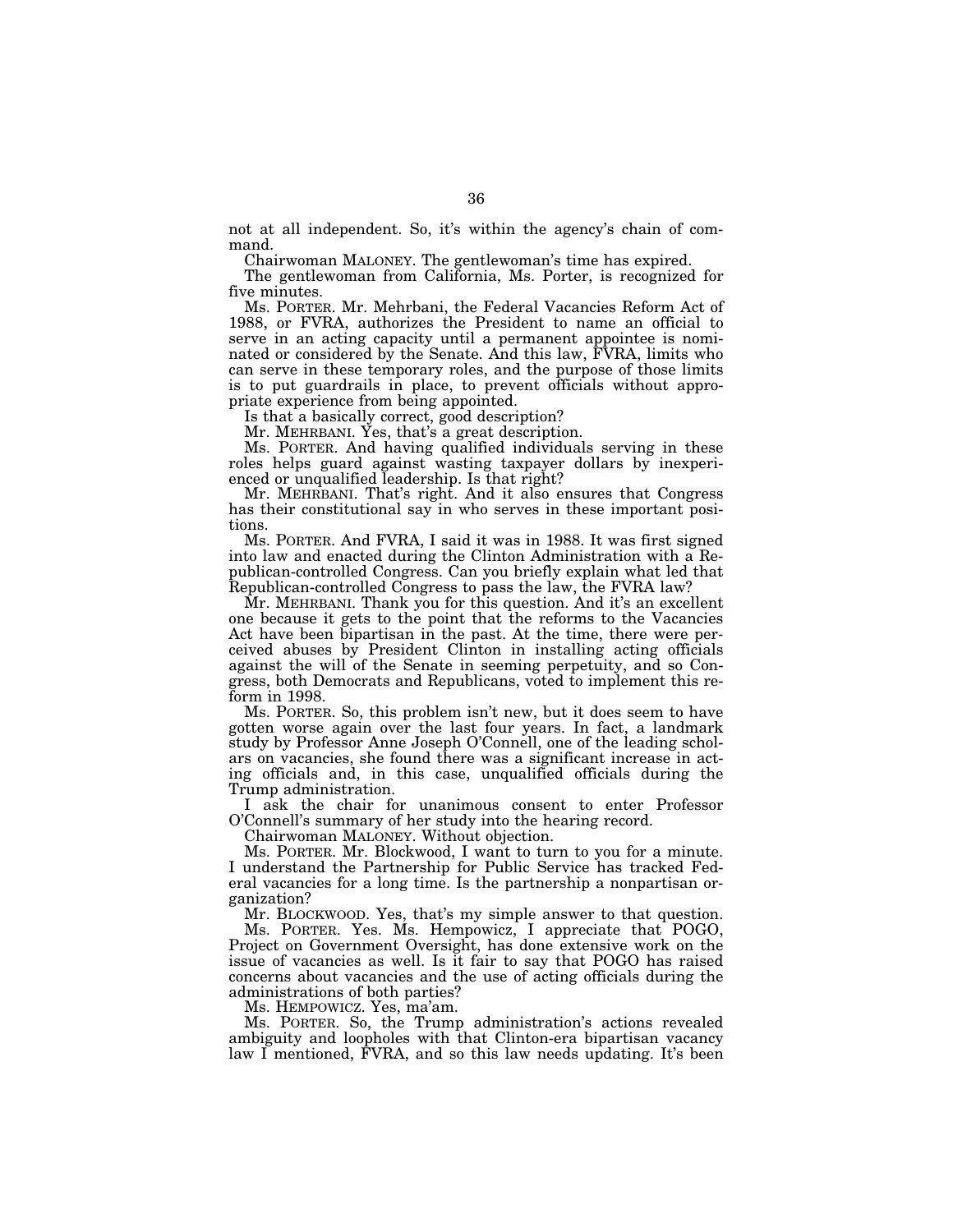clear for a long time, and what's happened in the last four years makes it very plain. My bill, the Accountability for Acting Officials Act, would close many of the loopholes in the current law.

We've talked about how this issue of making sure we have qualified officials is a bipartisan one, both because it's about making sure government is effective, guarding against taxpayer dollars, protecting the constitutional say of Congress. And yet—and it's always historically been bipartisan. But as I prepare to introduce reintroduce the Accountability for Acting Officials Act tomorrow, I still have yet to find a Republican to co-lead the bill. It's frustrating and it's disappointing, and I invite any of the Republicans participating in today's hearing to co-lead this bill with me. There was bipartisan support for FVRA in 1998. There should be bipartisan support for updating it now.

Professor O'Connell submitted written testimony in support of this bill for today's hearing, and I ask unanimous consent for that statement to be entered into the hearing record.

Chairwoman MALONEY. Without objection.

Ms. PORTER. I also ask unanimous consent, Madam Chairwoman, to enter a letter signed by several good government groups in support of this bill.

Chairwoman MALONEY. Without objection.

Ms. PORTER. Thank you so much, and I yield back.

Chairwoman MALONEY. The gentlelady yields back.

The gentleman from Georgia, Mr. Johnson, is now recognized for five minutes.

Mr. Johnson, and you've been here the whole hearing. So, thank you.

Mr. JOHNSON. Thank you, Madam Chair, and thank you for holding this very important hearing.

Last Congress in my role on the Judiciary Committee, I spent a significant amount of time reviewing notes taken by Donald Trump's associates, which detailed serious misconduct, notes that reportedly infuriated Donald Trump to the point that he allegedly confiscated them from his interpreter after a July 2017 meeting with President Putin in Germany, and later instructed the interpreter not to discuss the meeting.

According to the report issued by Special Counsel Robert Mueller, President Trump vocally took issue with the White House counsel, Don McGahn, taking notes, and asked McGahn, quote: What about these notes? Why do you take notes? Lawyers don't take notes. I've never had a lawyer who took notes, end quote.

Mr. Smith, in your opinion, is it ever appropriate for a President to attempt to destroy records of meetings with foreign leaders, particularly those with demonstrated records as adversaries to the United States of America?

Mr. SMITH. Well, I think in terms of the Presidential Records Act, Congressman, the President does have certain responsibilities to preserve records that are made-

Mr. JOHNSON. My question is, is it ever appropriate for the President to destroy records of meetings with foreign leaders?

Mr. SMITH. Well, again, Congressman, the President has certain responsibility under the Presidential Records Act to maintain cer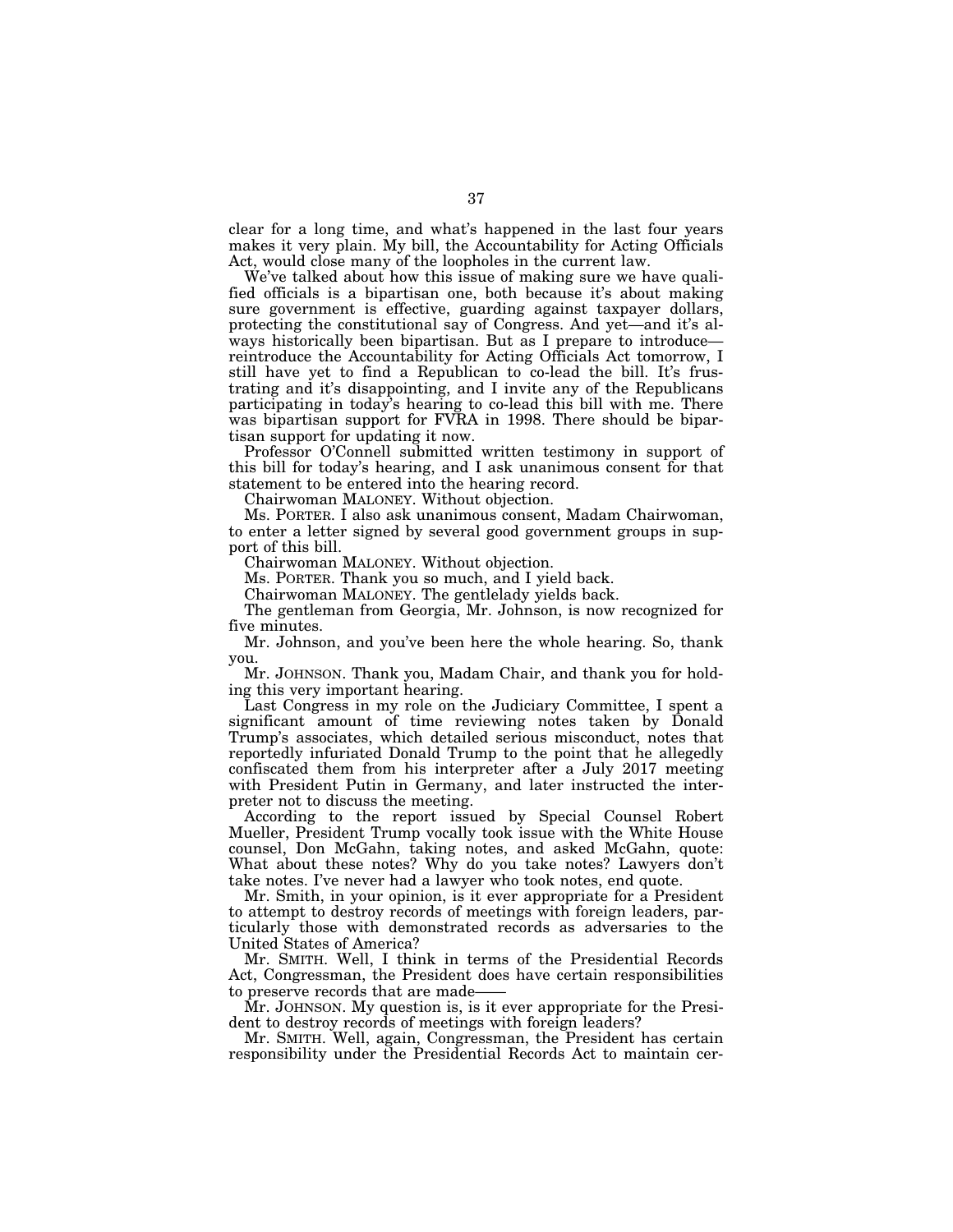tain records in the course of conducting the business of the United States.

Mr. JOHNSON. Well, let me ask Mr. Brookwood (sic) the question. Mr. Brookwood, is it appropriate for a President to destroy records of meetings with foreign leaders?

Mr. BLOCKWOOD. I think the answer to this question is to ensure transparency and accountability, we want to strive to keep all records that will help the public know what's going on, but at the same time, there are certain responsibilities and powers that a President has to make sure that he can conduct business accordingly.

Mr. JOHNSON. Well, what record—what reasons would a sitting President have for destroying records of meetings with foreign leaders?

Mr. BLOCKWOOD. I'm not suggesting or advocating that a President should destroy any records. I'm saying that transparency is important and that the American public, the Congress, and others have a right to know what happens. I'm also saying the President has a responsibility and certain powers that would allow for some information not to be disclosed. That could include national security information and other things that could harm the U.S. or its ability to conduct business.

Mr. JOHNSON. Well, do you believe that records in that area would—should be destroyed?

Mr. BLOCKWOOD. I would not advocate for records to be destroyed. I'm not familiar with the specifics of what those notes entailed or how they were used or if they were destroyed. Again, I would recommend that we look toward transparency and accountability and keep all records and information, to the extent that we can, that does not violate the President's ability to conduct business or any other responsibilities.

Mr. JOHNSON. Ms. Hempowicz, this committee has a long history of working to update and improve the President's—the Presidential Records Act. For example, in 2014, a bill sponsored by my friend and then ranking member, Elijah Cummings, the President and the Federal Records Act amendments was signed into law after passing both Houses of Congress with bipartisan support. Do you believe it's time that Congress consider additional changes to strengthen the Presidential Records Act?

Ms. HEMPOWICZ. Yes. Absolutely, Congressman. And I also just want to highlight that requiring the President and the executive to maintain those documents does not necessarily mean maintain those documents for public release. And so, I think it's also really important to highlight that the Presidential Records Act does include provisions to make sure that sensitive information that shouldn't be released to the public won't be.

Mr. JOHNSON. Thank you.

Chairwoman Maloney introduced the Presidential Records Preservation Act, and this bill would update the law to require the President, Vice President, and other senior White House officials to, quote, make and preserve records, end quote, that document the official activities of the President. It will also require that electronic messages can be searched and retrieved.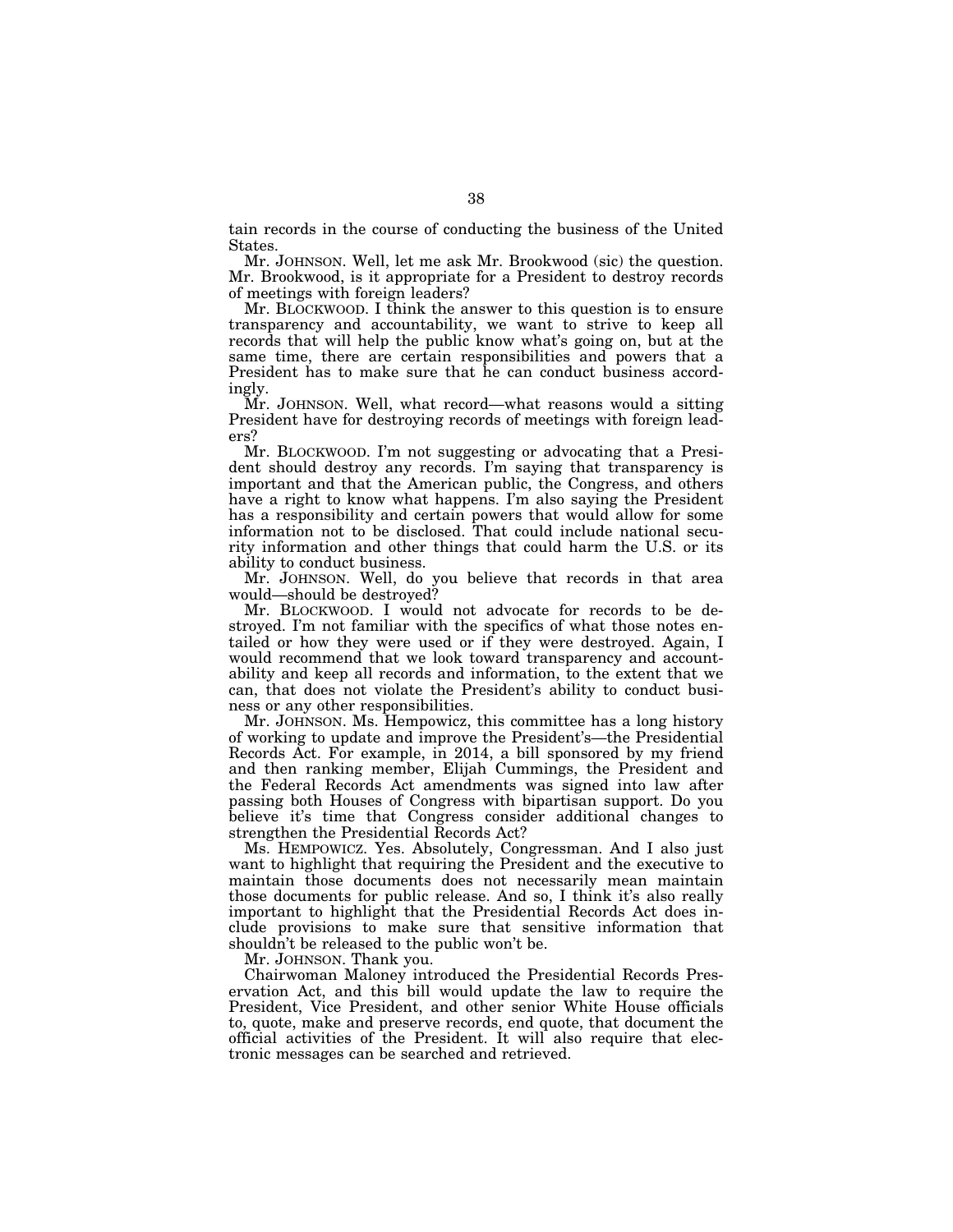Ms. Hempowicz, do you believe that these updates to the Presidential Records Act are needed?

Ms. HEMPOWICZ. Yes, absolutely.

Mr. JOHNSON. And would anything in the Presidential Records Preservation Act prohibit a President from claiming executive privilege?

Ms. HEMPOWICZ. Not to my knowledge.

Mr. JOHNSON. This bill would improve transparency and ensure the preservation of important Presidential records. Would you agree, Mr. Blockwood?

Mr. BLOCKWOOD. Yes. I think there would be some increased efforts to preserve information, particularly that of which is based on data and online.

Mr. JOHNSON. And, Mr. Mehrbani, is that your opinion as well? Mr. MEHRBANI. It is.

Mr. JOHNSON. OK. Well, with that, I think my questions have been answered, and I will yield back.

Chairwoman MALONEY. Thank you. The gentleman yields back. And the gentleman from Illinois, Mr. Quigley, a new member of the committee, is now recognized for five minutes. Thank you.

Mr. QUIGLEY. Thank you, Madam Chairwoman. A new member and an old member. I started my first two terms on this committee, and I know and respect its important work.

And I put in a shameless plug for the bipartisan Transparency Caucus. And I know a lot of legislation that's come through the committee began with the thought there in the bipartisan efforts of that caucus. So, again, you ought to consider joining, anyone who's watching this. And I think it's also indicative that there are areas that we can work together.

Last month, I reintroduced the Access to congressionally Mandated Reports Act, with the support of the ranking member, Ranking Member Comer. This bill passed the House unanimously in the last Congress, and I'm pleased again that it does have bipartisan support. And I want to point out through questions a couple points.

You know, if someone wanted to find out more about these reports or just find congressionally mandated reports, this would be a particularly difficult task. I guess I'll begin by asking Ms. Hempowicz, your reaction, just how difficult is it to get these reports at times or even to find them?

Ms. HEMPOWICZ. Extremely difficult, Congressman. There's no central repository to find them, so you have to know which agency is issuing them, what is the timeline that they will be issued on. And then you have to cross your fingers and hope that the agency will meet that timeline and that the reports will be public, which is often not the case.

Mr. QUIGLEY. And, again, focusing on the point that this putting them in a central location and rather than just each agency, perhaps, posting them, why that's important as well.

Ms. HEMPOWICZ. Well, I think in particular, for your constituents who are probably not so steeped in kind of the legislative text that created those reports and probably don't understand the various programs and subagencies within executive agencies, you know, I think a central repository really is a tool for the people to bring these reports to those people who are paying for those reports.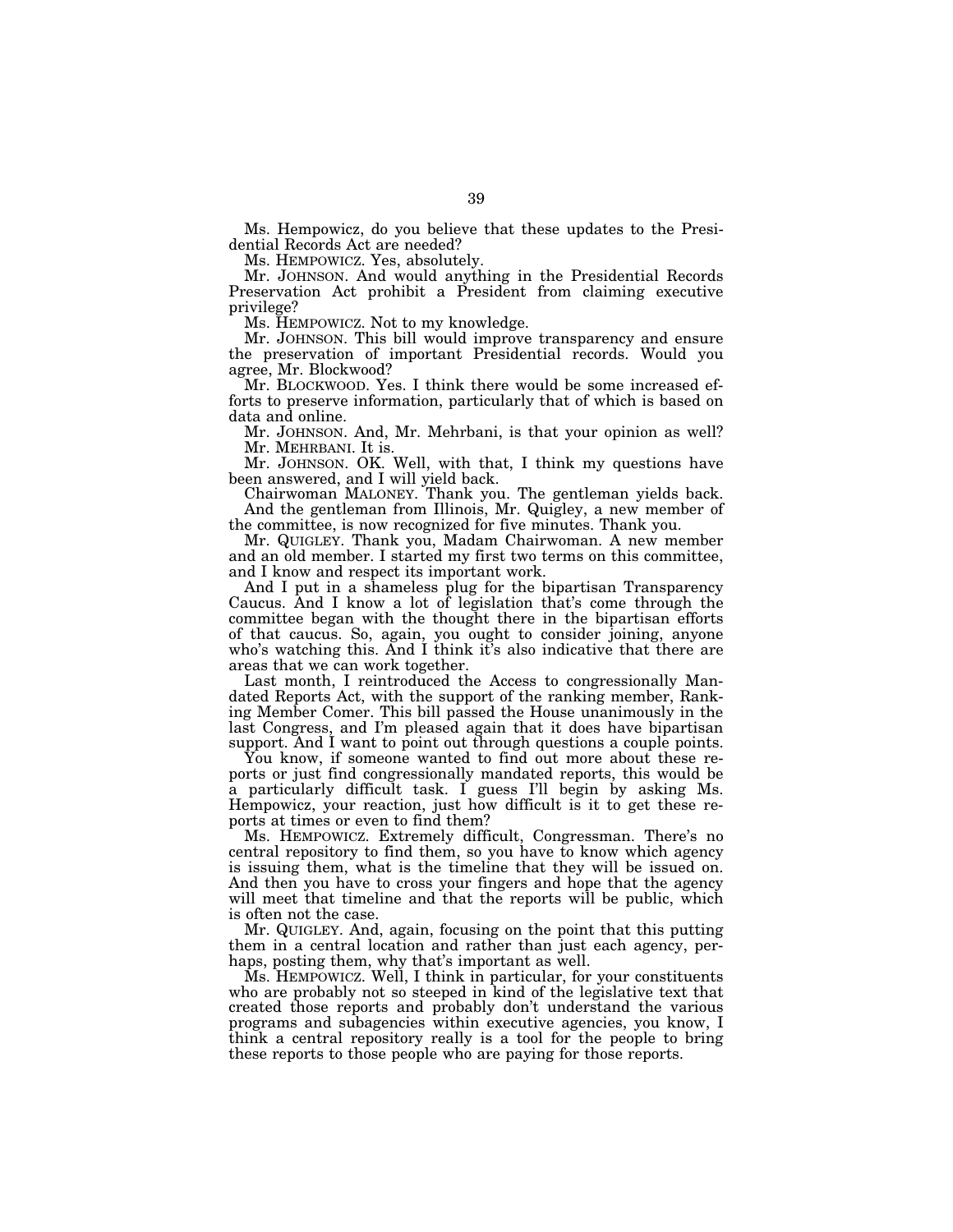Mr. QUIGLEY. And, again, this does sit on a non—a no-charge basis. Do you agree that the service for this should be free?

Ms. HEMPOWICZ. Absolutely. Taxpayers are already paying for those reports to be put together. They should not have to pay to access them.

Mr. QUIGLEY. Thank you.

Madam Chairwoman, unless any of the other members of the panel wish to comment, I would yield back.

Chairwoman MALONEY. The gentleman yields back.

And the gentlewoman from California has joined us, Ms. Jackie Speier. She's now recognized for five minutes.

Ms. SPEIER. Thank you, Madam Chair. And thank you to our witnesses. I am at a hearing on the House Armed Services Committee at the same time, so forgive me for coming in late.

The U.S. Government is the biggest consumer in the world, spending a record of \$228 billion alone in Fiscal Year 2020. And, supposedly, these taxpayer dollars are only awarded to responsible contractors. But our contracting system is rife with abuse. Larger contracts often enjoy an unfair advantage over smaller ones, and many have mastered manipulation of safety systems meant to prevent misconduct and abuse.

For example, the Pentagon recently awarded the Atlantic Diving Supply a \$33 billion 10-year contract through a program meant for small businesses, despite the fact the CEO of ADS personally agreeing to pay \$20 million, as recently as 2019, to settle civil charges that his company defrauded the very same program by falsely claiming to be a small business.

The suspension and this debarment list is meant to prevent bad actors from obtaining government contracts, yet savvy individuals frequently are able to get around it. This was awarded during the final days of the Trump administration, and it smacks of abuse.

So, Ms. Hempowicz and Mr. Blockwood, how can we prevent suspended and debarred contractors from getting around bans?

Ms. HEMPOWICZ. Well, I think simply requiring additional, more transparency there, but also requiring contracting officers to cross reference with those lists to make sure before they afford these contracts, but go a little bit deeper than surface level.

You mentioned that the owner of ADS owned another company, but if the company name appears on the Federal contractor misconduct data base, it won't necessarily tell you that that company is connected to ADS. So, I think additional information there is also necessary.

Ms. SPEIER. So, let me ask you as a followup question. Is there a requirement when they are contracting that they list any former company that they've been associated with that's done business with the Federal Government?

Ms. HEMPOWICZ. Not to my knowledge, but I'm not a Federal contracting expert in the same way that some of my colleagues are. Ms. SPEIER. All right. Thank you.

Maybe someone else can answer that question? Mr. Blockwood, would you like to respond to the initial question?

Mr. BLOCKWOOD. Yes. You know, I think providing information on who the contractors are, what work they'll be doing, and making that readily accessible to the public can help build transparency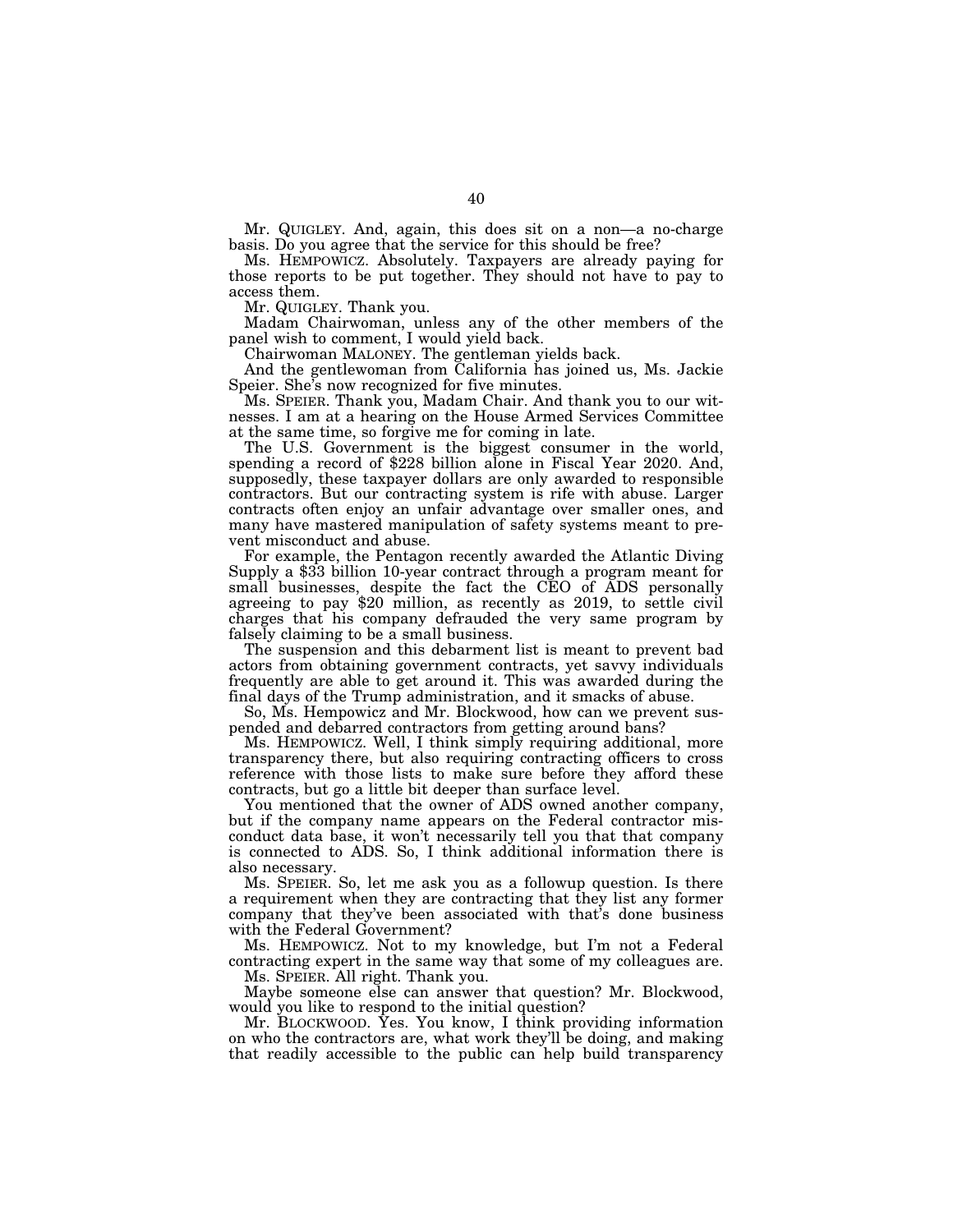and build trust, and can help the overall issue that you brought about in your original question.

Ms. SPEIER. All right. Let me ask Ms. Hempowicz. The exemption that allows for FOIA requests to be ignored, I guess it's exemption No. 5, can you give us any advice as to how we should tighten that so it's not abused as an exemption?

Ms. HEMPOWICZ. Yes. You know, so the exemption 5, I think for the most part, is when we're talking about predecisional information. I think that's one place where we've seen the executive abuse it, where they say legally binding opinions by the Office of Legal Counsel, despite being legally binding on executive branch attorneys—or sorry, executive branch employees, are not final determinations of law. There, you know, we've seen the executive kind of build a loophole for itself there where they get to have it both ways, where these opinions are binding on the executive branch but not so binding that they are final and require publication under FOIA.

And so, I think exemption 5 is certainly one of the exemptions that needs to be tightened up so that it's clear what is predecisional and what isn't and what should be withheld from release. But I think there are also other FOIA exemptions that deserve attention, and I would highly recommend Congress to be doing—to update the law in a more fulsome way.

Ms. SPEIER. All right. I think my time has almost expired, so I will yield back.

Chairwoman MALONEY. The gentlelady yields back, and I now recognize myself.

I want to thank Ms. Hempowicz, Mr. Blockwood, Mr. Mehrbani, and Mr. Smith for their testimony. I look forward to continuing to work together to enact these commonsense bipartisan reforms.

Enhancing the independence of inspectors general and providing these important watchdogs with the authorities they need would make government more accountable. Strengthening the whistleblower protections for Federal employees would also improve the accountability of government by ensuring that employees with evidence of wrongdoing are protected when they speak up. Ensuring that the public knows who is serving in senior positions in government and who is advising the government would enhance transparency.

Many of these reforms today are bipartisan. I encourage every member of the committee to engage in these issues in a thoughtful and constructive manner so that we can move them quickly toward enactment.

With that, I ask unanimous consent to enter into the record the following documents: March 16, 2021, letter signed by more than two dozen outside groups and experts in support of the PLUM Act. March 18, 2021, a letter from Partnership for Public Service in support of the PLUM Act. GAO report from March 14 recommending that Congress consider legislation to require publishing information on political appointees. May 3, 2021, letter from organizations in the Make It Safe Coalition Steering Committee in support of the Whistleblower Protection Improvement Act. Written testimony of Thomas Devine, legal director, Government Accountability Project. April 1, 2021, letter to President Biden on whistle